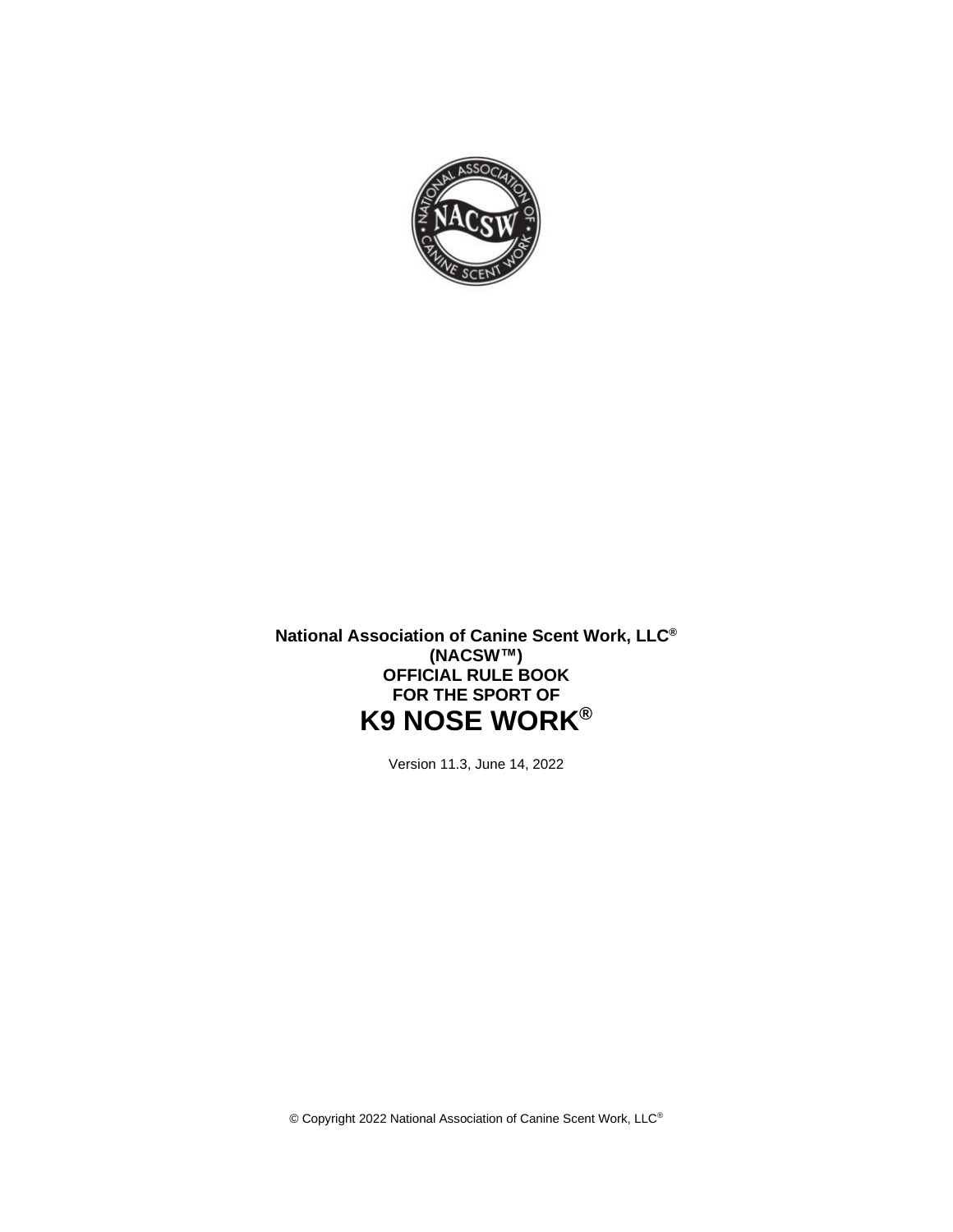© Copyright 2022 National Association of Canine Scent Work, LLC®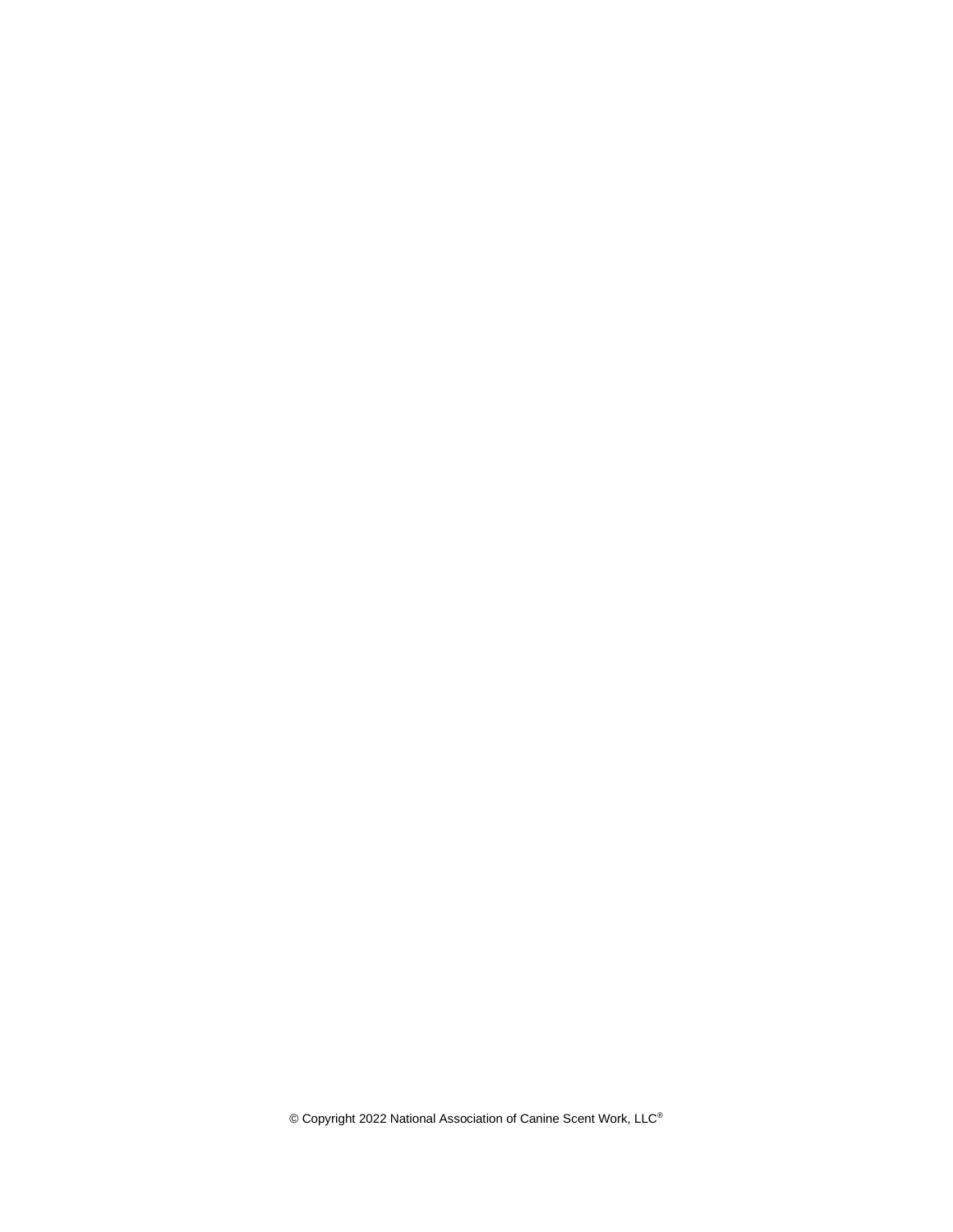Version 11.3 June 14, 2022

# **TABLE OF CONTENTS**

| Age and Physical Requirements of Handlers, Volunteers and Spectators 3 |  |
|------------------------------------------------------------------------|--|
|                                                                        |  |
|                                                                        |  |
|                                                                        |  |
|                                                                        |  |
|                                                                        |  |
|                                                                        |  |
|                                                                        |  |
|                                                                        |  |
|                                                                        |  |
|                                                                        |  |
|                                                                        |  |
|                                                                        |  |
|                                                                        |  |
|                                                                        |  |
|                                                                        |  |
|                                                                        |  |
|                                                                        |  |
|                                                                        |  |
|                                                                        |  |
|                                                                        |  |
|                                                                        |  |
|                                                                        |  |
|                                                                        |  |
|                                                                        |  |
|                                                                        |  |
|                                                                        |  |
|                                                                        |  |
|                                                                        |  |
|                                                                        |  |
|                                                                        |  |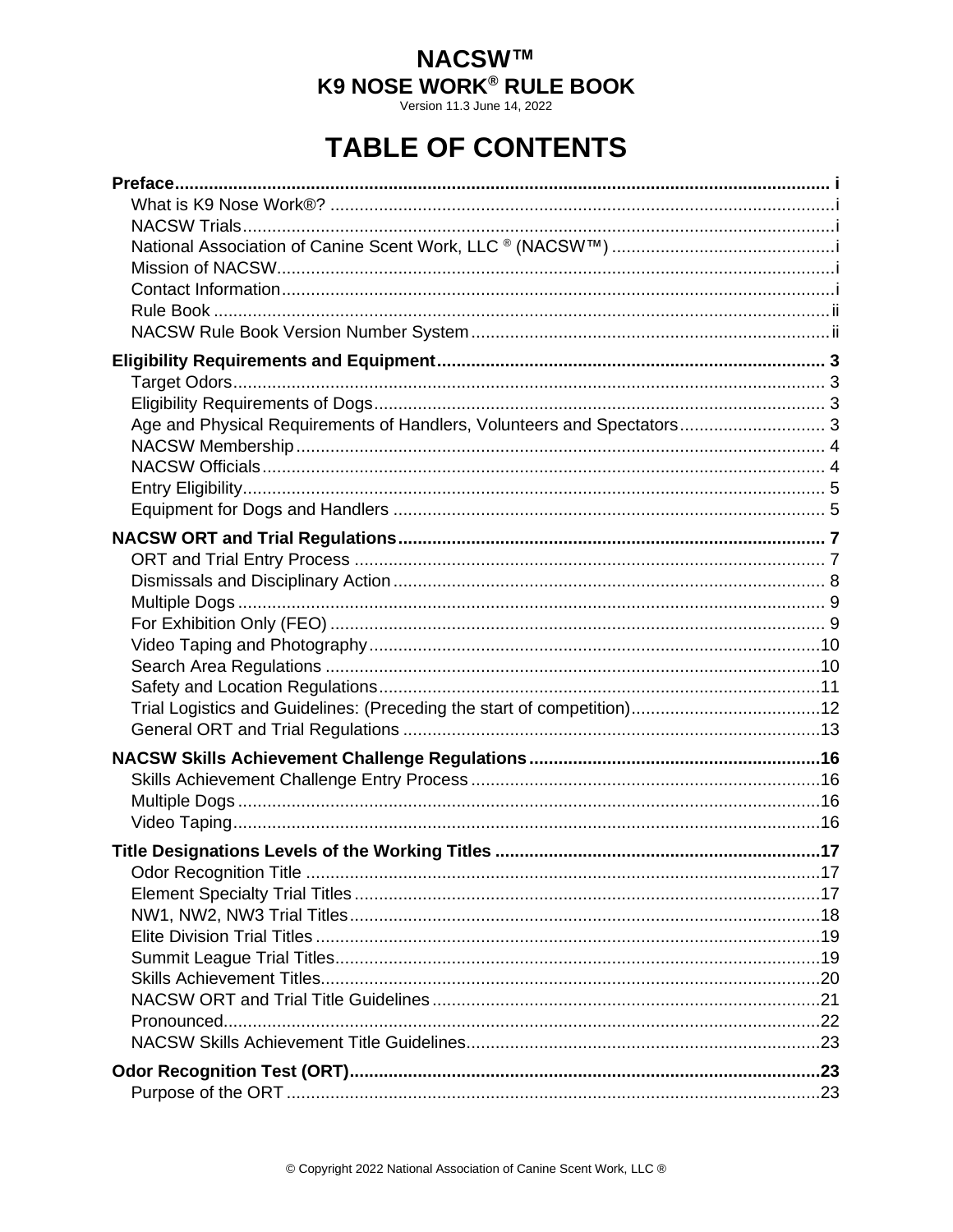Version 11.3 June 14, 2022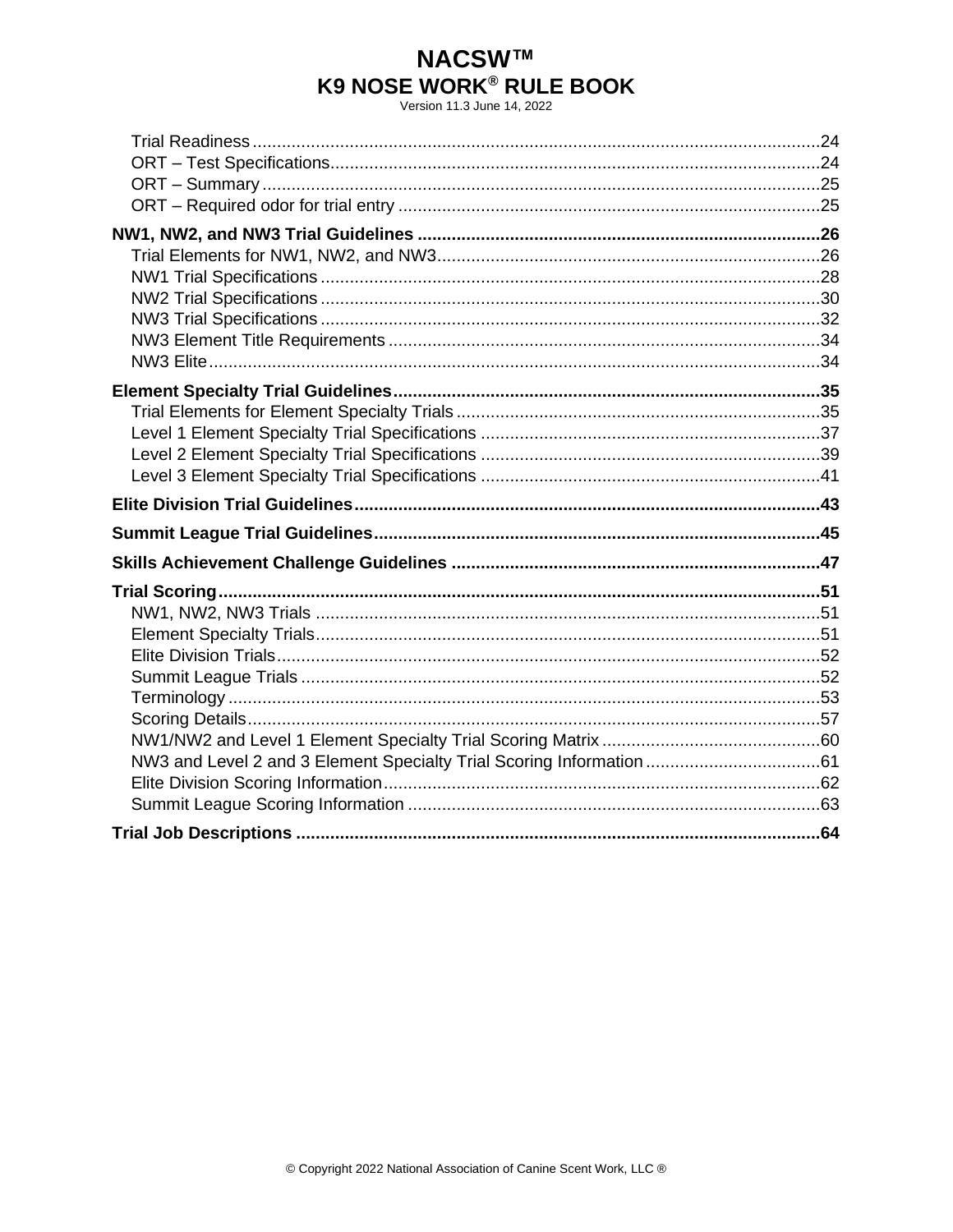Version 11.3 June 14, 2022

# **Preface**

#### <span id="page-4-1"></span><span id="page-4-0"></span>**What is K9 Nose Work®?**

The sport of K9 Nose Work®, created by the founders of NACSW™, was inspired by detection style training for working K9s and has elements that are founded in that type of training and work. K9 Nose Work® is the term that specifically defines this detection-inspired sport that is governed and sanctioned by the National Association of Canine Scent Work, LLC®.

One of the many challenges faced by working K9s and their handlers is encountering new environments and scenarios daily. This challenge will be reflected in the sport through differing search environments and requirements of each location. Additionally, the environment may change throughout the day due to uncontrollable factors such as weather. **Therefore, the general rules and guidelines will apply, but handlers and dogs may encounter variations at each trial**.

### <span id="page-4-2"></span>**NACSW Trials**

Trials may be held for the purpose of competition, titling, or both. Only NACSW sanctioned trials however may award the official nose work titles (ORT, NW1, NW2, NW3, L1C, L2C, L3C, L1E, L2E, L3E, L1I, L2I, L3I, L1V, L2V, L3V, NW3 Elite, NW3-C, NW3-E, NW3-I, NW3-V, ELT1, ELT2, ELT3, ELT-CH, SMT). Additionally, the trials and prerequisite Odor Recognition Testing must be sanctioned by an NACSW Certifying Official with an NACSW approved judge.

## <span id="page-4-3"></span>**National Association of Canine Scent Work, LLC ® (NACSW™)**

The National Association of Canine Scent Work, LLC<sup>®</sup> (NACSW™) sets the standards governing the sport of K9 Nose Work®. NACSW is the only official organizing body for K9 Nose Work<sup>®</sup> titles and instructor certification (CNWI™). NACSW sanctioned events are open to any participant who is a current NACSW member in good standing.

### <span id="page-4-4"></span>**Mission of NACSW**

To create opportunities for dogs to develop their natural scenting abilities, and to conduct competition design and trial sanctioning, official instructor certification, and education in an ethical, enriching canine-centered environment.

### <span id="page-4-5"></span>**Contact Information**

NATIONAL ASSOCIATION OF CANINE SCENT WORK, LLC® 7190 Sunset Blvd., #1180 Los Angeles, CA 90046 Email: For information about [membership@nacsw.net](mailto:membership@nacsw.net) [trial@nacsw.net](mailto:trial@nacsw.net) [ort@nacsw.net](mailto:ort@nacsw.net) For general information please visit the website: [www.NACSW.net](http://www.ncswa.net/)

© Copyright 2021 National Association of Canine Scent Work, LLC ®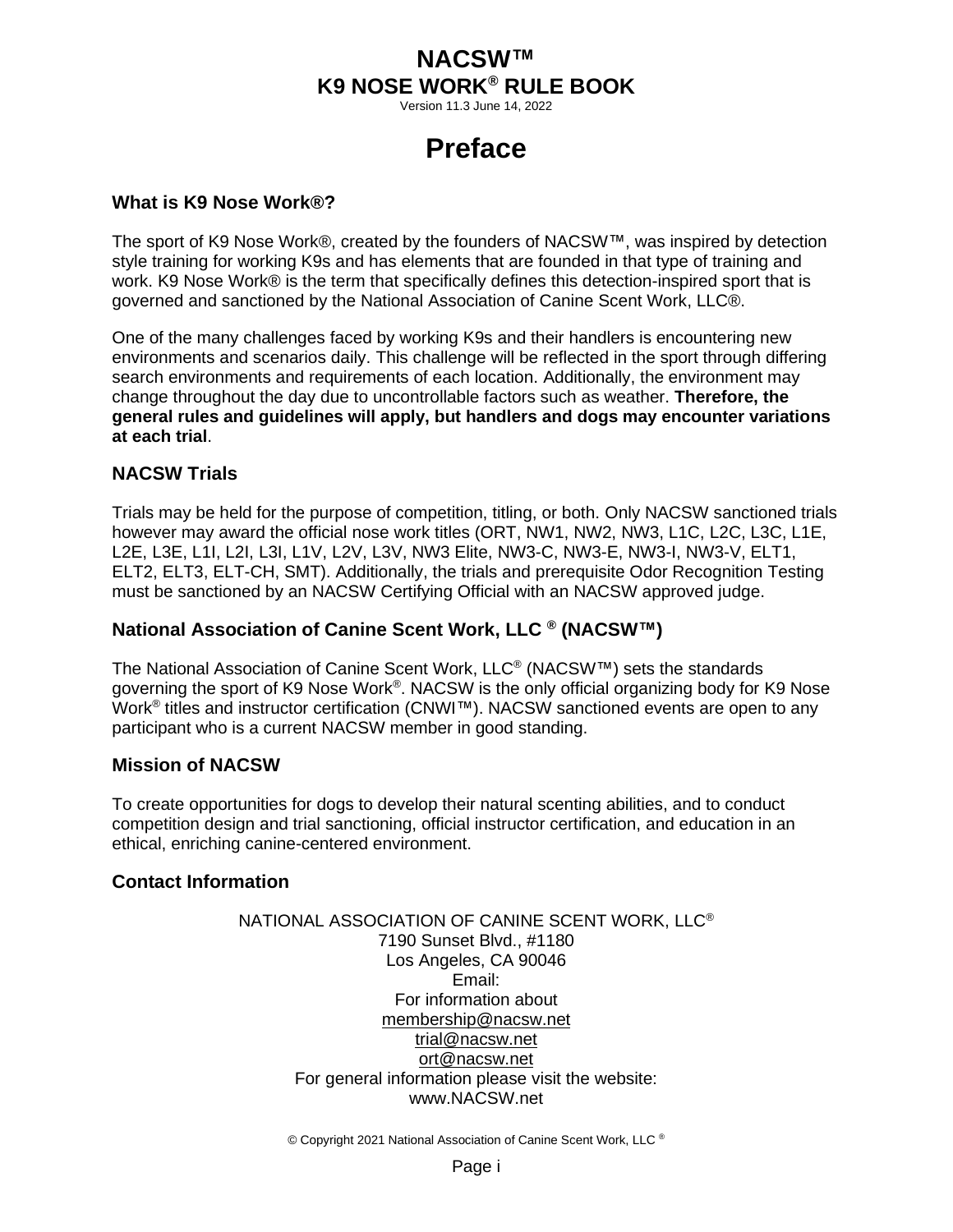Version 11.3 June 14, 2022

### <span id="page-5-0"></span>**Rule Book**

The current official version of the rule book is always available on the NACSW website.

### <span id="page-5-1"></span>**NACSW Rule Book Version Number System**

The numbering system for identifying the edition of the NACSW rule book is as follows:

- If there are significant changes to trial structure, scoring, or title definitions, then a new numbered edition of the rule book will be issued (i.e., 5.0, 6.0, 7.0).
- If there are only small language changes, typos, changes to the guidelines, wording clarifications, or other changes that do not affect titling or training the version number will be added under the existing version (i.e., 6.1, 6.2, 6.3).
- Major revisions to the rule book especially those that affect training will be announced with consideration for the time allotment for training adjustments.

NACSW welcomes input in the development of this rule book. Please email any questions, comments or corrections to [trial@nacsw.net](mailto:trial@nacsw.net) with the subject heading, "NACSW RULE BOOK."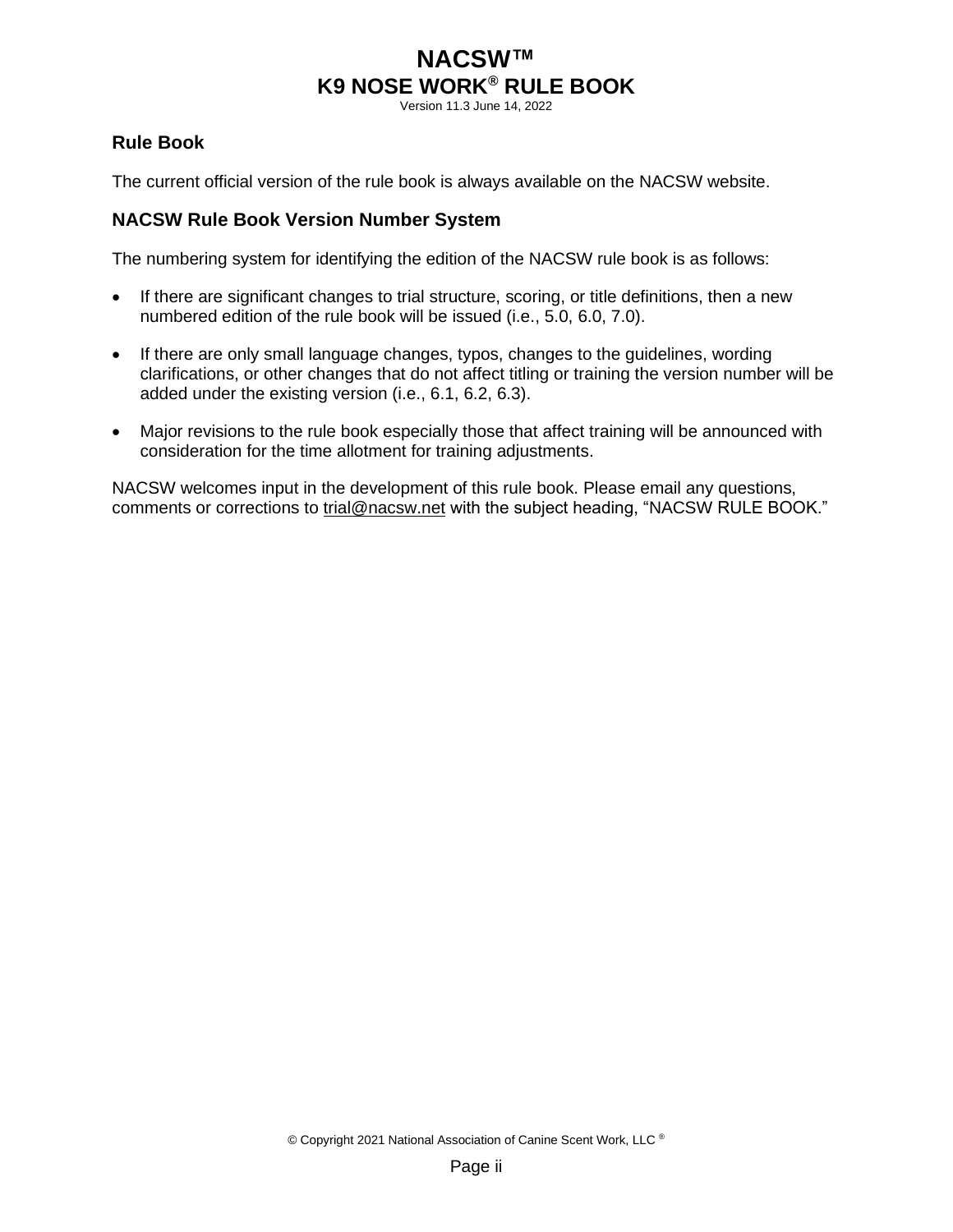Version 11.3 June 14, 2022

# **Eligibility Requirements and Equipment**

## <span id="page-6-1"></span><span id="page-6-0"></span>**Target Odors**

Target odors for competition in NACSW Trials are made using 100% cotton swabs, cut in half and scented with one of the three essential oils: Birch, Anise, and Clove.

**Birch** ("Sweet Birch" aka Betula Lenta)

**Anise** ("Aniseed" aka Pimpinella Anisum variety – NOT Star Anise, Illicium Verum)

**Clove** ("Clove Bud" aka Eugenia Caryophylatta or Syzgium Aromaticum)

Our scented swabs are prepared using a very low volume of oil. Competition hides typically have 3 half swabs. For information on how NACSW Trial odor is prepared, please visit [https://nacsw.net/ort-trial-information/target-odors.](https://nacsw.net/ort-trial-information/target-odors)

*Please do not allow your dog to ingest the oils or other parts as they are not for human or animal consumption. If you have any other health concerns, please consult your Veterinarian.*

## <span id="page-6-2"></span>**Eligibility Requirements of Dogs**

- Dogs participating in an Odor Recognition Test (ORT) or a Skills Achievement Challenge must be at least six months of age.
- Dogs participating in a trial must be at least one year of age.
- All dogs must appear to be healthy on the event day and should be current on all vaccinations required by law. Any questions about medical or health conditions should be cleared by your veterinarian in order to participate.
- Wolves, wolf-hybrids, coyotes or coyote-hybrids, foxes or fox-hybrids are not eligible for registration or participation in NACSW events.
- Lactating bitches are not eligible to compete in ORTs or trials but are eligible for Skills Achievement Challenges.
- Bitches in season are eligible to compete in ORTs and trials and also to participate in Skills Achievement Challenges. They will run at the end of the run order at ORTs and trials and will be required to wear panties. Participants should contact the event host at least 72 hours prior to the event if they anticipate that their dog may be in season at the event.

## <span id="page-6-3"></span>**Age and Physical Requirements of Handlers, Volunteers and Spectators**

ORTs and Trials: Minimum age requirement for handlers is thirteen (13) years of age. An adult must always accompany all handlers under the age of 16 at official events. This adult may not be participating in the trial with another dog.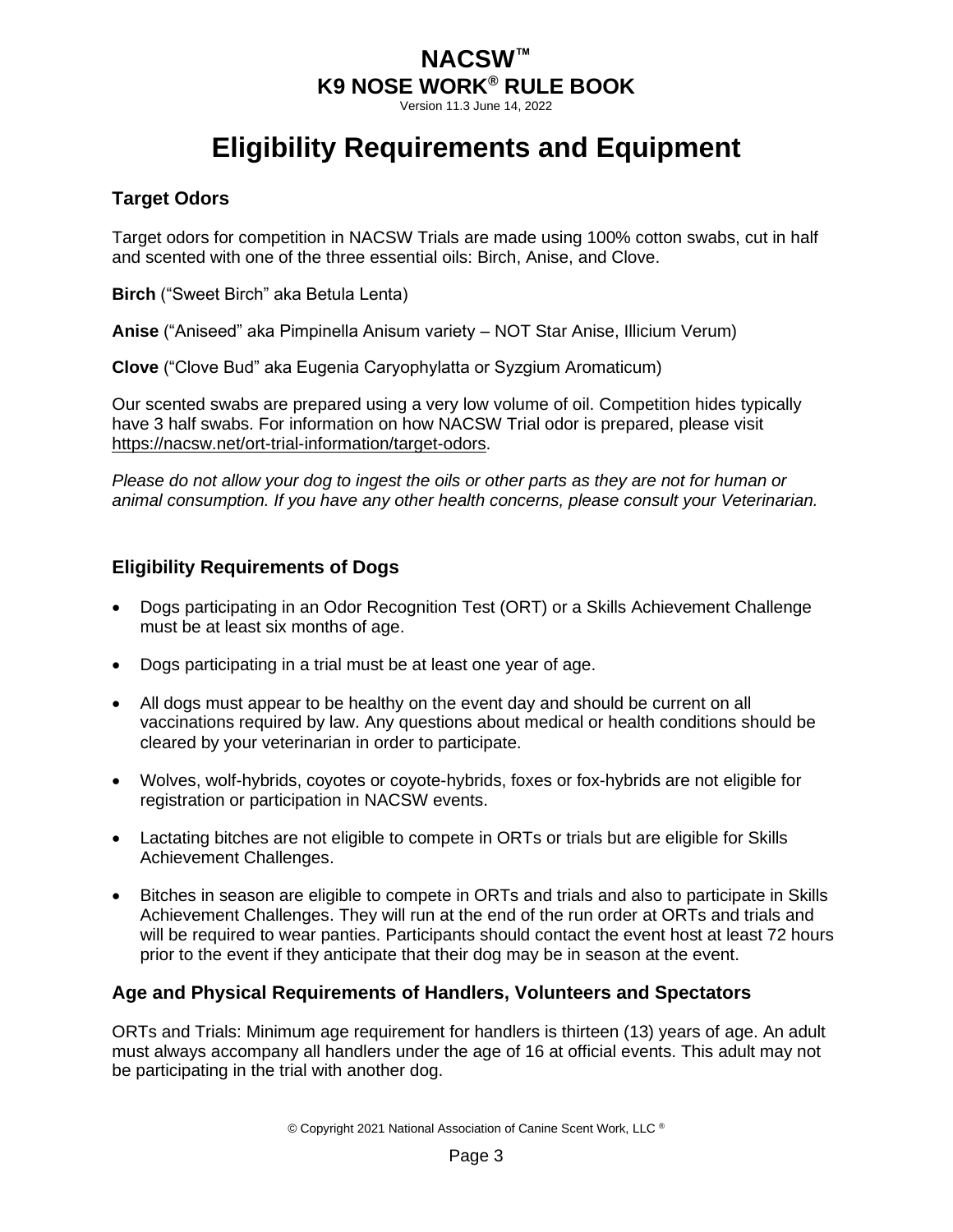Version 11.3 June 14, 2022

Skills Achievement Challenges: There is no minimum age requirement for handlers for Skills Achievement Challenges. There must be a responsible adult accompanying all handlers under the age of 16.

For minors who are not handling a dog, but will be attending an event, either as volunteers or spectators, the following policy applies:

- Volunteers must be at least 13 years of age.
- Anyone under the age of 16 must be accompanied by an adult at all times.
- All minors must have a waiver signed by their legal parent or guardian. Adults supervising minors at the trial are responsible for the actions of the minor.
- Anyone aged 16-17 is not required to be supervised by an adult, however, must have a waiver signed by their legal parent or guardian.

Please note that the Age, Health and Physical Requirements for Dogs and Handlers apply to all participation in events. Dogs/Handlers that do not meet the requirements above are not eligible to participate as FEO (For Exhibition Only) entries.

The fundamental nature of the sport is to expose the team to real-life search scenarios with varying terrains and environments. Every team must navigate the same conditions, entrances, exits, start lines, etc. Trials frequently require covering extensive distances to get to and from the parking area to each of the search areas and movements are frequently done across natural, uneven surfaces depending on the trial location. Handlers and dogs therefore should be prepared for the physical demands and must be able to navigate the terrain accordingly. Participants should expect to spend most of the day outside or in their vehicles as there are rarely indoor crating options at ORTs or trials. Skills Achievement Challenges may be performed in the environments of your choice including at home, training buildings or other locations.

### <span id="page-7-0"></span>**NACSW Membership**

Handlers must be current members of NACSW in order to participate in Skills Achievement Challenges or compete in an NACSW sanctioned trial or ORT event. Dogs must be registered with NACSW. Registration and membership is available online at [http://www.nacsw.net.](http://www.nacsw.net/) All members agree to abide by the NACSW rules and event policies. Membership may be suspended or revoked for violation of the rules or policies.

*Note: Potential Hosts wishing to sponsor an NACSW sanctioned event should contact the organization directly to review location parameters and other hosting details for all trials and ORTs. Please visit our website at: [http://www.nacsw.net](http://www.nacsw.net/) for more information.*

## <span id="page-7-1"></span>**NACSW Officials**

• **NACSW Certifying Official** –The NACSW Certifying Official is responsible for ensuring that the event is run to NACSW rules and standards. They are also responsible for all hide placements at the event. NACSW Certifying Officials are hired by the Trial Host from the list of eligible Certifying Officials provided to the Trial Host by the NACSW.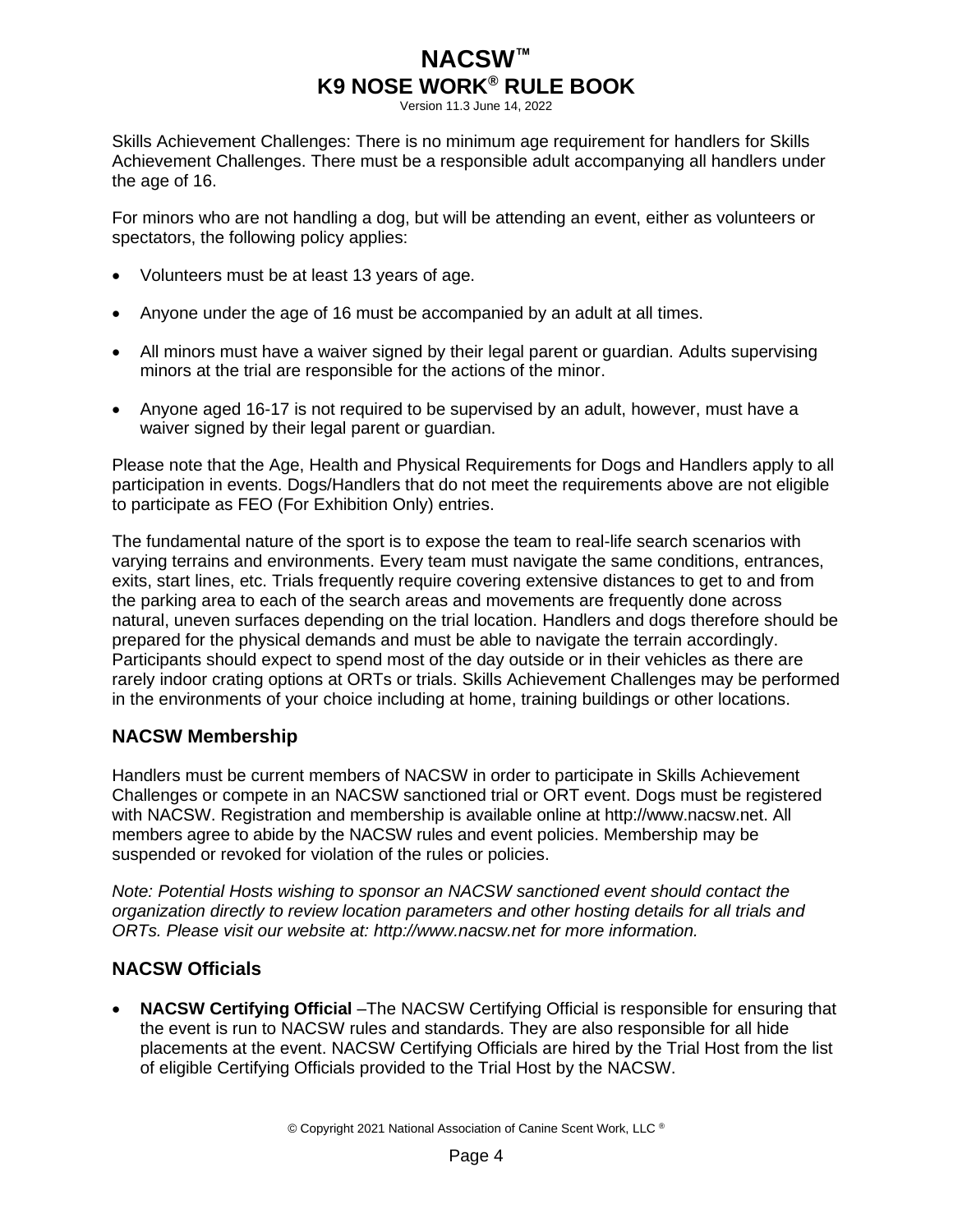Version 11.3 June 14, 2022

- **NACSW Judge** The judge is responsible for determining if the team has correctly called the 'Alert' and for making decisions relating to faults and conduct during the actual competition search. NACSW Judges are hired by the Trial Host from the list of eligible judges provided to the Trial Host by the NACSW.
- **NACSW Trial Representative** The Trial Rep is responsible for helping the Certifying Official to ensure that the event is run to NACSW rules and standards. This is an optional position and is assigned to an event by the NACSW.

## <span id="page-8-0"></span>**Entry Eligibility**

Judges and Certifying Officials will be listed on the entry premium. Competitors are not eligible to participate in a NACSW event if they are an immediate family member, or member of the household of a listed Judge or Certifying Official or if the dog belongs to an immediate family member or lives in the household of a listed Judge or Certifying Official. Immediate family member is defined as spouse, partner, child, grandchild, or in-laws.

In the event that there is a Judge or Certifying Official replacement after the trial entry open date, then the above eligibility requirements are waived for the replacement Judge or Certifying Official. For Skills Achievement Challenges, it will be the Judge's responsibility to ask that your submission is given to another Judge if you are an immediate family member or member of their household or if the dog belongs to an immediate family member or lives in their household.

## <span id="page-8-1"></span>**Equipment for Dogs and Handlers**

### **Handlers**

Handlers should wear comfortable clothing with safety in mind. Athletic footwear appropriate for navigating uneven terrain is highly recommended. Handlers may also wear special training clothing and equipment, i.e., vests, hats, bait bags, etc. Handlers may wear visible head or chest cameras as per the guidelines in the Video Taping & Photography section. Refer to the video submission requirements for each Skills Achievement Challenge for acceptable video methods.

## **Dogs**

- Leashes/Collars: When performing an on leash search, leashes may only be attached to the following equipment: flat collars, martingale collars, limited slip, and harnesses. Leashes may be of any length and Flexi leashes are allowed. Refer to the leash requirements for each Skills Achievement Challenge for any specific leash requirements for a given Challenge.
- Accessories for dogs are allowed if they are deemed to be for the wellbeing, comfort, or safety of the dog – for example boots, jackets, sweaters, hair pins. If the Certifying Official or Judge deems that the equipment interferes with the search, is a safety concern, or exhibits inappropriate advertising, you may be asked to remove the accessory from the dog before the search begins.
- Accessories that emit an odor (for example DAP collars) are not permitted in the search area at ORTs and trials.
- Muzzles are not permitted to be worn on trial grounds.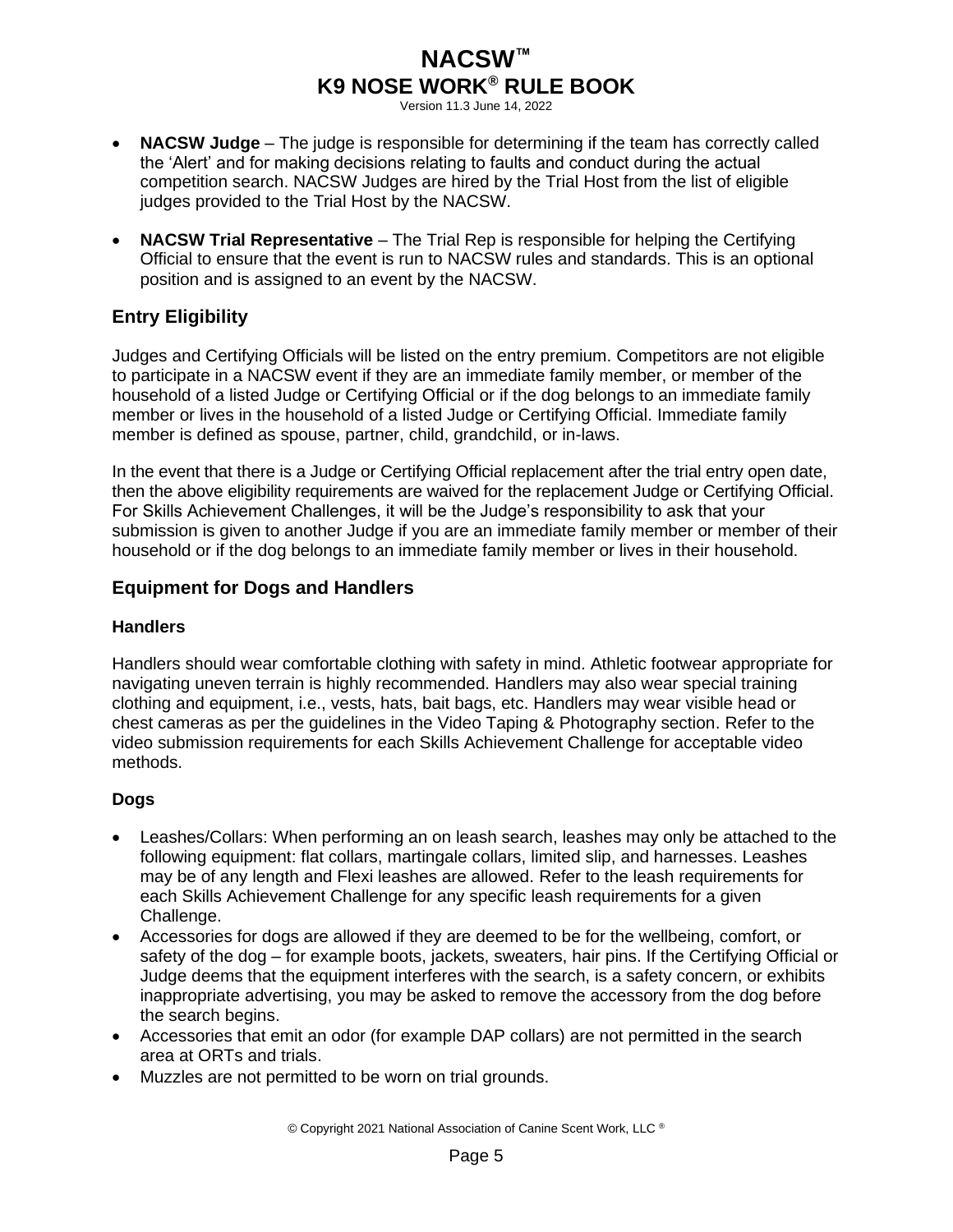Version 11.3 June 14, 2022

- Calming caps and other accessories that block the dog's vision are not permitted outside of the vehicle or crate at official events.
- No electronic or remote training devices may be worn or used at any time while on trial grounds.
- Dogs may not wear cameras during ORT or trial searches.
- ORTs and Trials: Panties are required on bitches in season at ORTs and trials and they will run at the end of the run order. Please note that panties/belly bands on dogs are not permitted in any other situation. Participants should contact the event host at least 72 hours prior to the event if they anticipate that their dog may be in season at the event.
- Skills Achievement Challenges: There are no requirements for panties on bitches in season. Panties, belly bands and diapers are also allowed for any reason, however will not exclude a dog from disqualification for eliminating during the search.

If you have a specific concern or question about a particular piece of equipment, email [trial@nacsw.net](mailto:trial@nacsw.net) at least 14 days prior to the trial date.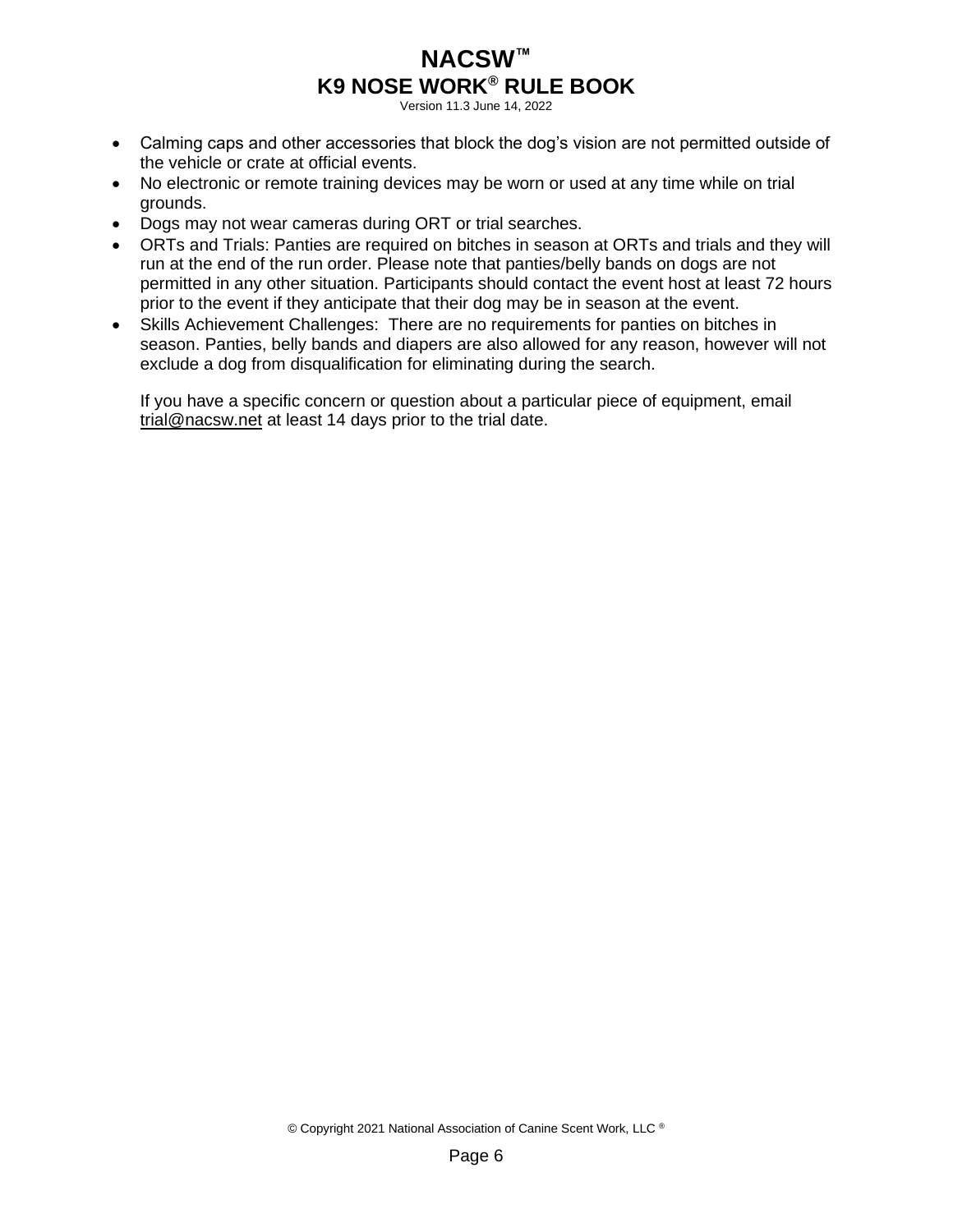Version 11.3 June 14, 2022

# **NACSW ORT and Trial Regulations**

<span id="page-10-0"></span>**Prior to participating in an NACSW event, it is the responsibility of each competitor to read and understand the current NACSW Rule book.**

Sportsman-like behavior is expected from all attendees, towards each other, and towards the judges, volunteers, and trial organizers. NACSW rules are in effect during the entire trial or ORT from the time you arrive until the time you leave the trial grounds at the end of the trial day. All attendees are expected to follow the officials' instructions and show respect to the official and their decisions. Failure to do so may result in disciplinary action.

Minor rule additions or adjustments due to unforeseen circumstances may apply on the day of the event. Handlers will be notified of any day-of changes at the handler's briefing before the start of each trial.

Any questions or concerns regarding anything that happens at a trial, such as dismissal or disciplinary action, should be directed to the Certifying Official on trial day, or to the Trial Committee at: [trialCommittee@nacsw.net](mailto:trialCommittee@nacsw.net) after the event. Please note that anyone may ask to speak to the Certifying Official at any time during the trial with any concerns relating to the current event. An incident report may be filed, if applicable, with the NACSW by a Trial Certifying Official, an ORT Certifying Official or Judge, or the NACSW Trial Disciplinary Committee. All incidents must be reported within 7 days of the event.

- Details of the event must be clearly stated date, location, extenuating circumstances, necessary contact information, etc.
- The NACSW Trial Disciplinary Committee will respond to appeals in writing within 15 business days.
- The decision to uphold, reject, or modify the dismissal or disciplinary action will be final.

**No entry fees will be refunded if the trial or ORT cannot open or be completed by reason of riots, civil disturbances, fire, Act of God, public emergency, act of a public enemy, strike or any other cause beyond the control of the organizers.**

Entry fees shall not be refunded in the event that a dog or handler is disqualified or excused by the NACSW official or judge.

## <span id="page-10-1"></span>**ORT and Trial Entry Process**

Entries for NACSW Skills Achievement Challenges are completed on the NACSW website. There are no title requirements to submit an entry for a Skills Achievement Challenge.

Entries for NACSW sanctioned ORTs and trials are done through the event host. All NACSW trial entries are done online from the event host's site and are then directed to the NACSW entry tool which verifies current membership, appropriate titles and ORTs prior to the completion of entry. Any questions about entering an ORT or trial should be directed to the event host. This contact information is available from the NACSW ORT or Trial calendars. All members entering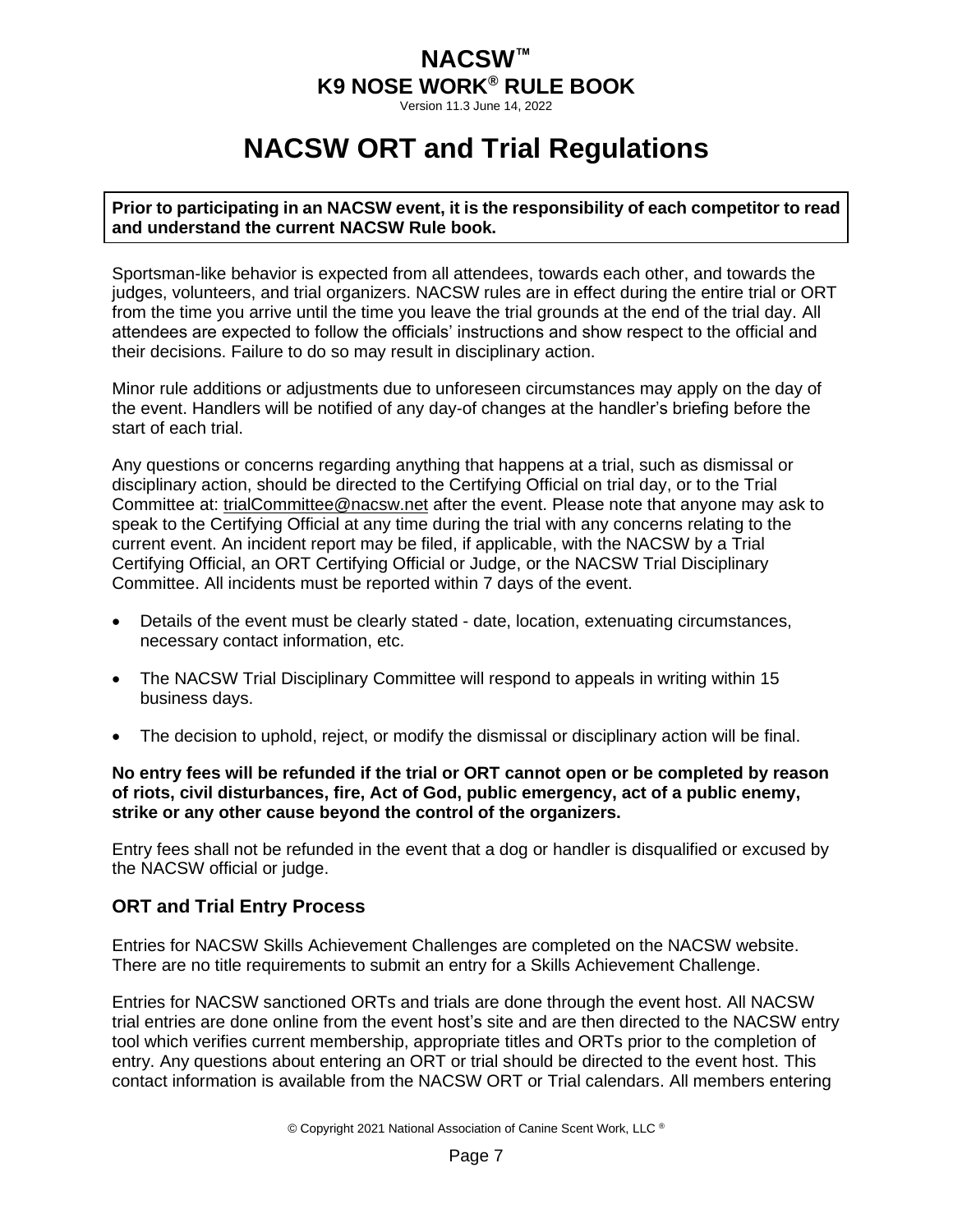Version 11.3 June 14, 2022

a trial should read the information in the trial or ORT entry premium prior to entering and agree to the terms in the premium upon submitting entry.

In the case of ORTs, entries are accepted as specified on the entry premium provided by the host and are typically done first come, first serve or by random draw. In the case of trials, entries are typically done as a random draw. The draw period is typically a 48-hour period.

It can take up to 14 days to process ORT and trial results. Trial entry requires that you have earned your ORT and any titles required for entry at least 14 days prior to the trial entry open date to be considered for the primary draw.

### <span id="page-11-0"></span>**Dismissals and Disciplinary Action**

At an NACSW Sanctioned event (including, but not limited to, Trials or Odor Recognition Tests), the Certifying Official or NACSW Trial Representative has the right to ask any person, whether they are entered in the event or not, to leave the event grounds, without any expectation of refund of any fees associated with the event (Dismissal). Such Dismissal can be for any just cause, such as where the handler and/or dog is behaving in a manner that is against the rules of the Host or NACSW, or for other reasons that may cause a safety hazard.

The just causes for which a Dismissal may be issued to a person on the trial grounds include, but are not limited to:

- Abuse towards another person or dog.
- Unsportsmanlike conduct including but not limited to disrespectful treatment of volunteers, officials, or fellow competitors and intentional disclosure/knowledge of the hide locations prior to the competitor completing the search.
- Acting in a manner that could endanger another person or dog, including not having control of their dog(s).
- Dog(s) acting in a manner that could endanger another person or dog.
- Acting in a manner that could cause the loss of an event site or hotel including pretrial visits to or contact with the location, and excessive/sustained vocalization in the parking and/or crating areas.
- Not following NACSW rules or event rules set forth in the premium.

Any aggressive act by a dog towards a person or another dog may result in the offending dog being dismissed from the event at the Certifying Official's or Trial Representative's discretion. Any physical contact made by the offending dog to a dog or human may result in dismissal from all future events.

If a dog or handler is dismissed, the results for that ORT or trial will be recorded as a disqualification.

Aggressive acts, including verbal abuse and harassment, by a person towards dogs or other people may result in the offending person being dismissed from the event at the Certifying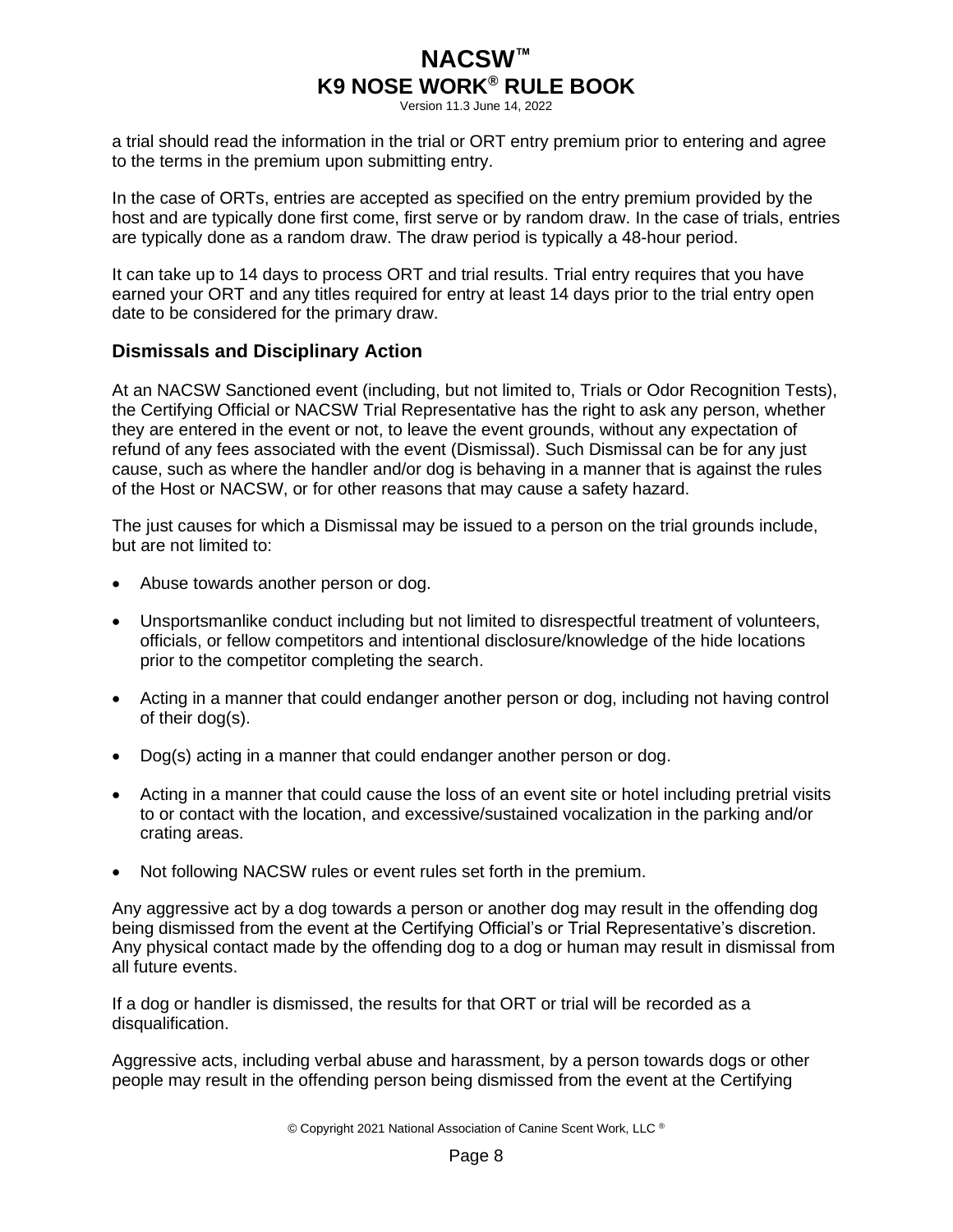Version 11.3 June 14, 2022

Official's or Trial Representative's discretion. Any physical contact made by the offending person to a dog or person may result in dismissal from all future events.

If a dog or person is dismissed from the event, the Certifying Official or Trial Representative will fill out an "Incident Report Form" and the handler or dismissed person will receive a copy of the form. The Certifying Official will notify the NACSW of the incident within 48 hours of the report of the incident and a copy of the incident report form will also be submitted to the NACSW within 7 days of the incident. If the person leaves prior to receiving a copy of the form, the form will be sent via email to the email address on record for membership with the NACSW. All dismissals will automatically result in a 10 day suspension, effective the day of the dismissal. The NACSW Disciplinary Action Trial Committee will contact the person via an email sent to the email address on record for membership with the NACSW within 10 days of the dismissal to let the person know if there will be any additional disciplinary action beyond the 10 day suspension.

Severe or repeated aggression by a dog or any dog or handler with multiple incidents on record may result in the dog or handler being suspended or permanently barred from entering any future NACSW sanctioned events. If a dog is suspended or barred, the handler will maintain their membership and may compete with other registered dogs.

### <span id="page-12-0"></span>**Multiple Dogs**

- ORTs may offer a second dog per handler option depending on location and time constraints. Please check with the ORT host to see if this applies for each individual ORT.
- A handler may not handle multiple dogs in the same trial. Handlers may be permitted to enter multiple dogs on different trial days of a multiple day event if the trial host is offering that option or in different Element Specialty Trials held on the same day. Owners may enter multiple dogs in the same trial provided there is a different handler for each dog. The entry must be submitted under the handler's account in this case. **All handlers must be current NACSW members and all dogs must be registered with the NACSW.**

## <span id="page-12-1"></span>**For Exhibition Only (FEO)**

When there is space available in the trial after all eligible entries are accommodated, a host may opt to take FEO entries which allows the teams to participate in the trial while not competing for a title at that trial.

Teams that might participate as FEO include:

- The dog has already earned that title level (for example the dog has earned their NW1 title, and the handler would like the dog to repeat the NW1 level to gain additional experience
- The dog has not completed the requirements to compete at a higher title level (for example the dog has earned their ORT title and the handler would like to participate in an NW2 trial).
- If one handler participates with two dogs in the same event, for example two dogs handled by the same handler competing in the same NW2 trial on a single day.
- A handler wants to practice with a dog who is eligible for the event (this is ONLY an option if the host is accepting FEO entries)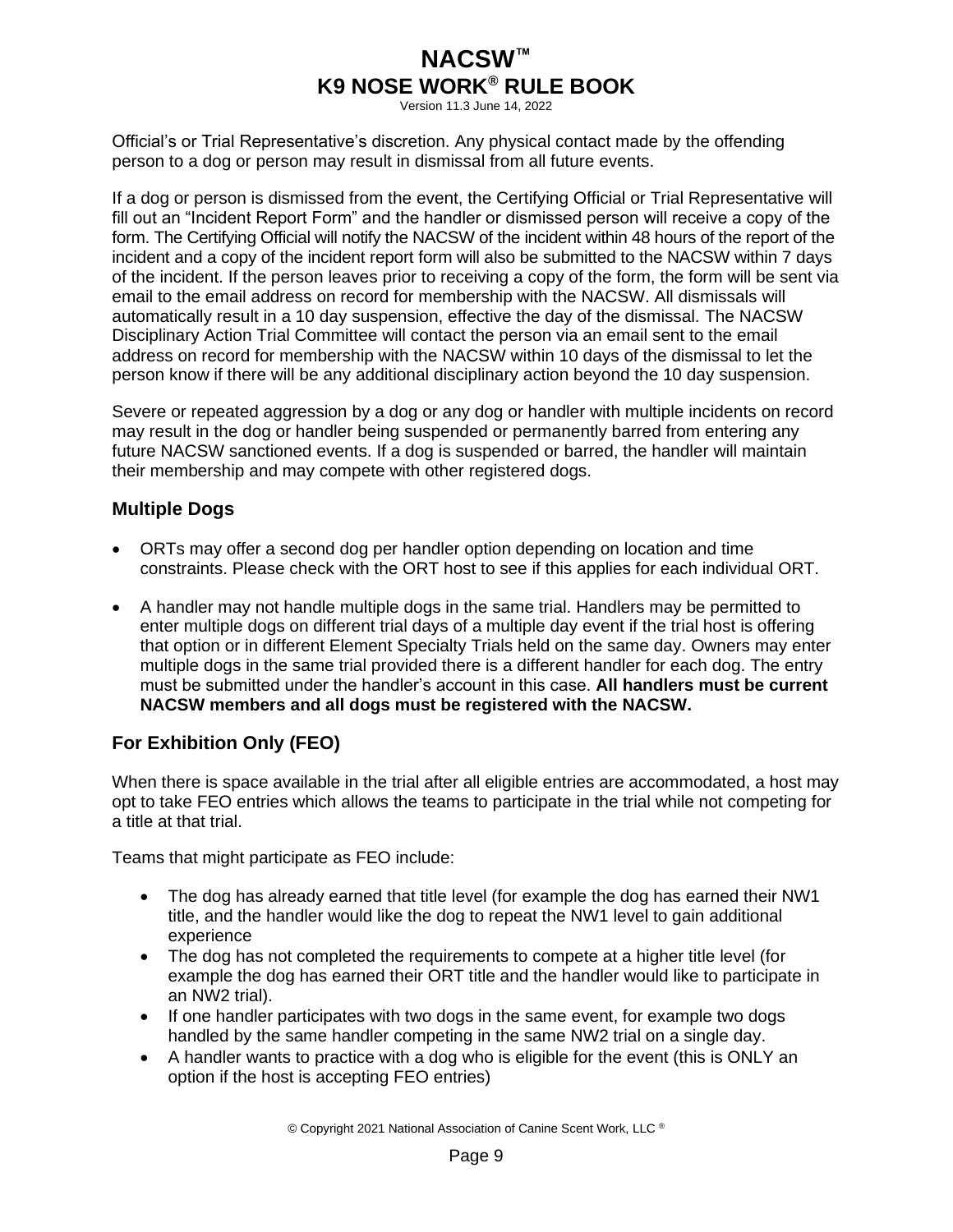Version 11.3 June 14, 2022

The FEO option may be offered by trial hosts if space remains in their trials once all eligible entries have been accommodated. Refer to the event's trial premium for specifics on whether a host is accepting FEO entries. FEO entries may be submitted during the trial entry period listed on the trial premium through the trial entry link. It is recommended including a note of the FEO request in the comments section of the online trial entry.

FEO entries must meet the Age, Health and Physical Requirements for Dogs and Handlers which apply to all participation in events.

Dogs participating as FEO are not eligible to receive titles or earn placement ribbons. FEO results will not be included in the posted trial results.

When participating as an FEO entry the handler may ask the search judge to provide verbal information regarding the number and general location of the hide(s) in a search. This information sharing should not delay the start of the search.

If a handler who is competing that day (Not FEO) opts to ask for information for a search, then that search will be scored the same as "Absent".

## <span id="page-13-0"></span>**Video Taping and Photography**

- Videos and photos of trial competition are only allowed by photographers/videographers who have been contracted by the Trial Host and by competitors wearing visible head or chest mount cameras.
- Video/Photography may not be allowed based on facility restrictions.
- Any competitor video should not delay the start of the search. Please have your camera ready prior to approaching the search area.
- Videos of searches should not be shared until the completion of the trial day.
- Spectators and volunteers may not video trial searches at this time.
- Videos and photos taken by contracted video services/photographers will be made available to the competitors to purchase, per the NACSW photographer and video service quidelines.
- It is not permissible to video or photograph the Dog in White searches or the CO briefing.
- ORT participants may have a friend or family member video/photograph their test or handlers may wear a visible chest or head mount camera. ORT participants may not video/photograph one another.

As a condition of entering a trial or ORT, handlers agree to allow NACSW, or their agents, to video both the handler and their dog, during the entirety of the NACSW event. These videos are the property of NACSW. All competitors, through entry at any NACSW event, waive any and all rights relative to video broadcast or photography of such event.

## <span id="page-13-1"></span>**Search Area Regulations**

- Handlers must be current members in good standing with NACSW.
- The same handler must handle the same dog for all the searches in a single trial. At an ORT, a single handler must handle a dog for a single test. Each odor is an additional test and you may utilize a different handler for another test.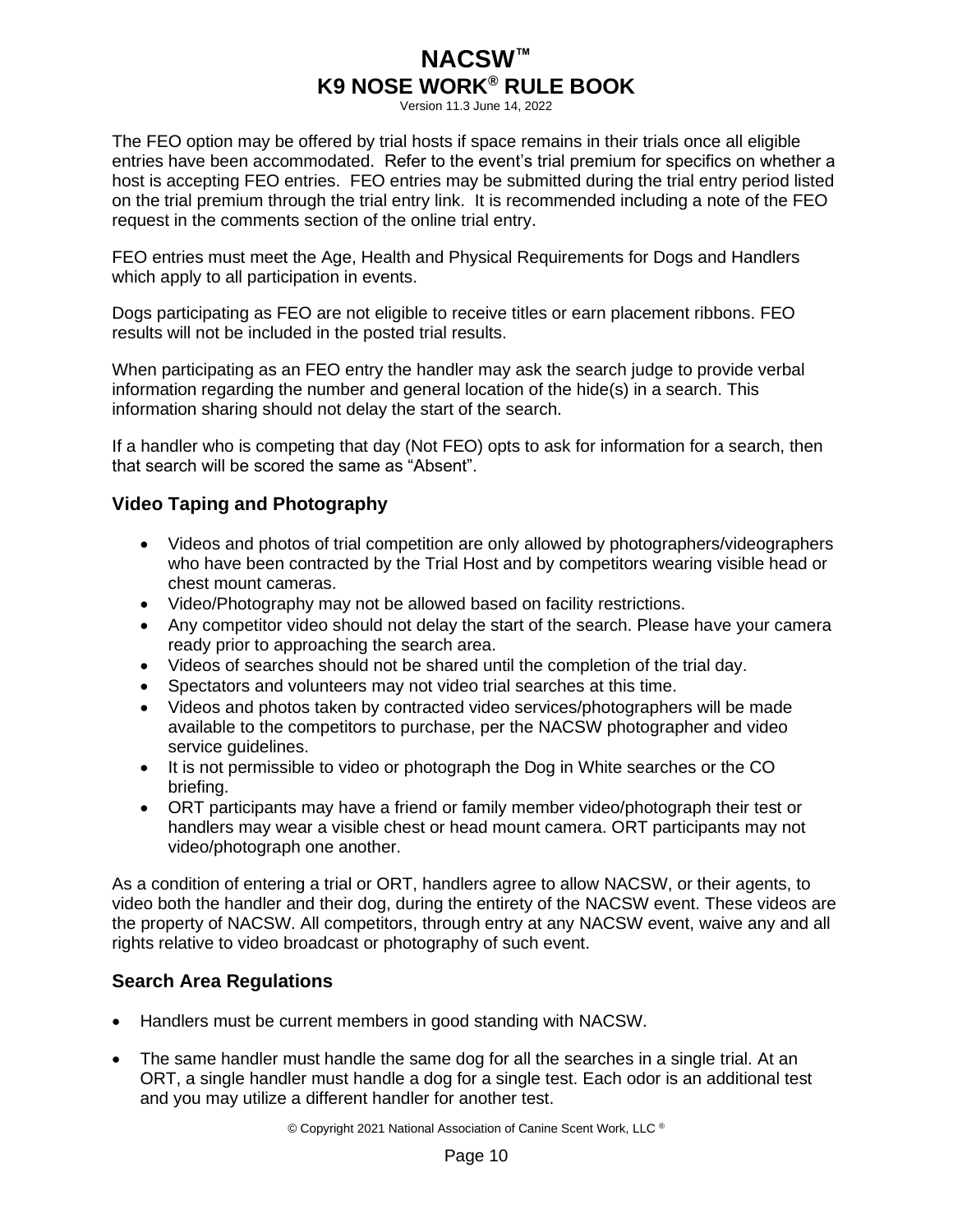Version 11.3 June 14, 2022

- Double handling is not permissible, i.e., someone other than the designated handler giving the handler or the dog instructions or assistance during the searches.
- Each handler/dog team should be on deck before their turn for each search.
- Handlers may talk to, touch, and/or communicate with their dog throughout the competition or test.
- Any questions for the judge or Certifying Official or concerns about the search should be addressed in the handler's briefing.
- The time starts when the dog's nose crosses the plane of the start line or threshold. Handlers may have a moment at the start line to acclimate and collect themselves. You may be prompted by the judge to begin if the time is excessive. If the dog does not enter the search area by crossing the start line, the team may receive a fault.
- The timer may be instructed to give a 30 second (time remaining) warning for all levels and at ORTs. The timer will make every effort to give this warning, but situations may occur where the warning is not given. At Element Specialty Trials, 30 second warnings will only be given when the time limit for the search is longer than one minute. At Summit League trials, 30 second warnings will be given as defined by the Certifying Official for each search.
- Handlers may carry the dog's reward with them at all times (food, toys, etc.). Handlers should take care not to contaminate the search areas with their rewards. At a trial, faults may be assessed at the judges' discretion if the handler has compromised the search area. See the Scoring Section for more details.

## <span id="page-14-0"></span>**Safety and Location Regulations**

- There should be no training or non-official use of odor on trial or ORT grounds during the event. Nor should training take place on trial grounds preceding the trial once the event is approved/announced.
- It is not appropriate to visit or contact the trial location prior to the trial date. Our locations are real life search environments where people work, go to school, etc. Pre-trial visits risk the host losing the opportunity to use the location in the future. Even when a location is public property, the NACSW does not condone practice at the trial location within 6 months of the trial date. The purpose of a K9 Nose Work® trial is for a dog to walk into a novel situation and search. Additionally, practice at the trial site will result in contamination that may adversely affect the competition. Unauthorized visits to or contact with the location prior to the trial may be subject to disciplinary action.
- No alcohol or recreational drug use. Public intoxication is not allowed on trial grounds.
- All attendees must adhere to safety regulations of the NACSW, the host and the trial location.
- Smoking may be restricted or prohibited based on location restrictions. Please show consideration to other participants if smoking is allowed at a location.
- Dogs should use the **designated potty area only** so as not to interfere with any search areas and respect the requirements of the trial location.

© Copyright 2021 National Association of Canine Scent Work, LLC ®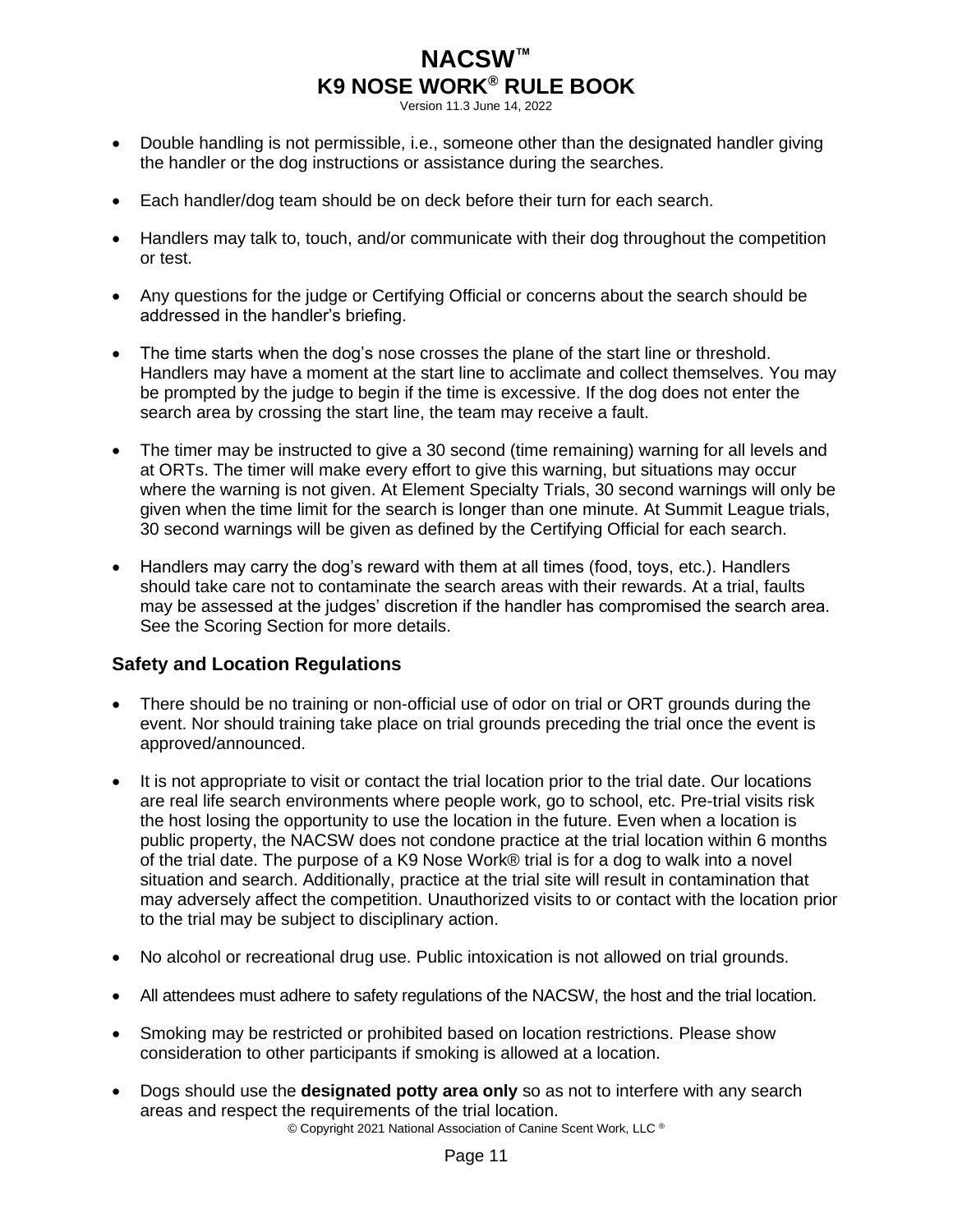Version 11.3 June 14, 2022

- Handlers are responsible for cleaning up after their dog and may be dismissed if they do not.
- Handlers should ensure that their dog keeps a safe distance (minimum of eight feet) from any other dog unless there is express consent from both handlers that the dogs may interact.
- **Dogs must be on leash at all times** unless they are conducting an official off leash search as part of the event. Dogs must be on a 6' or shorter leash when not in the competition search area. Handlers on their way to the competition search area may have their dogs on a longer leash, but must maintain a leash length of 6 feet or shorter. Flexi leashes are not permitted except during ORT or trial searches. This applies to event participants, trial organizers, volunteers, and spectators. Note: If changing leashes or other equipment before starting an on leash search, you must keep your dog under physical control at all times. This means keeping a hold of your dog by a leash, harness, or collar while switching gear.
- No dogs may be left unattended except when properly kenneled or in secured vehicles.
- Competitors should expect to keep their dogs confined when not competing. NACSW trials do not allow for dogs to hang out on leash in between searches. Competitors should plan to provide their own shade using canopies or shade cloths. In the event of extreme weather conditions, participants should be prepared to keep their dog adequately warm or cool in their vehicles or in crates adjacent to their vehicles. In the case of high air temperatures, dogs must be confined with adequate shade, ventilation and access to water. Dogs may not be loose in vehicles with open windows or tied to a vehicle or other stationary object. Please show consideration of others if running your car for heat or air conditioning as the exhaust may be disturbing and dangerous to those around you.
- Dogs may be dismissed from ORTs or trials for excessive/sustained vocalization in the crating/parking area as it may disturb trial location neighbors, as well as the trial participants.
- It is the handler's responsibility to ensure the safety of their dogs working in the search areas. There will be no deliberately dangerous obstacles, but NACSW is not responsible for unforeseen hazards. It is up to the handler to determine if they feel it is safe for their dog. No refunds will be offered if a handler chooses to withdraw from a trial or ORT.
- Bitches in season are allowed to compete in NACSW trials. Bitches in season may be allowed at ORTs depending on location logistics. Please check with the ORT host if this will apply to you.

They will run as last dog of the search at trials, and as last dog of the day at an ORT. They will also be required to wear panties. Handlers of bitches in season will keep the dog confined in their car and out of the general crating/parking area until their turn as the location permits. They will also potty the dog out of the vicinity of the other dogs when the trial location allows for a secondary potty area.

### <span id="page-15-0"></span>**Trial Logistics and Guidelines: (Preceding the start of competition)**

- Handlers must check in with the check in/registration desk to confirm their entry and running order as applicable before the handler walk-through begins.
- There will be a handler's briefing to review rule updates for the trial location and search areas.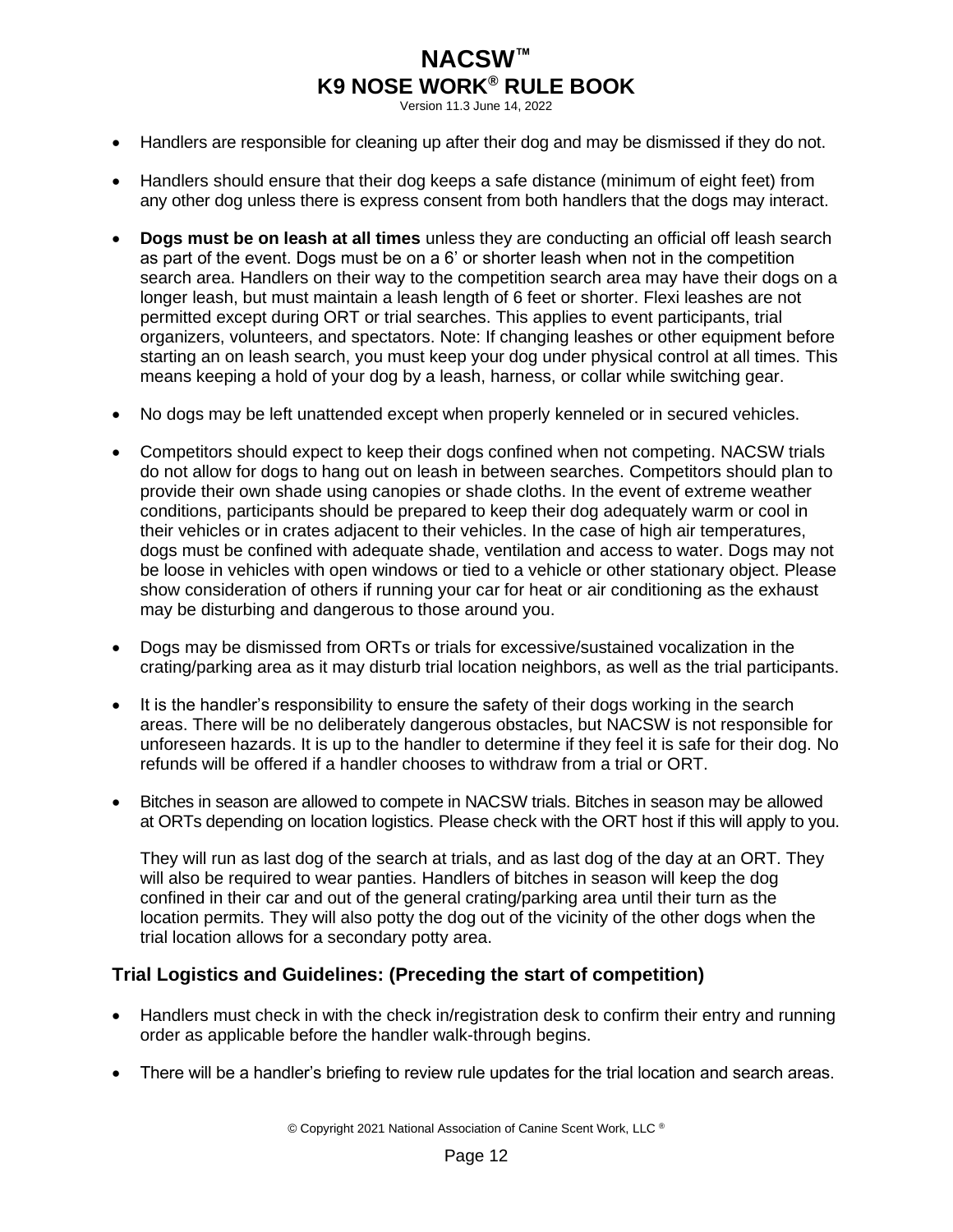Version 11.3 June 14, 2022

- There may be virtual walk through videos posted at [https://walkthrough.nacsw.net](https://walkthrough.nacsw.net/) the evening before your trial or the morning of the trial. These walk through videos are intended to give you a sense of the type of space and understand the boundaries. Element Specialty Trials will typically not include a walk through. Competition search areas are meant to mimic real life situations. We will remove gross hazards that we are aware of (for example: rat poison); however, the environment may not be pristine and there may be unidentified hazards. It is the handler's responsibility to determine how to safely navigate each environment with their dog. No refunds will be offered if a handler chooses to withdraw from a trial.
- A warm-up area will be designated at all ORTs and NW1/NW2/NW3 and L1/L2/L3 Element Specialty Trials. There will be one identified hide among 3 ORT type boxes. One handler/dog team at a time may use this area. Dogs on deck will have priority. The area may only be available to those teams en route to a search area depending on logistics. This may also serve as a recovery area for dogs post-search. Elite and Summit level trials may have a single recovery box with an identified hide available to the dogs as they return from their searches.
- The number of hides per area or search will be specified during the handler's briefing or prior to entering a search area in the case of the Element Specialty Trials if applicable for that title level. Exceptions would include those that are competing for higher title levels which may require areas to be finished.
- Handlers will be informed of the total time for each search area at the handler's briefing or prior to entering a search area in the case of the Element Specialty Trials. For NW1, NW2, and Level 1 and 2 Element Specialty Trials, handlers will also be informed of the number of hides per search area.
- A running order will be posted in the handler staging area.

## <span id="page-16-0"></span>**General ORT and Trial Regulations**

- Hide locations will not be known to the handler and will not be readily visible to the handler.
- Handlers may reward their dog in the search area including food or toy rewards. Noise making toys such as squeaky toys may only be used as a reward in a search area and may not be used elsewhere on trial grounds.
- Hides will not be in the search boundary markers or start line markers (i.e., boundary cones, flags or tape) and hides will not be outside of search boundaries.
- Our search areas are real life search environments where people work, go to school, etc. The only area we intentionally add distractors is in containers, however all the areas will contain "distractions" according to the real life environment. We do not "clean up" environments to remove these distractions. You might find things like food in open desks or crumbs on the floor, toys in classrooms, dog crates in offices, animal smells in barns, etc.
- Searches should not be discussed by anyone (competitors, volunteers, spectators) until all dogs have completed a given search.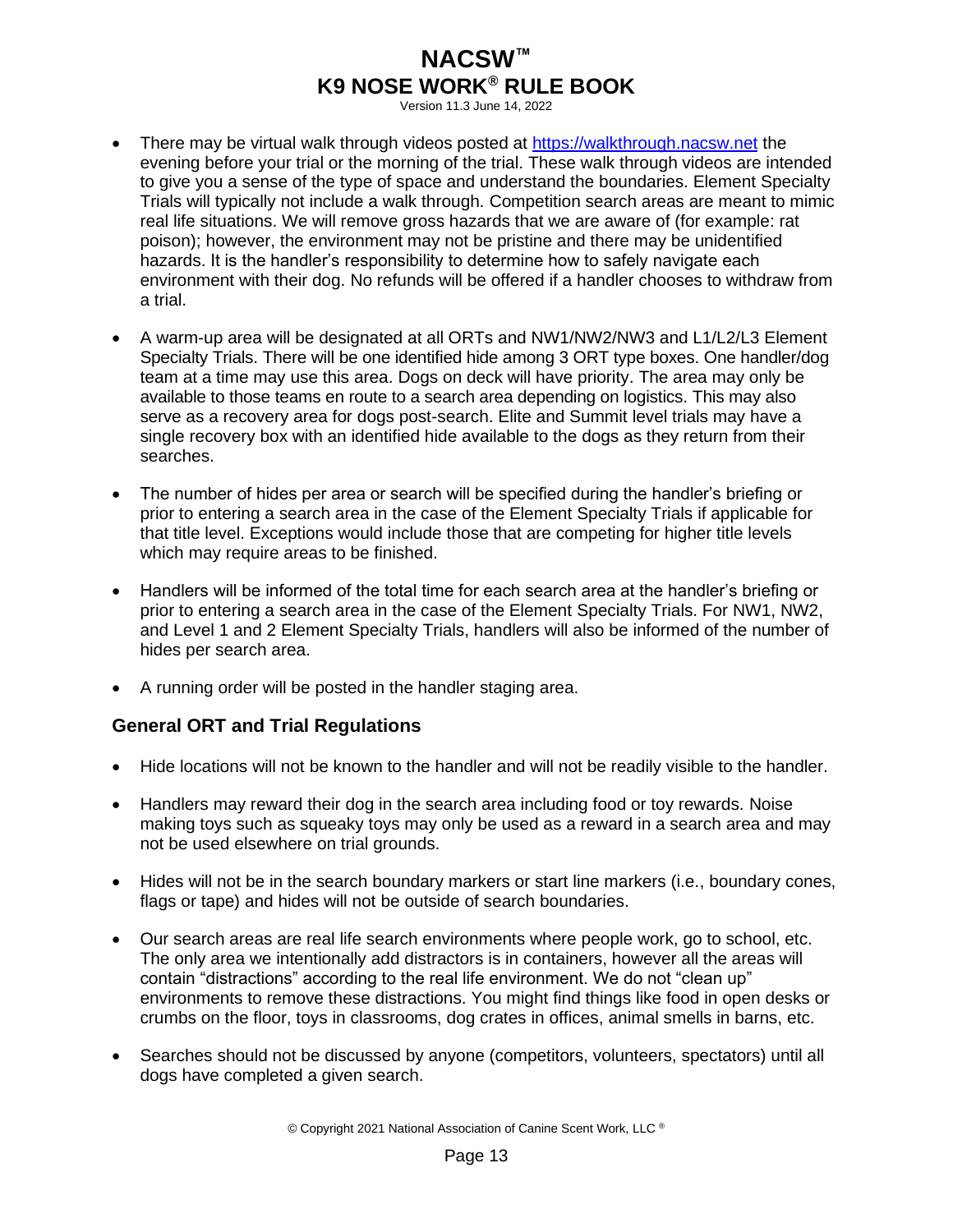Version 11.3 June 14, 2022

- Handlers may not touch items/objects/furniture/vehicles in the search area without the judge's permission or unless other circumstances are specified by the CO at the handler's briefing.
- Most searches will be conducted on leash. Interior searches are the searches most likely to offer an off leash option. If other searches include an off leash search, the location will dictate the circumstances for the dog's safety.
- At NW1 and Level 1 Element Specialty Trials the time will stop when the handler calls the alert by saying 'Alert'. At NW2 and Level 2 Element Specialty Trials the time will stop, and the search will end when the handler calls 'Finish'.' For NW3, Level 3 Element Specialty Trials, Elite Division, and Summit League trials the time will stop, and the search will end when the handler calls 'Finish'. The 'Finish' call must be made before time expires.
- **Alerts** Handler must call 'Alert' when the dog has communicated that he has found a hide. The dog is not required to exhibit any specific alert behavior for the alert to be valid. However, the judge will be looking for a change of behavior in the dog.
- The time does not stop between hides when there are multiple hides in a given search area.
- For NW2 and NW3, each search area will have its own time limit including when there are two or more searches of the same element. The time for each search is independent of the times for the other searches. However, any element with two or more searches will have a score that is the total of the combined search area times for all searches.
- If the dog alerts (by offering an indication) it is not valid until the handler calls alert.
- An alternate way to call the alert may be defined by the Certifying Official on trial day if the conditions do not make it conducive to hearing the word 'Alert' or if there are other mitigating circumstances. Additionally, the Certifying Official may require an alternate nonverbal way to call the alert such as a hand raise in order to allow for locations that may have audibility concerns due to search areas in proximity to the parking lot or staging areas,
- The official time will be based on the time displayed on the timing device and not based on the timer verbally indicating that time has expired.
- The judge must hear (or see if the CO has designated an alternate alert behavior) the handler's call for the call to be scored.
- The handler may not call 'alert' in reference to a location that the dog is not currently indicating.
- Search Area etiquette: Faults may be given at the judges' discretion if the team has compromised the search area. Compromising the search area includes, but is not limited to, contaminating or damaging/destroying boxes or other items in the environment, dropping/leaving food/toy rewards in search areas, moving or touching objects without permission, etc.
- Handlers may not observe other participants' runs in the same trial.
- Dogs may be excused or dismissed from a search if any of the following apply:
	- Dog is under undue stress during a search, subject to the judge's discretion.
	- Dog is in obvious pain during a search, subject to the judge's discretion.

© Copyright 2021 National Association of Canine Scent Work, LLC ®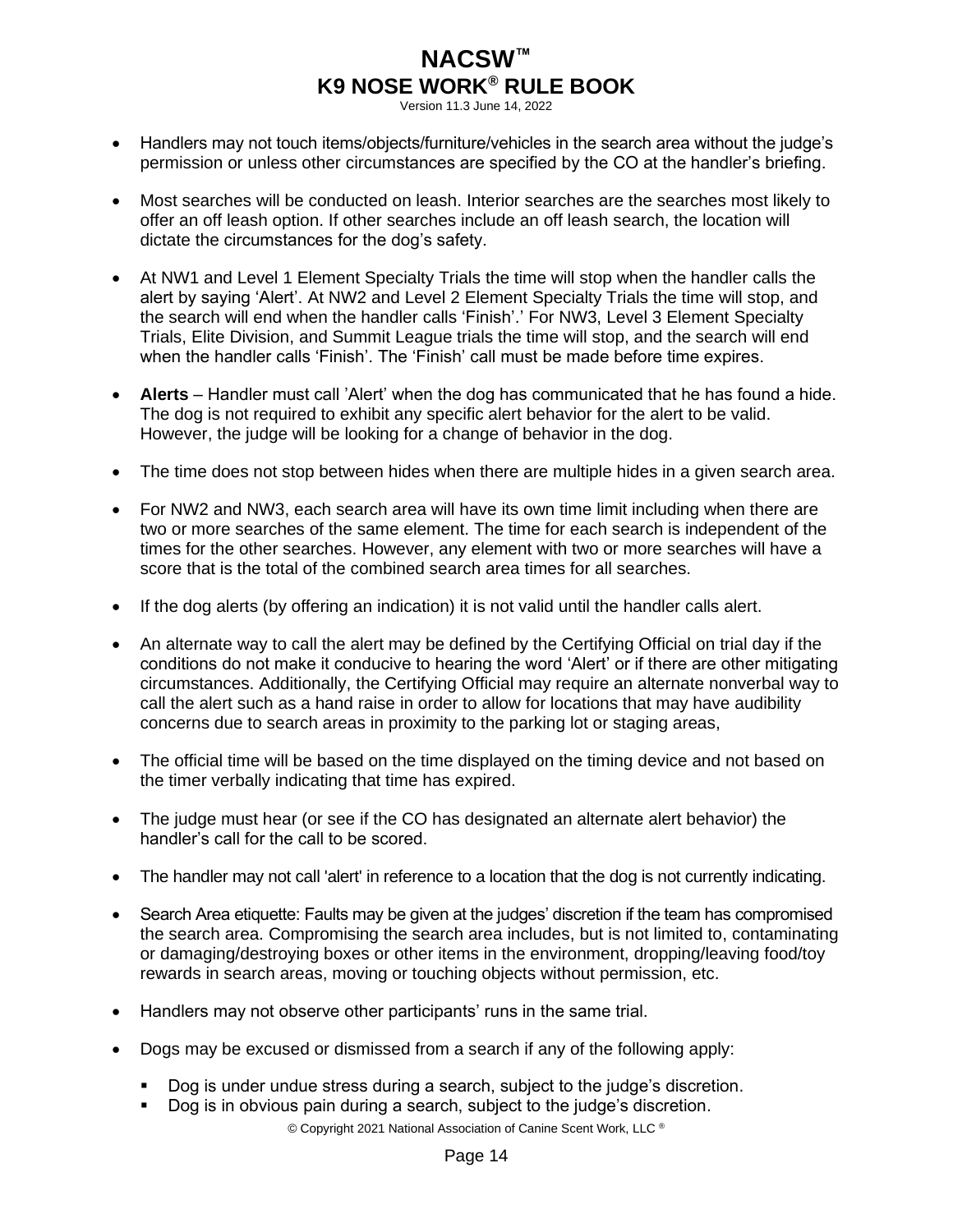Version 11.3 June 14, 2022

- Extreme disruption or disrespect of a search area.
- Any dog viewed out of control, which may include leaving the search area.

Note: Handlers may opt to stop the search for their dog's wellbeing at any time.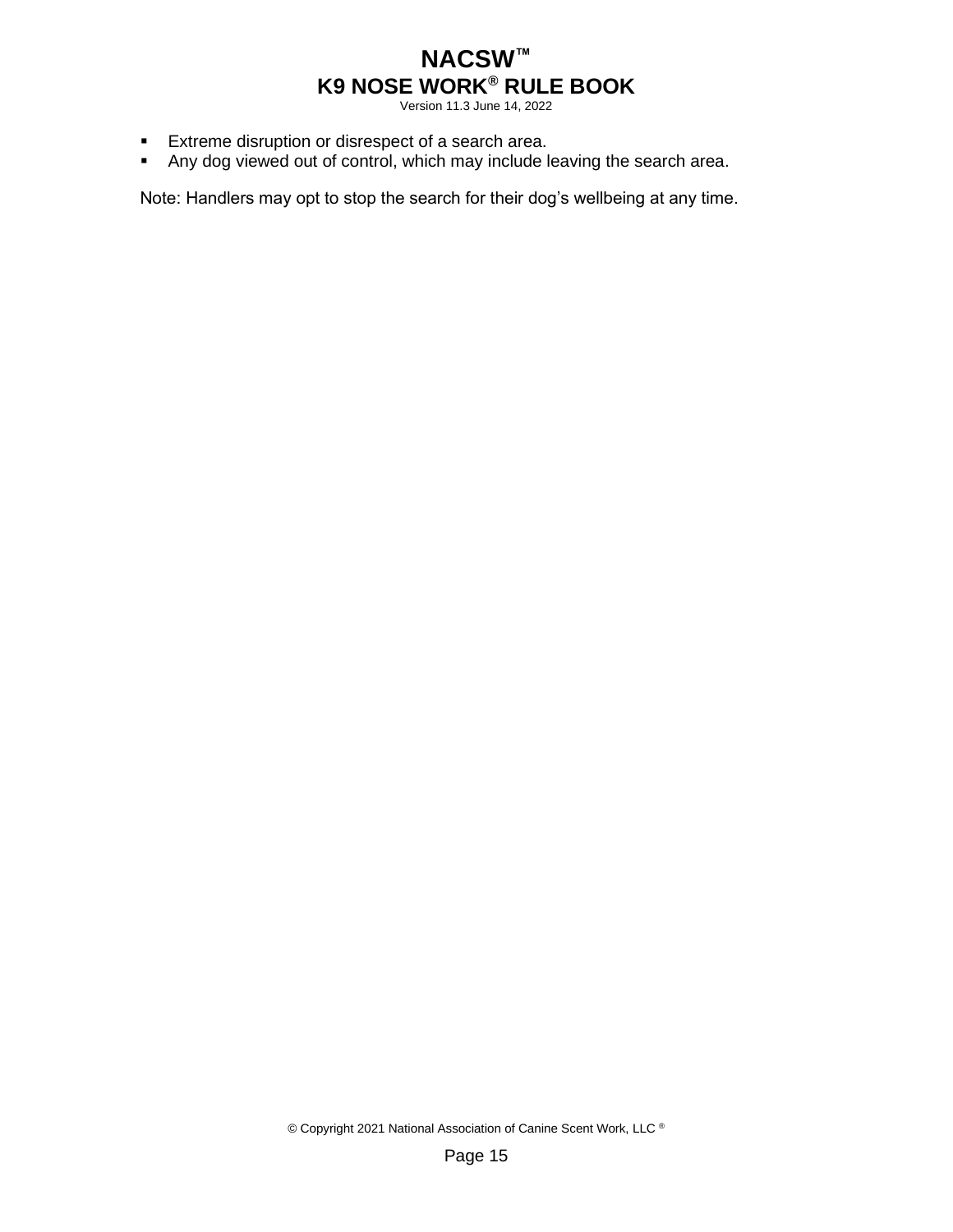Version 11.3 June 14, 2022

# <span id="page-19-0"></span>**NACSW Skills Achievement Challenge Regulations**

**Prior to participating in an NACSW Skills Achievement Challenge, it is the responsibility of each participant to read and understand the current NACSW Rule book and all posted details for that specific Challenge.** 

We anticipate that the first Skills Achievement Challenge will be offered in the first quarter of 2022.

## <span id="page-19-1"></span>**Skills Achievement Challenge Entry Process**

The searches for a Skills Achievement Challenge will be performed at location(s) of your choosing, videotaped, and submitted online for judging.

Submission for an NACSW Skills Achievement Challenge is done through the NACSW website.

You will sign up for a Skills Achievement Challenge and submit your videos and any required hide location information for the challenge at the time of sign up.

It can take up to 30 days to process your Skills Achievement Challenge submission. Upon completion you will be notified of your score and any titles earned.

### <span id="page-19-2"></span>**Multiple Dogs**

Handlers know the locations of the hides in Skills Achievement Challenges, so a handler may run multiple dogs in the same Challenges. Dogs may be run on the same setups.

## <span id="page-19-3"></span>**Video Taping**

Videos will need to meet specified parameters for each search in a given Skills Achievement Challenge. The videos will need to be uploaded to a specified site and links/access provided as directed during submission. Please refer to the details provided for each Skills Achievement Challenge for specific submission requirements.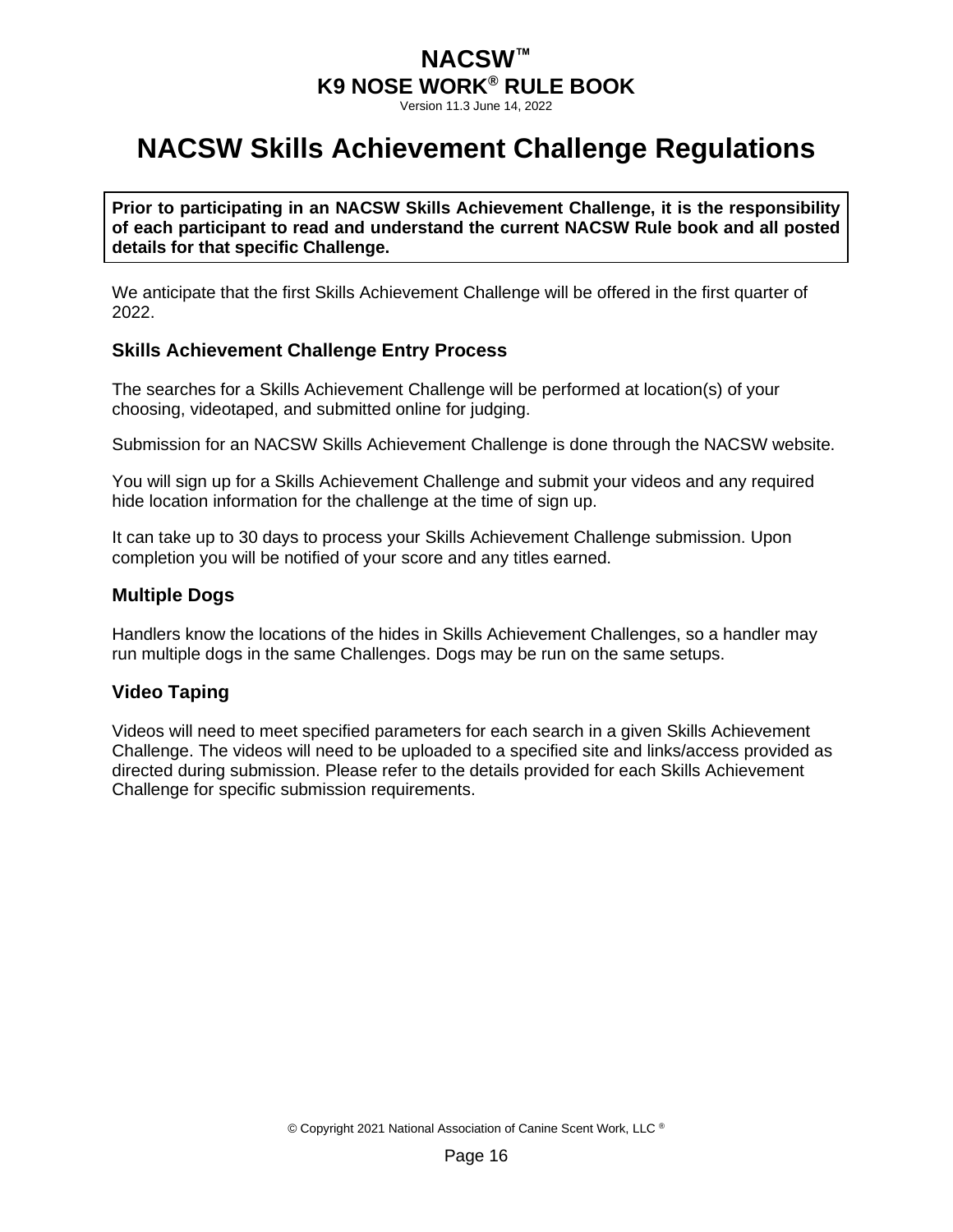Version 11.3 June 14, 2022

# **Title Designations**

**Levels of the Working Titles**

# **Odor Recognition Title**

## **ORT**

<span id="page-20-1"></span><span id="page-20-0"></span>*This title is earned by successfully passing all three odor recognition tests (Birch, Anise and Clove). There is no requirement to pass all three odors at the same event, but the ORT title will not be earned until all 3 odor tests have been passed*

## **Pre-qualifier for Trial Entry:**

<span id="page-20-2"></span>ORT Title required for eligibility in NW1 and Level 1 Element Specialty Trials

# **Element Specialty Trial Titles**

**L1C** *(Level 1 Containers)* **L1E** *(Level 1 Exteriors)* **L1I** *(Level 1 Interiors)* **L1V** *(Level 1 Vehicles)*

**L2C** *(Level 2 Containers)* **L2E** *(Level 2 Exteriors)* **L2I** *(Level 2 Interiors)* **L2V** *(Level 2 Vehicles)*

**L3C** *(Level 3 Containers)* **L3E** *(Level 3 Exteriors)* **L3I** *(Level 3 Interiors)* **L3V** *(Level 3 Vehicles)*

*For the Level 1, Level 2, and Level 3 Element Specialty titles, the team must qualify in all the searches at the same trial or earn a qualifying score with no more than 3 faults at two separate trials for the same level/element (See Scoring for details on qualifying scores).*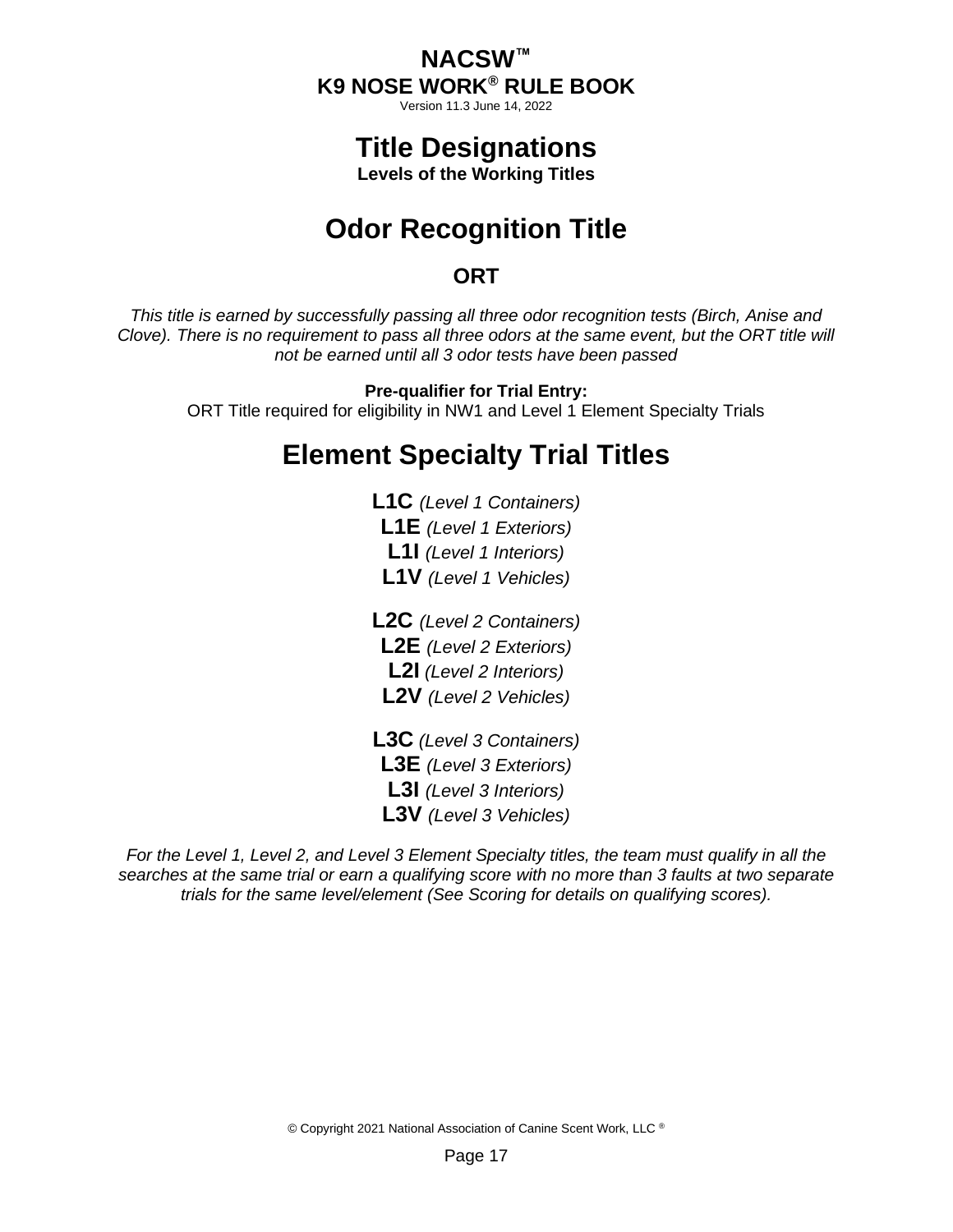Version 11.3 June 14, 2022

# <span id="page-21-0"></span>**NW1, NW2, NW3 Trial Titles**

### **NW1**

## **NW2**

### **NW3**

*NW1 and NW2 titles are earned by successfully passing all four elements (Container, Exterior, Interior and Vehicle) at the same trial with a score of 100 and no more than 3 faults. NW3 titles are earned by either achieving a score of 100 with no more than 3 faults in a trial or by achieving two qualifying scores at two different NW3 trials. Teams will not be eligible to earn additional NW3 titles after their third NW3 title.*

## **NW3 Element Titles**

**NW3-C** *(NW3 Container)* **NW3-E** *(NW3 Exterior)* **NW3-I** *(NW3 Interior)* **NW3-V** *(NW3 Vehicle)*

*These titles are for successfully passing an NW3 element at three different trials. They are not the equivalent of the NW3 title. NW3 Element titles may be achieved individually and/or before achieving the NW3 title. If there are multiple searches of the same element at a trial, the team must pass all searches of that element at that trial to earn a pass for that element.*

## **NW3 ELITE**

*This title is awarded for achieving the NW3 title three times and demonstrating competency in all four elements.*

#### **\*PRONOUNCED**

*(not a title, but see designation explanation on page [22\)](#page-25-0)*

© Copyright 2021 National Association of Canine Scent Work, LLC ®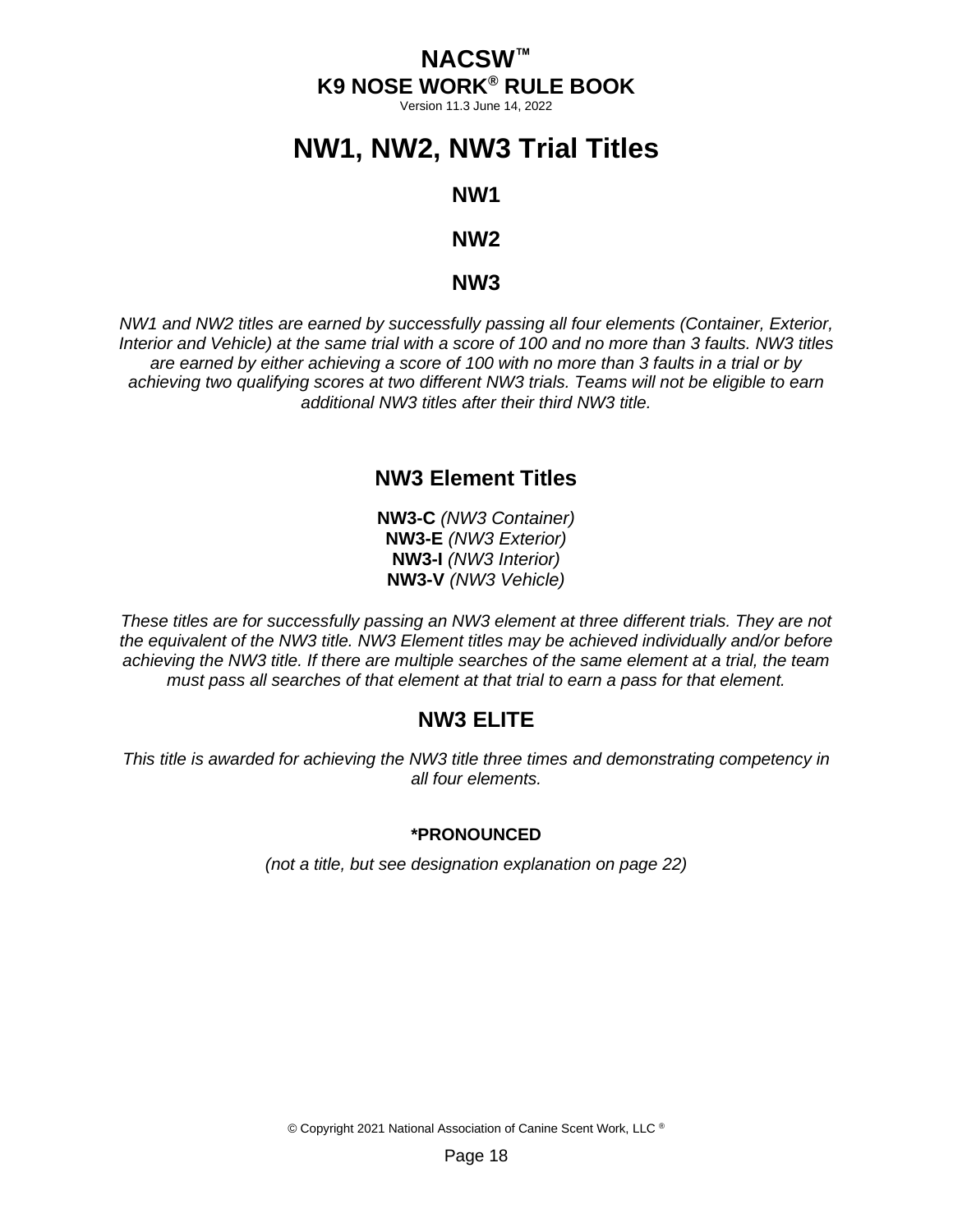Version 11.3 June 14, 2022

# <span id="page-22-0"></span>**Elite Division Trial Titles**

**ELT1**

**ELT2**

**ELT3**

# **ELT-CH**

*The ELT1 Title is earned by accumulating 150 points at Elite Division Trials.*

*The ELT2 Title is earned by accumulating 400 points at Elite Division Trials.*

*The ELT3 Title is earned by accumulating 650 points at Elite Division Trials.*

*The ELT-CH Title is earned by accumulating 1000 points at Elite Division Trials.*

# **Summit League Trial Titles**

# **SMT**

<span id="page-22-1"></span>*The SMT Title is earned by placing in the top 20% overall of competing teams at a Summit League Trial.*

*A team may achieve the SMT Title multiple times. They may opt to add the number of times the title has been achieved after the SMT designation i.e., SMTx2, SMTx3, etc.*

| No. of<br>Competing<br>Teams | <b>No. of Titles</b><br>to be<br><b>Awarded</b> |  |
|------------------------------|-------------------------------------------------|--|
| 0 to 4                       | 0                                               |  |
| 5 to 9                       |                                                 |  |
| 10 to 14                     | 2                                               |  |
| 15 to 19                     | 3                                               |  |
| 20 to 24                     | 4                                               |  |
| 25 to 29                     | 5                                               |  |

In the event of a tie for the last titling placement, both teams would receive a title. For example, if there are 25 competing teams and there was a tie for  $5<sup>th</sup>$  place, both teams would receive a SMT title for a total of 6 titles given at that trial.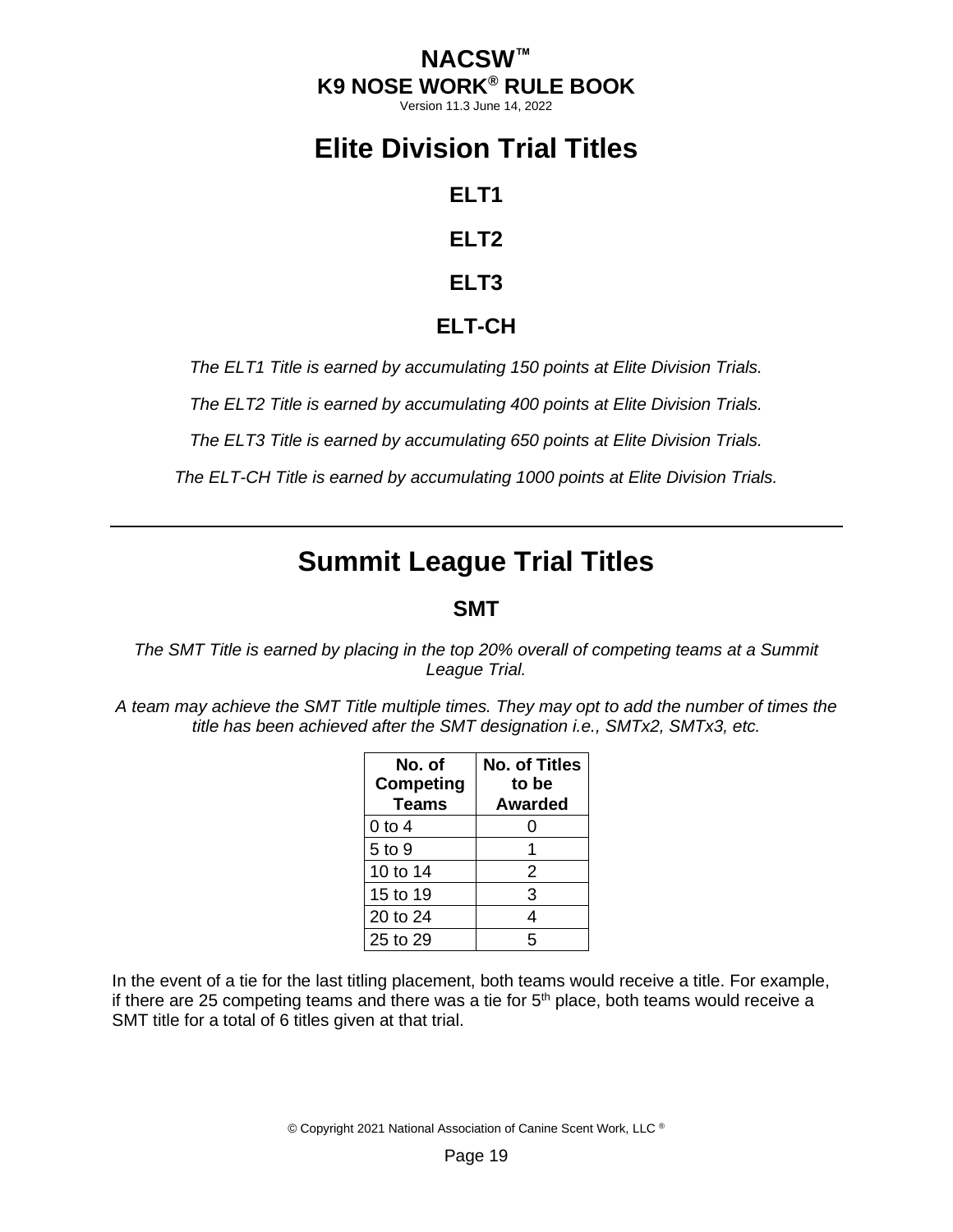Version 11.3 June 14, 2022

# **Skills Achievement Titles**

<span id="page-23-0"></span>**NSA1** *(Nose Work Skills Achievement 1)* **NSA2** *(Nose Work Skills Achievement 2)* **NSA3** *(Nose Work Skills Achievement 3)* **NSAM** *(Nose Work Skills Achievement Master)*

*Each Skills Achievement Title is achieved by earning the designated minimum number of points for a given Skills Achievement Challenge and by completing all skills at a minimum of Level 1. Each Skills Achievement Challenge will have a total of 120 possible points.* 

- *NSA1 requires a minimum of 40 points.*
- *NSA2 requires a minimum of 70 points.*
- *NSA3 requires a minimum of 100 points.* 
	- *NSAM requires 120 points.*

*A team may achieve each Skills Achievement Title multiple times. They may opt to add the number of times the title has been achieved after the NSAX designation i.e., NSA1x2, NSAMx3, etc.*

All Skills Achievement Title Certificates will be available for download through the NACSW website.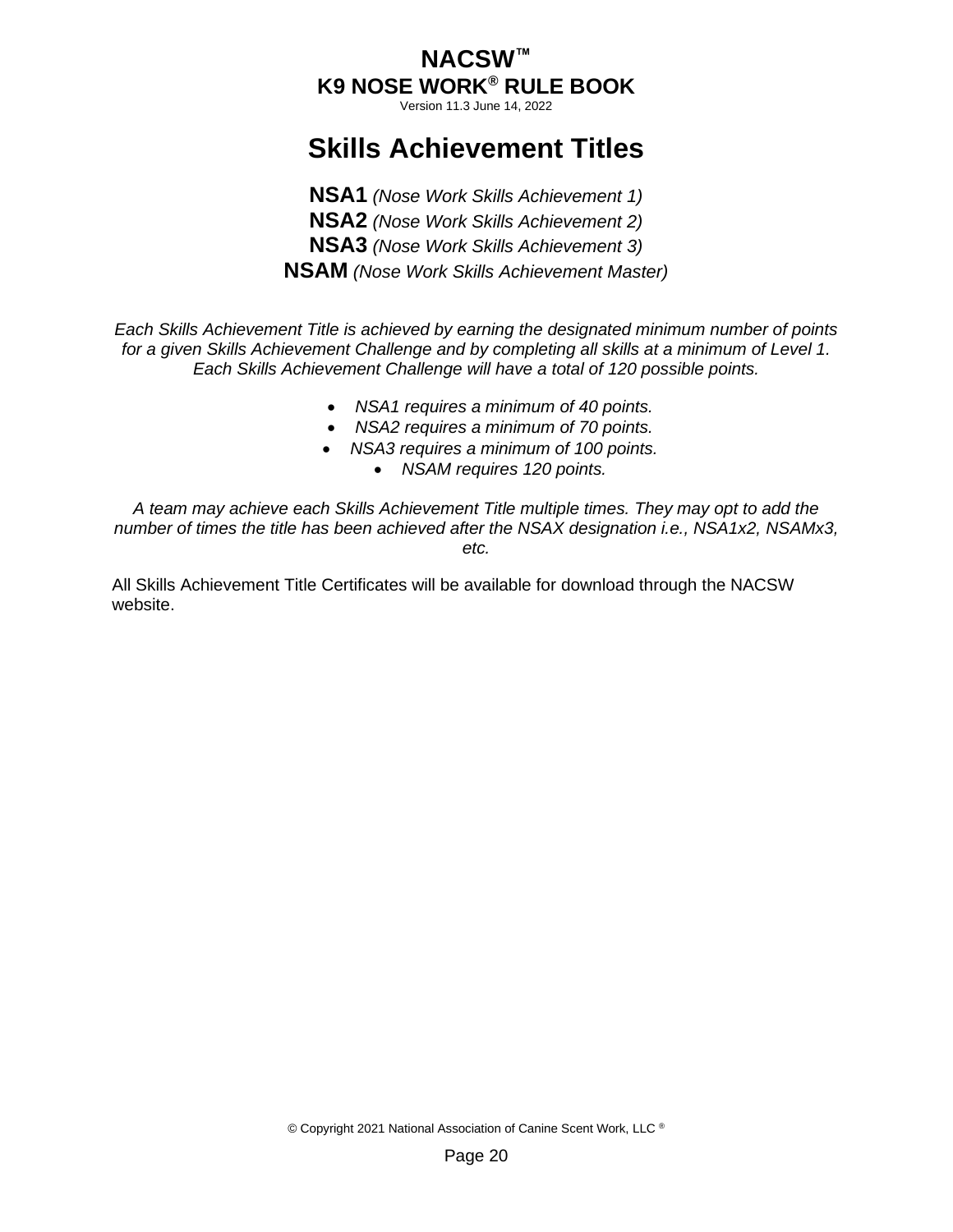Version 11.3 June 14, 2022

### <span id="page-24-0"></span>**NACSW ORT and Trial Title Guidelines**

Titles may only be achieved at NACSW sanctioned events. A NACSW Certifying Official must be present at every trial and sanctioned events must be judged by NACSW approved judges. The title requirements described in this edition of the rule book are subject to change and will naturally evolve with competition. Competitors should make sure they have the most current version of the rule book before trialing. The rule book is available on the NACSW website at: http://www.nacsw.net.

Eligibility for each title level is determined by a successfully completed NACSW ORT Title and successful completion of the previous title level and other entry requirements. Those trialing for a title level must meet the title requirements as outlined below.

The ORT title is earned by successfully passing the Odor Recognition Test for all 3 target odors – Birch, Anise, and Clove. There is no requirement to pass all three odors at the same event, but the ORT title will not be earned until all 3 odor tests have been passed. Titles will be granted retroactively for all teams previously achieving the requirements for this title.

NW1 and NW2 titles are earned by successfully passing all four elements at the same trial with a score of 100 and no more than 3 faults.

NW3 titles are earned either by achieving a score of 100 with no more than 3 faults in one trial or by achieving two qualifying scores at two different NW3 trials. Teams will not be eligible to earn additional NW3 titles after their third NW3 title.

NW3-C, NW3-E, NW3-I and NW3-V require three qualifying performances (a perfect score for all searches of that element at a single trial) for title achievement.

The NW1, NW2, and NW3 titles must be achieved in succession.

NW3 Elite is achieved by earning three NW3 titles and by demonstrating competency in each of the four elements. Competency is defined as earning either the NW3 Element title or the Level 3 Element Specialty title for each element. For example, a team may demonstrate competency in all elements by earning the L3C, L3E, NW3-I and NW3-V titles.

Element Specialty Titles may be achieved by either achieving a perfect score in one trial, or by achieving two qualifying scores at the same level and element at two different Element Specialty trials. Starting April 1, 2015, unless the dog has earned an Element Specialty Trial (EST) title or qualifying score in a specific element, the dog will be required to start at Level 1, regardless of their NW1/NW2/NW3 title status. For example: if the dog has earned a L2C title and a L2I qualifying score, the dog is eligible for L3C and L2I, but is only eligible for L1V and L1E.

Dogs must have earned the NW3 Elite title to be eligible to enter an Elite Division Trial. The ELT1 title is earned by accumulating 150 points at Elite Division Trials. The ELT2 title is earned by accumulating 400 total points at Elite Division Trials. The ELT3 title is earned by accumulating 650 total points at Elite Division Trials. The ELT-CH title is earned by accumulating 1000 total points at Elite Division Trials. Note: Effective October 1, 2017, Teams must score a minimum of 43 points at an Elite Division Trial to accumulate points for that trial.

Dogs must have earned an ELT3 or ELT-CH title to be eligible to enter a Summit League Trial. Those with an ELT-CH title will be given spaces in the Summit League Trial before teams with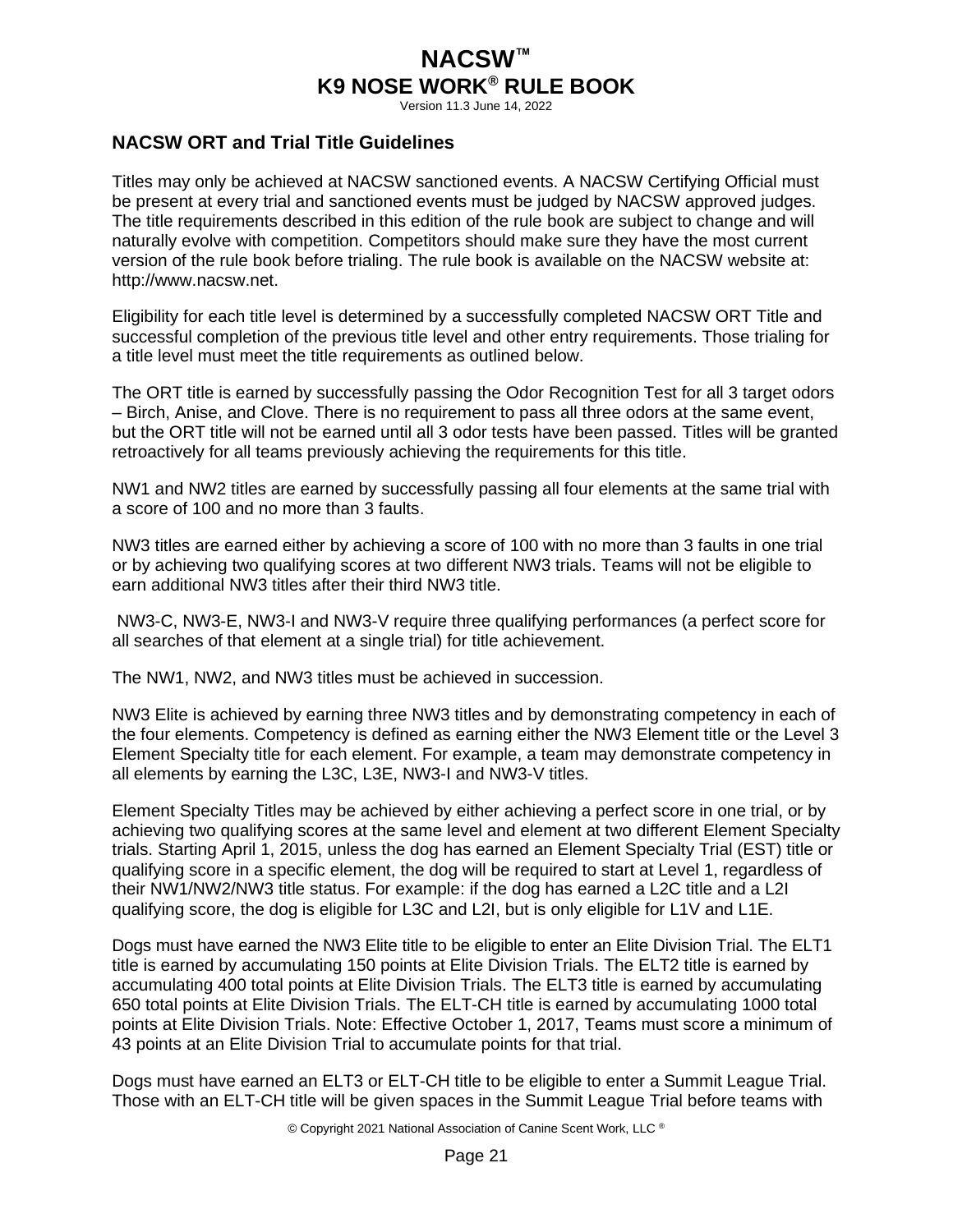Version 11.3 June 14, 2022

an ELT3 title as per the trial premium. Please refer to the trial premium for other entry limitations. The SMT title is earned by placing in the top 20% of teams overall at a Summit League Trial. A team may achieve the SMT Title multiple times. They may opt to add the number of times the title has been achieved after the SMT designation i.e., SMTx2, SMTx3, etc.

Results will be posted at the completion of the trial.

The titles are awarded to the dog, but the handler/dog team is judged overall in the competition. Each level of ORT and title may utilize a different handler as long as the handler is a member of NACSW.

Competitors must wait a minimum of 3 days after earning an ORT Title or after earning a title for the previous title level before competing in another trial for the next title level. Please note that if the required title was passed less than 14 days prior to the event, it will be the competitor's responsibility to provide proof of the title to the event host in the form of a photo of the official results. Note: This does not apply to the Elite Division.

### <span id="page-25-0"></span>**Pronounced**

The judges may 'Pronounce' handler/dog teams demonstrating exceptional technique and/or teamwork at each NW1, NW2, NW3, Elite, and Summit League trial. This is not part of the title, but rather an acknowledgement of exceptional teamwork on that particular trial day.

The judges may consider any of the following in their evaluation of a pronounced team:

Professionalism, handler and dog safety, observational skills, leash handling technique, off leash control, speed and efficiency, accuracy, stamina, enthusiasm, odor obedience, clarity of alert and dog/handler communication. Pronouncement will be solely at the discretion of the judge(s) for that trial.

The 'Pronounced' designation is not automatically awarded due to the score or comments. The nature of NACSW trials include the participation of several judges, each with their own interpretation and opinion on the teamwork they view in the search they are judging. Judges will note a "P" on search score sheets when they wish to recognize the technique and/or teamwork for that team, so that handlers may receive feedback and have understanding about areas of their searches that were most notable to that judge. At the trial end, all of the score sheets will be reviewed. Any handler/dog receiving a "P" on all searches completed in that trial will receive the 'pronounced' designation for the trial and receive a 'pronounced' ribbon. The 'P' is not considered part of a title.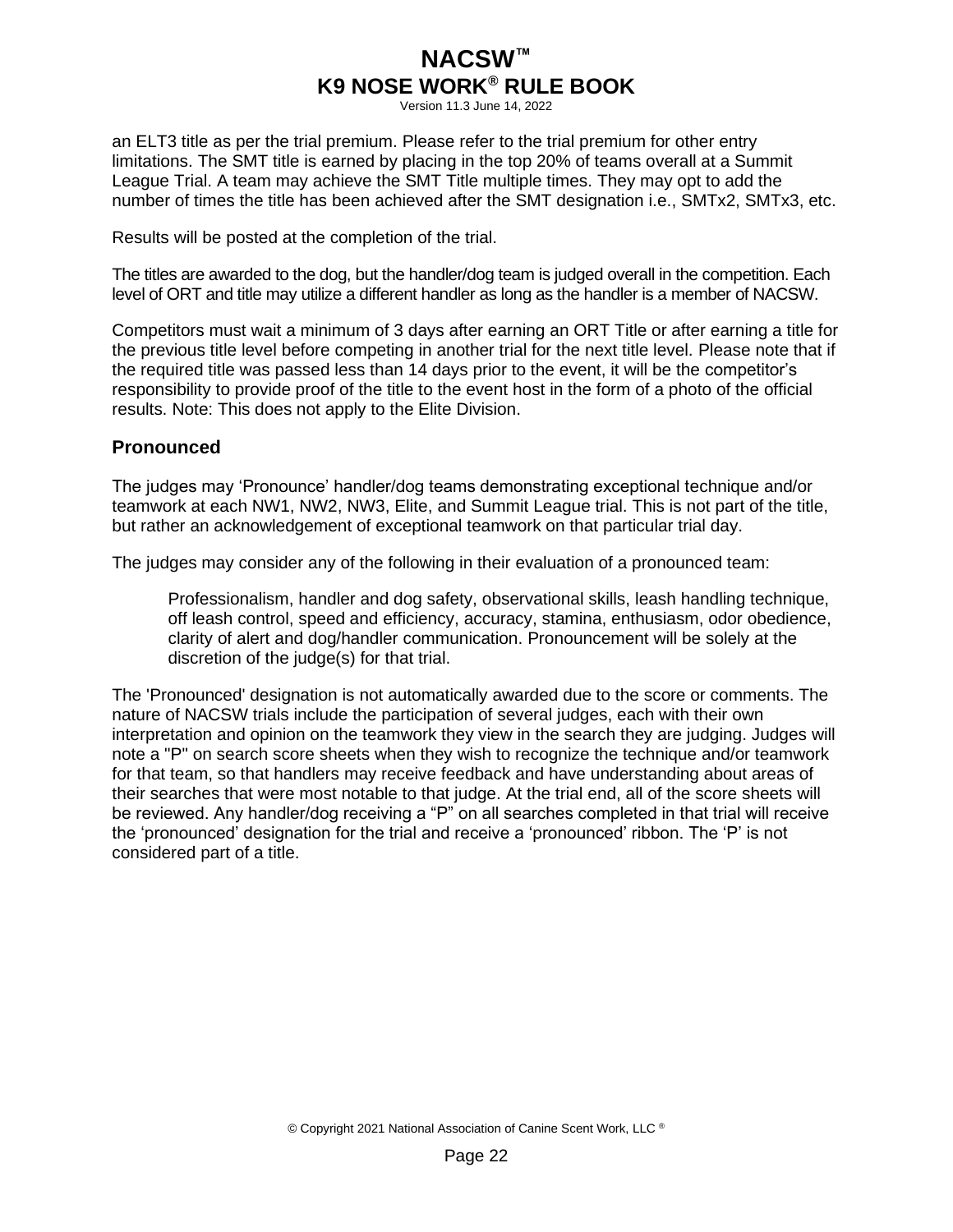Version 11.3 June 14, 2022

### <span id="page-26-0"></span>**NACSW Skills Achievement Title Guidelines**

Titles may only be achieved by completing a NACSW Skills Achievement Challenge. Competitors should make sure they have the most current version of the rule book and have reviewed the full requirements for a specific Skills Achievement Challenge before sending their submission. The rule book is available on the NACSW website at: http://www.nacsw.net.

There are no pre-requirements to participate in a Skills Achievement Challenge. You are not required to have passed any ORTs or earned any other NACSW titles. Each participant is eligible to complete any level of a specific Skills Achievement Challenge. There is no requirement to have completed a lower level Skills Achievement Title to be eligible for the higher level Skills Achievement Titles.

If you complete a Skills Achievement Title, you may resubmit at a future date for the same Challenge to earn a higher or lower level title for that specific Challenge. You may not earn the same title multiple times for a single Challenge.

Each Skills Achievement Challenge will consist of 4 skills with three possible levels per skill. The team must complete all 4 skills at a minimum of Level 1 to be eligible for a title.

Level 1 will be worth 10 points, Level 2 will be worth 20 points, Level 3 will be worth 30 points.

To earn NSA1, you must earn a minimum of 40 points. To earn NSA2, you must earn a minimum of 70 points. To earn NSA3, you must earn a minimum of 100 points. To earn NSAM, you must earn 120 points.

# **Odor Recognition Test (ORT)**

### <span id="page-26-2"></span><span id="page-26-1"></span>**Purpose of the ORT**

The ORT verifies the dog's recognition of the odor used in trial and the handler's ability to correctly call the location of the source of odor. In order to enter a trial, a dog must have earned the NACSW ORT (Odor Recognition Test). The NACSW will verify all required title completions for each trial entry.

Please note that the ORT is not a measurement of trial readiness but rather only recognition of the odor to be used at trial. Successfully passing an ORT requires a dog to identify the location of the target odor and the handler to correctly call an alert (or equivalent) within a three-minute time period. The Odor Recognition Test must be conducted by an NACSW appointed judge and sanctioned by an NACSW Certifying Official. The test may be conducted indoors or outdoors as approved by the NACSW.

The ORT is a pass or miss test within the time limit. No scoring, faults, placements or times are recorded as they are for trials.

**It can take 14 days to process ORT results. Trial entry requires that you have earned your ORT and any pre-requisite titles at least 14 days prior to the trial entry open date to be considered for the primary draw.**

© Copyright 2021 National Association of Canine Scent Work, LLC ®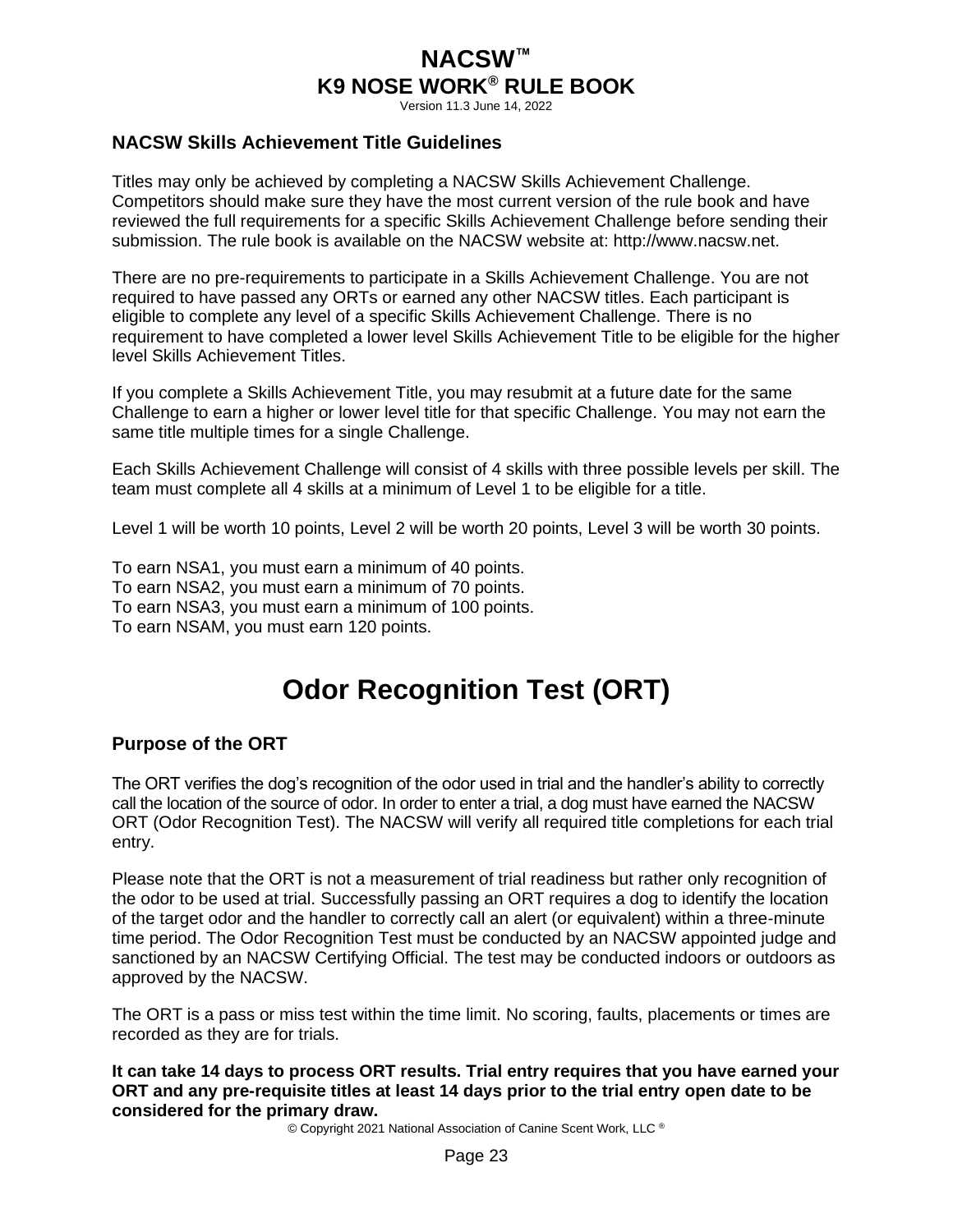Version 11.3 June 14, 2022

### <span id="page-27-0"></span>**Trial Readiness**

The ORT is not necessarily a measure of trial readiness. Though a dog still fairly new to training may pass the odor recognition test, they may not be ready for the rigors of a trial. The trial takes place over the course of a full day and may present many environmental challenges to the team. The average time frame for training to trial readiness is about one year. Most handlers and dogs by that time have learned all of the elements of competition and have practiced those elements in many locations, under time pressure with the guidance of an instructor. The NACSW offers this guideline in the hopes that handlers will provide a long enough training period for the dog. This will allow for both dog and handler to have a more enjoyable and successful experience at trial.

## <span id="page-27-1"></span>**ORT – Test Specifications**

The Odor Recognition Test is a type of container search exercise. The ORT requires 12 closed cardboard boxes set up in a pattern of one or two rows with each box set a minimum distance of 4' apart from box edge to box edge. The NACSW official may approve adjustments depending on space and location limitations. The ORT is to be conducted on leash and no deliberate distractors should be included. One of the boxes will be the 'target box', which will contain the target odor being tested. If multiple odors are being tested at an event, each odor will be tested individually. All of the other boxes should be reasonably new, and uncontaminated by odor, food, or other distracting smells. The target box should contain scented cotton swabs that are not visible to the handler and are secured to the inside of the box. Handlers should prepare for variation in strength and quantity of cotton swabs. The test uses three, half-swabs scented with the target odor. The recommended standard box should not exceed 6" in height but may otherwise have variation of the dimensions.

The target box shall remain in the same place for all of the dogs participating in the ORT for that particular odor, except for handlers running a second dog where allowed, or ORT events where multiple odors are being tested. The ORT shall be conducted out of sight of all entered dogs and handlers who have not yet tested. Once all handlers/dogs have completed the ORT, handlers may run a second dog on the ORT after the target box has been moved to a new position. The same applies to ORTs for the second and third odors to be tested. There may be lingering odor in the case of multi-dog or multi-odor tests depending on space limitations. The Certifying Official will make the best effort to eliminate or minimize these conditions, but handlers should be aware that the possibility exists. The number of dogs per handler per odor is set by the ORT host based on location and time restrictions, within NACSW guidelines.

People approved to be in the testing area during an ORT include NACSW officials, approved NACSW guests, required ORT volunteers, adults accompanying a minor, approved officials for training purposes, or immediate family members/friends of the dog/handler team being tested. Participants in an ORT may not be spectators for other participants regardless of relationship (with the exception of a minor testing after the accompanying adult tests). The ORT Certifying Official has the right to limit spectators at their discretion. ORT participants may have a friend or family member video/photograph their test. ORT participants may not video/photograph one another.

The NACSW Certifying Official will provide a 'handler's briefing' to review the test and location parameters. A start line (threshold) will be indicated. Handlers may have a moment at the start line to acclimate and collect themselves. You may be prompted by the judge to begin if the time

© Copyright 2021 National Association of Canine Scent Work, LLC ®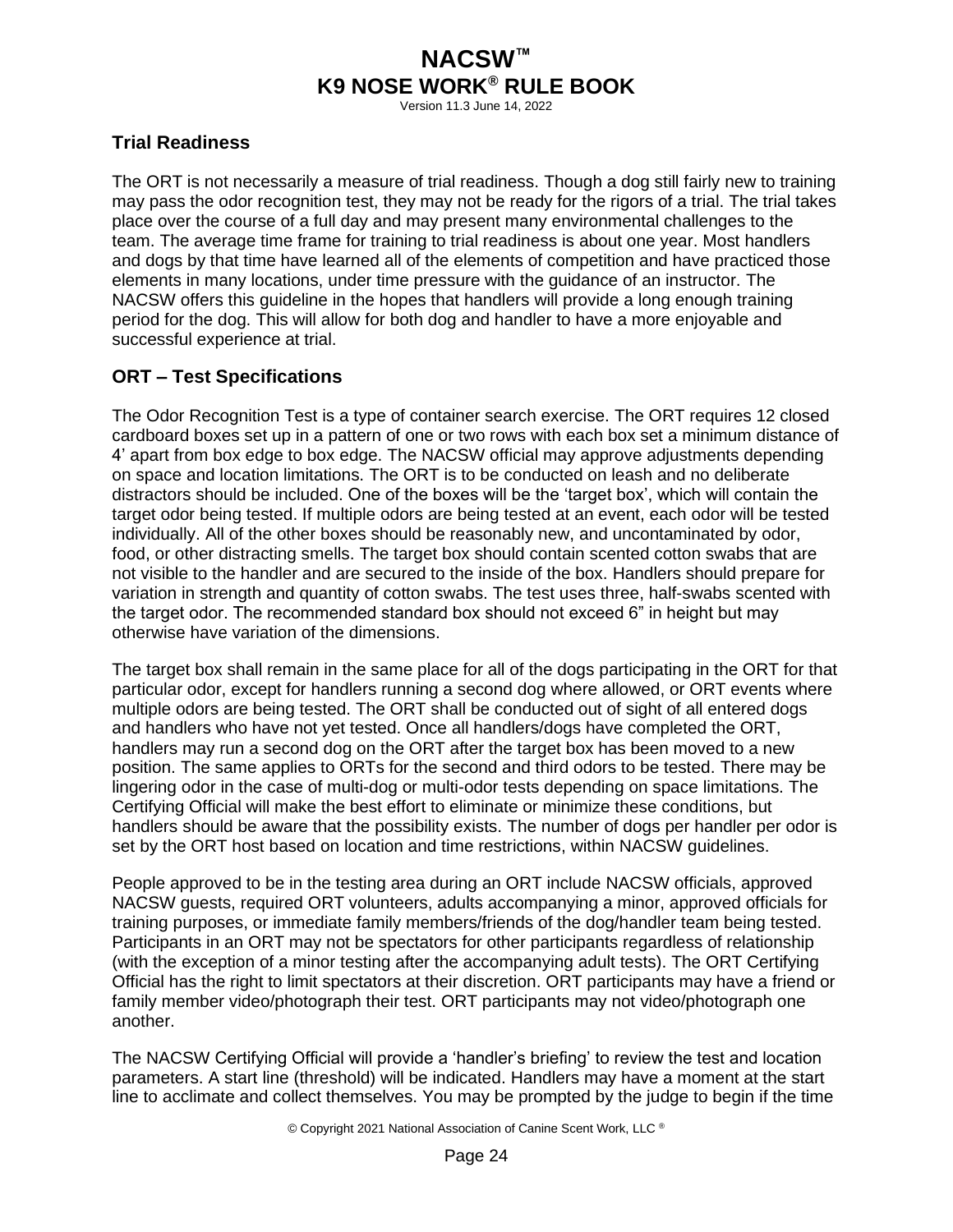Version 11.3 June 14, 2022

is excessive. The time starts when the dog's nose crosses the start line. The dog must enter the search area by crossing the start line. The handler and dog may pass up and down the rows in any pattern as many times as they choose. Handlers may direct the dog to the boxes but may not touch the boxes. When the dog indicates the target box the handler should signal the judge by saying "ALERT" loudly and clearly. Once the judge has confirmed that the alert is correct, the handler may then reward the dog and the dog will pass the ORT. If the alert is not correct, the judge will direct the handler to the correct box\* for the dog's success. In this case the dog will not pass the ORT for that target odor. Dogs may not retest at that event even on an alternate day. ORTs are scheduled as needed by NACSW and trial organizers.

The test may be stopped at the discretion of the judge or Certifying Official if at any time the judge deems the dog to be under undue stress.

*\* The goal of directing the dog to the correct box quickly is to avoid any possible stress for any dog due to prolonged searching in the event they either don't know the odor or are having difficulty that day and to help maintain the integrity of the search area.* 

### <span id="page-28-0"></span>**ORT – Summary**

- The test may be conducted indoors or outdoors.
- 3-minute test.
- On leash (any length leash).
- 12 closed cardboard boxes in a line-type pattern minimal variation may be necessary due to location specs (11-1/8" x 8-3/4" x 4 is a typical size).
- Boxes may not be touched by handlers during the test.
- 1 target odor per test.
- Each additional odor at the test event will be a separate test.
- Handlers with a second dog will have a separate test.
- Time begins when the dog's nose crosses the start line.
- No formal, final response is required, only the handler's ability to read the dog's indication.
- The time will stop when the Handler calls 'Alert', indicating their dog has located the box with the target odor.
- Handler may reward the dog when the judge has confirmed the correct target box. Handler should reward next to the box to minimize contamination and should minimize food dropped on the floor or toys disturbing the search area.

### <span id="page-28-1"></span>**ORT – Required odor for trial entry**

The ORTs may be achieved in any order and may be done on the same testing day in separate tests if so organized by the host.

Must earn the ORT Title for all three odors (Birch, Anise, and Clove); required for all trial levels.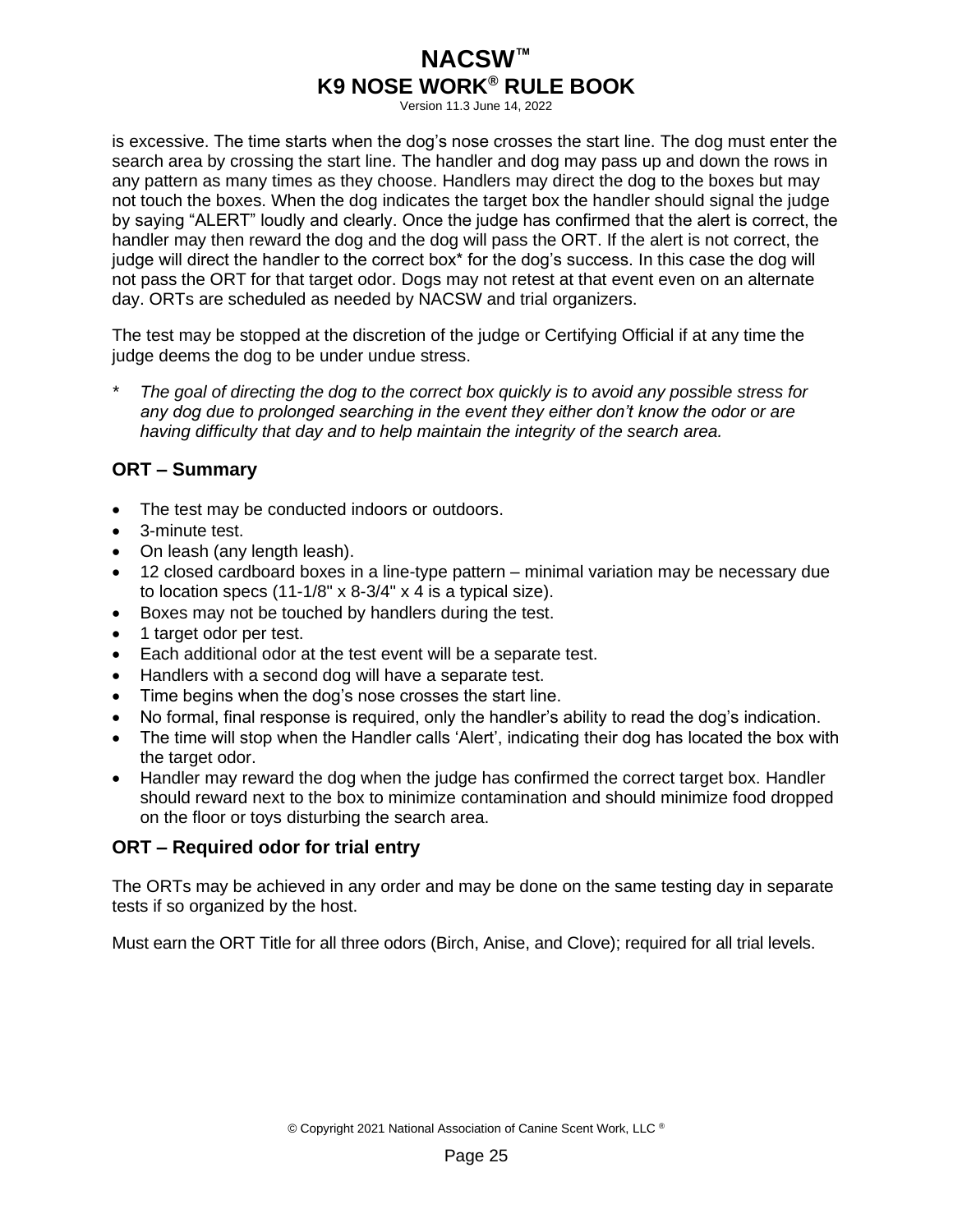Version 11.3 June 14, 2022

# **NW1, NW2, and NW3 Trial Guidelines**

## <span id="page-29-1"></span><span id="page-29-0"></span>**Trial Elements for NW1, NW2, and NW3**

Following are the elements that must be included in any K9 Nose Work® competition for NW1, NW2, and NW3 title purposes. There will be a total possible score of 100 points overall. At each trial, there will be a maximum time limit set for each. The time limit for the search cannot be exceeded if full points are to be awarded. The elements may be presented in any order. The location of all hides will remain in the same spot for all competitors to allow for no total time differences in the search.

Note: for most trials, the time limit for each search area is typically between two and four minutes.

### **ELEMENTS OF THE INDIVIDUAL COMPETITION (100-point total score)**

- **CONTAINER SEARCH**
- **EXTERIOR AREA SEARCH**
- **INTERIOR BUILDING SEARCH**
- **VEHICLE SEARCH**

### **Container Search**

A container search consists of a group of containers set in any arrangement with no minimum spacing distances. The container search may be conducted indoors or outdoors. For NW1, containers will be boxes of any shape or size. Containers at NW1/L1 are defined as either cardboard OR rectangular. Examples include cardboard literature mailers, triangular mailers, plastic shoe boxes, etc. Containers at NW2 and NW3 may be boxes of any shape or size, or alternate containers that are not fabric such as paint cans, plastic bins, shoeboxes, cookie tins, or any similar type of container which may collect the scent*.* The Elite Division may use any of the containers acceptable at NW2 and NW3 as well as luggage and other fabric containers. Additionally, the container search for NW2 and NW3 may also include distractor odors, such as but not limited to food and toys. Container searches at Elite may also include distractor odors of any type including food, toys and other novel items. The search is typically conducted **on leash**, but any length leash may be used. Handlers are not permitted to touch the containers. Dogs may walk on the containers; however, the judge may award a fault if they feel the dog is damaging or disturbing the environment.

### **Exterior Area Search**

Each competition includes at least one outdoor search area. Examples of areas previously used include the exterior of a building, a parking lot, grassy field, courtyard, etc. Dogs may have to search while coming across doggie odors, other animal smells (cats, gophers, rodents and other critters), litter, food trash, and simply the smells of the great outdoors. Additionally, the dogs will have to search under all weather and wind conditions on trial day. The search may be conducted on or off leash and is set by the Certifying Official based on safety. The off leash option is rarely offered and would only occur if the search took place in a secured area (Like a fenced in tennis court for example). The exterior search area will be clearly identified by flags, cones, tape or other identifiers marking the perimeter of the search area. The hides will only be within the designated search area. However, dogs and handlers may move outside of those areas as part of their

© Copyright 2021 National Association of Canine Scent Work, LLC ®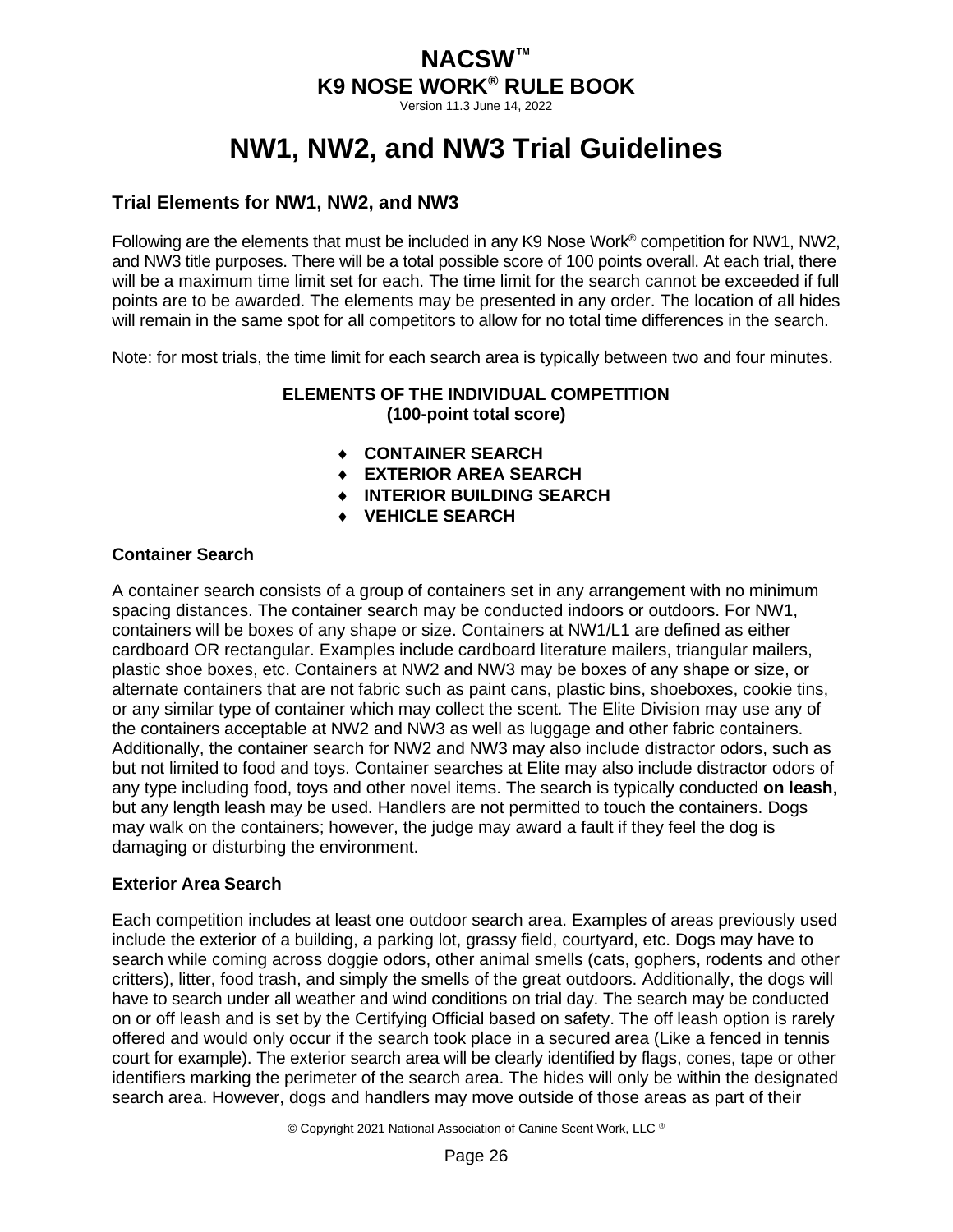Version 11.3 June 14, 2022

search pattern. Handlers may choose to enter the search area from any angle after the dog has crossed the designated start line, but the clock will begin once they cross the designated start. The search area and search time limit will be determined on a number of factors including, size, weather conditions, complexity, distractors and title level and will change with each trial location.

#### **Interior Building Search**

Each competition includes at least one interior building search. These are typically room-sized environments such as a kitchen, bathroom, conference room, office, or warehouse space. A single search area may include contiguous 'rooms' (For example: a master bedroom with adjoining bathroom). Often this portion of the competition is not open to spectators because the search areas may be small such as bathrooms and kitchens. The building could be any type of building such as a warehouse, school, church, restaurant, house, etc. The search may have on and off leash areas, depending on the particular trial requirements.

#### **Vehicle Search**

There may be up to five vehicles in the vehicle search, depending on the title level. Any type of vehicle may be used (car, motorcycle, truck, trailer, semi, etc.). Only the exterior of the vehicle is searched. The search is typically conducted **on leash**, but any length leash may be used. Handlers may be assessed a fault if their dog excessively paws or damages the vehicle at the judge's discretion or if the safety of the dog is compromised, for example if the dog disappears from view under the car. The handler will never need to open a vehicle door for their dog to locate the hide. For NW2 and NW3 vehicle searches more than one hide may be placed on any vehicle.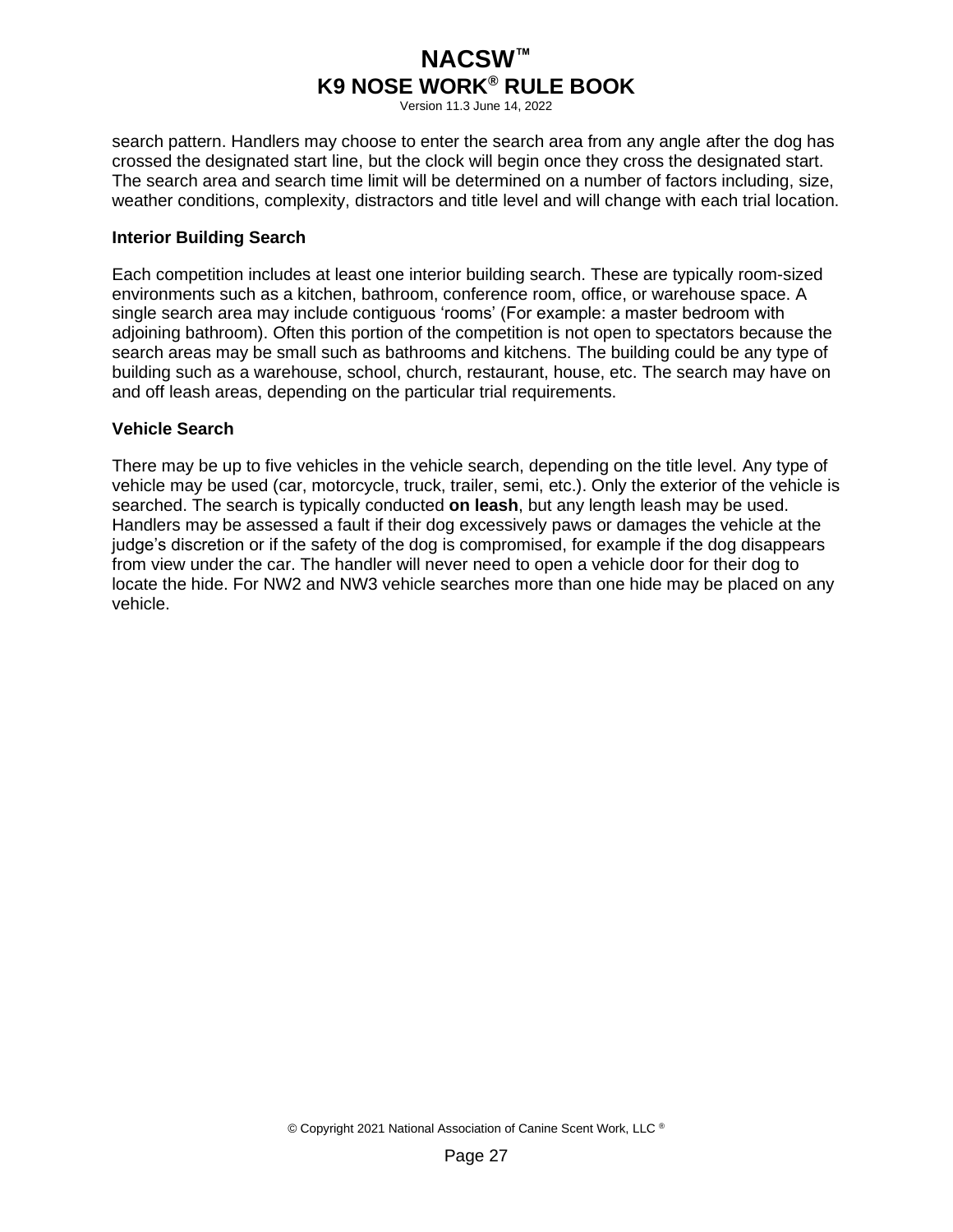Version 11.3 June 14, 2022

### <span id="page-31-0"></span>**NW1 Trial Specifications**

#### **NW1 Title Requirements**

The NW1 title is earned with a perfect score of 100 points and no more than 3 faults. The maximum time for each element, as determined by the specific competition, must not be exceeded. Times for each NW1 element are typically about three minutes, but generally do not exceed four minutes.

#### **NW1 Requirements and Parameters**

- **Proficient in all three odors** *(Birch, Anise, Clove)*; must have ORT Title on file with NACSW.
- One hide per element at this level. Any of the 3 odors (or a combination) may be used in each element.
- No Blank Areas. (Search areas without odor that must be searched and deemed clear of odor)
- There is no requirement to call 'Finish' at this level.
- **Height and accessibility of hides** Should be no more than approximately four (4) feet high. The location of source will be identifiable by the dog.

*A note about height: The height parameter is a general guideline provided for training purposes. No trial location will ever be the same. If a kitchen counter were 3 inches taller than the specified guideline, it could still be used for a hide location as long as the dog would be able to gain access to it with the handler's help.*

#### **NW1 Element Specifications**

- **Container Search**
	- **•** Typically on leash.
	- No intentional distractors.
	- Container search will be boxes set in any arrangement with no distance specifications.
	- Please see "Trial Flements" for more detail.
- **Exterior Area Search**
	- On leash; may be off leash option but only if area is secure.
	- Please see "Trial Flements" for more detail.
- **Interior Building Search**
	- May be on or off leash as designated by the Certifying Official.
	- One search area.
	- Please see "Trial Elements" for more detail.
- **Vehicle Search**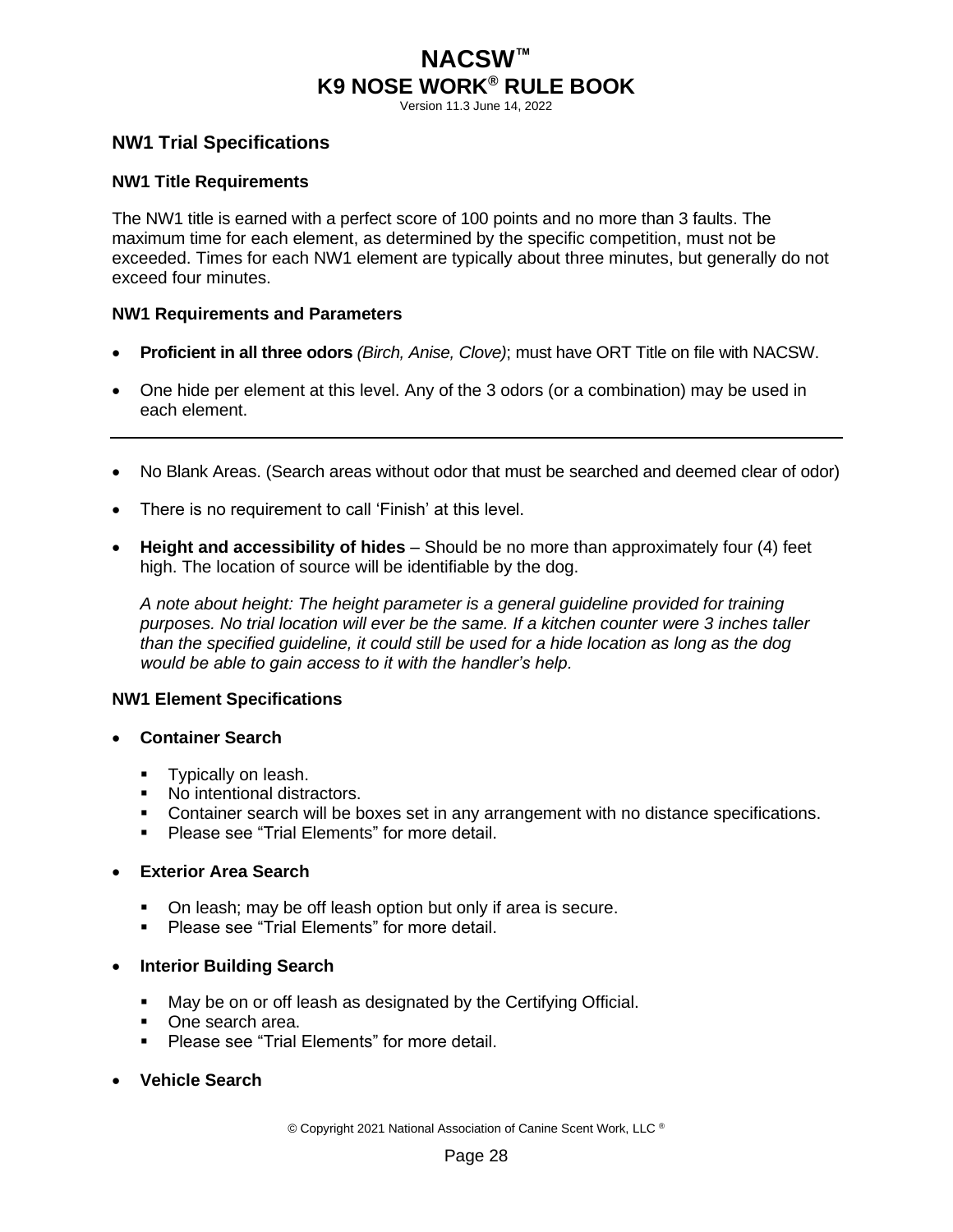Version 11.3 June 14, 2022

- On leash.
- Up to three vehicles.
- Please see "Trial Elements" for more detail.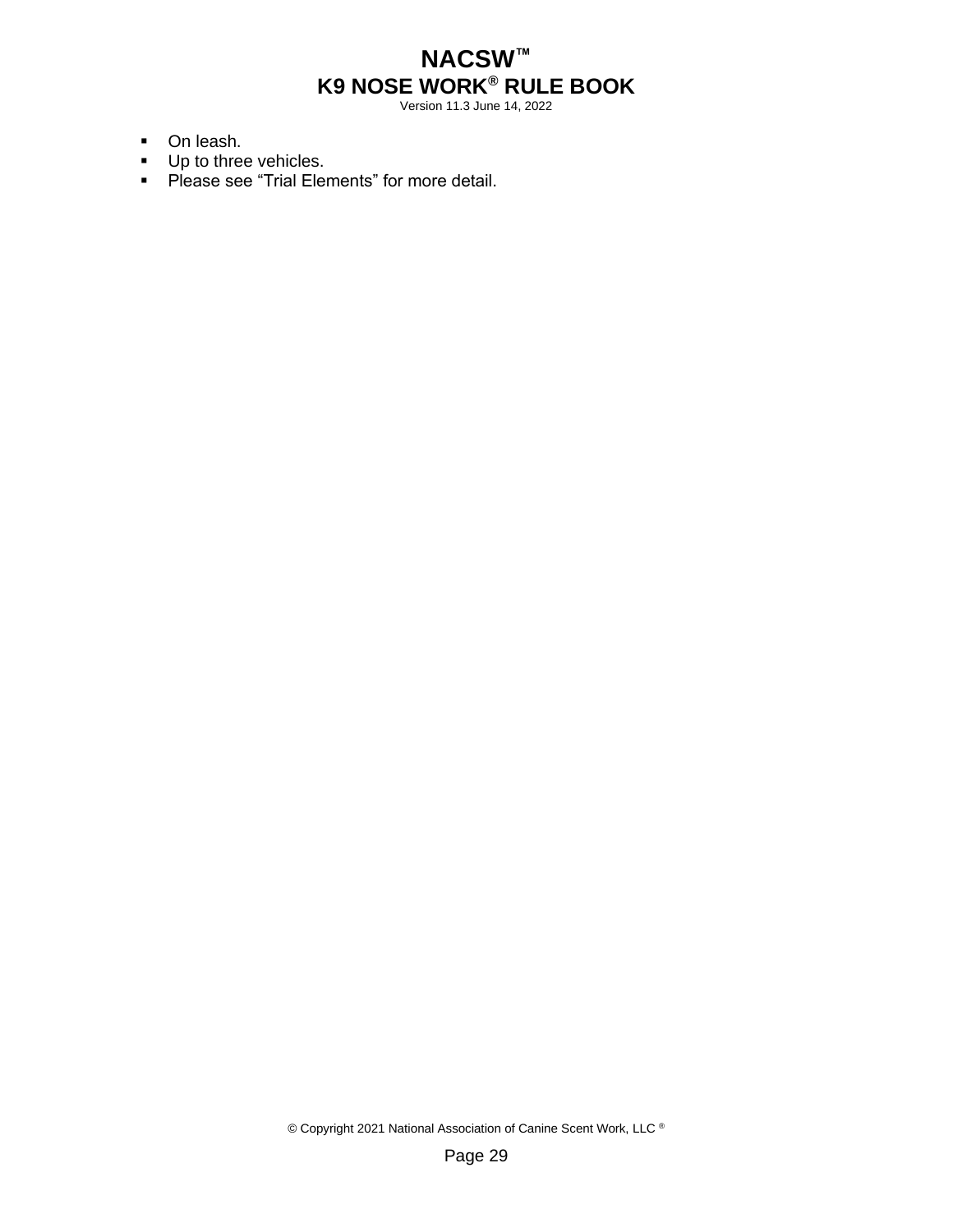Version 11.3 June 14, 2022

### <span id="page-33-0"></span>**NW2 Trial Specifications**

#### **NW2 Title Requirements**

The NW2 title is earned with a perfect score of 100 points and no more than 3 faults. The maximum time for each search area, as determined by the specific competition, must not be exceeded. Times for each NW2 area generally do not exceed four minutes.

#### **NW2 Requirements and Parameters**

- **Proficient in all three odors** *(Birch, Anise, Clove)*; must have ORT Title on file with NACSW. Each search area may contain odor #1 (Birch) and/or odor #2 (Anise) and/or odor #3 (Clove) or a combination odor of any of the three odors or multiples of the same odor.
- Number of hides will be stated on all elements. This information will be communicated to the handlers at the briefing. There may be one, two or three hides in each search area. There will be no Blank Areas. (Areas without odor that must be searched and deemed clear of odor).
- In each area the time will stop, and the search will end when the handler calls 'Finish'. The handler should not say 'Finish' until all the hides in an area have been located and called ('Alert'). In the event the handler has correctly located all the hides and has not said 'Finish', the handler will still pass the element, but will be given the full time allotted to the search.
- If a judge's response to a handler's 'Alert' call is 'No,' then a False Alert is assessed. The handler will not be given the opportunity to continue searching for additional hides in that search area but will keep the points for hides correctly located in that search area prior to the incorrect call. The time awarded will be the time limit for that search area. For the element with two searches, if the incorrect call happens in the first search, the competitor will not be allowed to continue searching that search area but will be allowed to perform the remaining search of that element.
- **Height & Accessibility of hides** Should be no more than approximately four (4) feet high. The odor will be accessible to the dog, but the source may not be. For example, the hide may be located in a file cabinet drawer.

*A note about height: The height parameter is a general guideline provided for training purposes. No trial location will ever be the same. If a kitchen counter were 3 inches taller than the specified guideline, it could still be used for a hide location.*

#### **NW2 Element Specifications**

There will be five searches at each NW2 trial. There will be at least one search of each element (Container, Exterior, Interior and Vehicle). The remaining search may be of any one of the elements. For example, there may be 2 Container searches, 1 Exterior search, 1 Interior search and 1 Vehicle search.

#### • **Container Search**

**•** Typically on leash.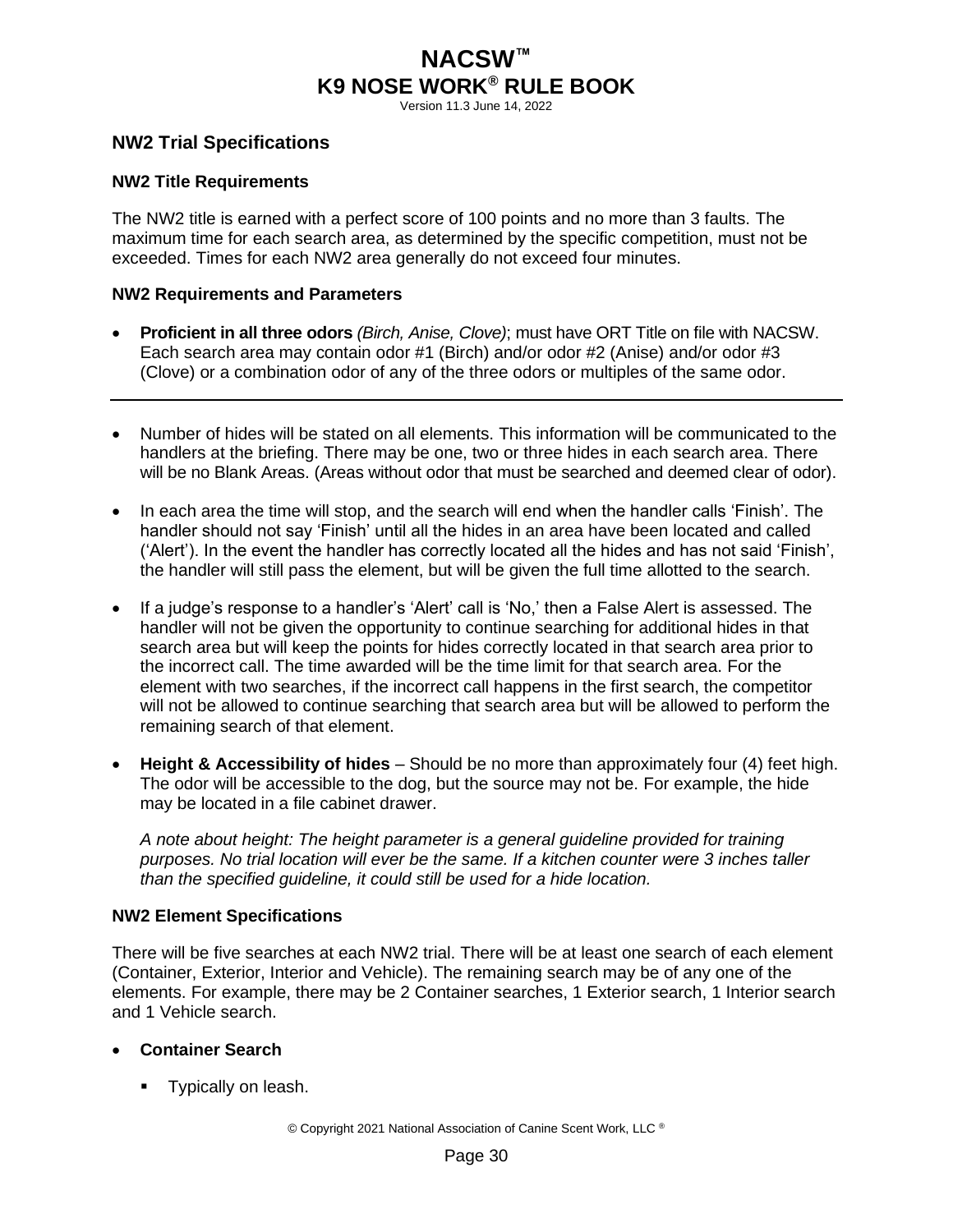Version 11.3 June 14, 2022

- **•** There will be at least one distractor (i.e. food, toys). In the event of multiple container searches, there will be at least one distractor in one of the searches, however there may be distractors in both searches.
- Distractors will be within the containers used for the container search.
- **Containers may be any combination of boxes or alternate containers that are not fabric** such as paint cans, plastic bins, shoeboxes, cookie tins, or any similar type of container which may collect the scent, set in any arrangement.
- **•** The handler is required to identify the container containing the hide, they are not required to identify the specific location of the hide in the container.
- Please see "Trial Elements" for more detail on container search areas.

#### • **Exterior Area Search**

- On leash; may be off leash option but only if area is secure.
- Please see "Trial Elements" for more detail on exterior search areas.

#### • **Interior Building Search**

- May be on or off leash as designated by the Certifying Official.
- Please see "Trial Elements" for more detail on interior search areas.

#### • **Vehicle Search**

- On leash.
- Up to four vehicles. There may be multiple odors on vehicles.
- Please see "Trial Flements" for more detail on vehicle search areas.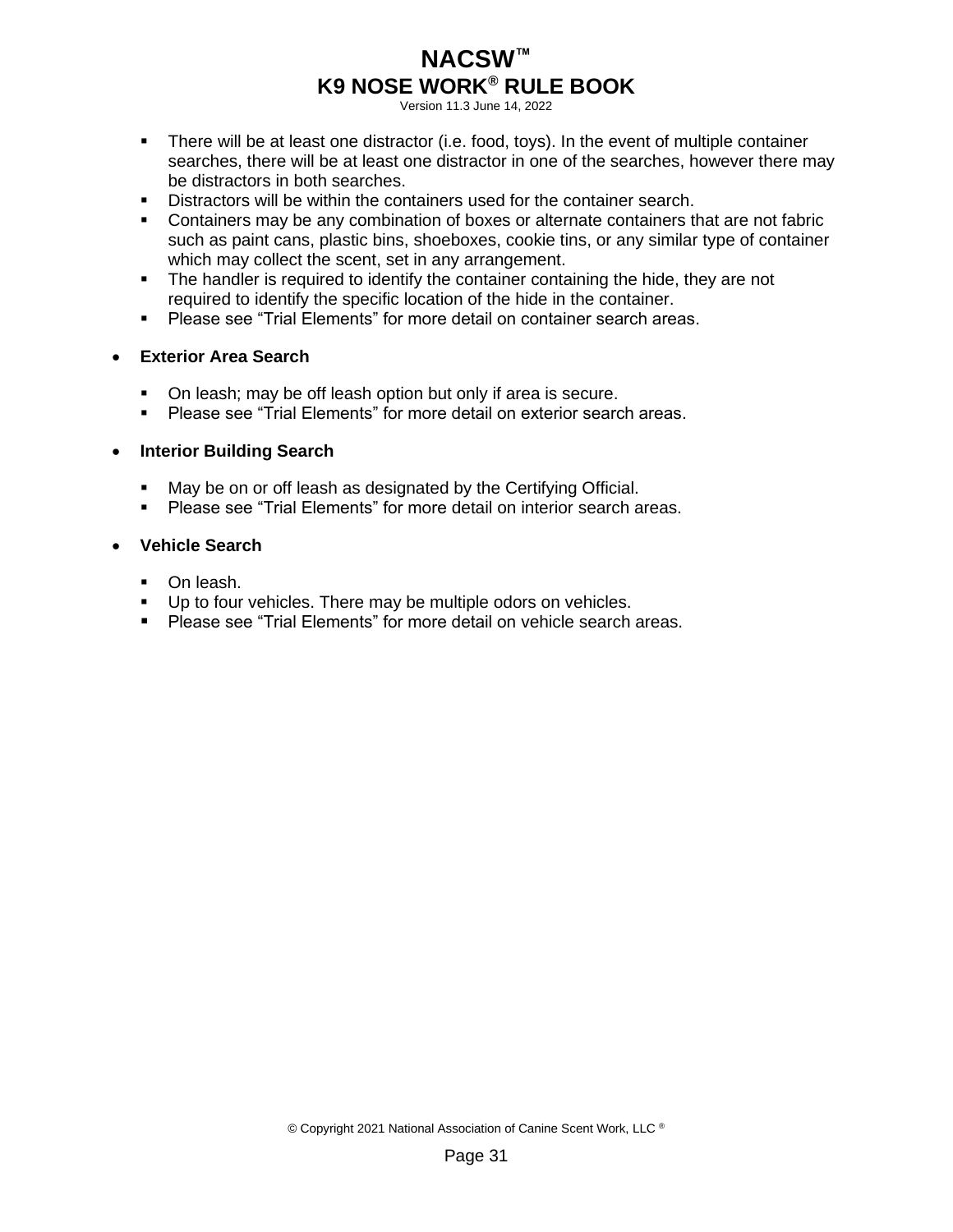Version 11.3 June 14, 2022

### <span id="page-35-0"></span>**NW3 Trial Specifications**

#### **NW3 Title Requirements**

NW3 Titles may be earned in two ways.

- 1. If a team receives a perfect score of 100 points and no more than 3 faults at a trial, they will earn a NW3 title in a single trial.
- 2. Alternatively, a team may earn a title by achieving two "qualifying scores". A team will earn a qualifying score at a trial if they have only 1 "error" and no more than 3 faults. Errors include the following: a False Alert, a missed hide, or a time out (i.e., failure to call finish before time expires).

Qualifying scores will accumulate even if a perfect score is earned in between. For example, at the first trial, a team earns a qualifying score, at the second trial, a team earns a perfect score and their first NW3 title, at the third trial, a team earns another qualifying score which would give them their second NW3 title achieved by earning two qualifying scores.

Teams will not be eligible to earn additional NW3 titles after their third NW3 title.

#### **NW3 Requirements and Parameters**

- **Proficient in three odors** *(Birch, Anise, Clove)*; must have ORT Title on file with NACSW. All odors (#1, Birch, and #2, Anise, and #3, Clove) will be included for this title. Each search area may contain odor #1 (Birch) and/or odor #2 (Anise) and/or odor #3 (Clove) or a combination odor of any of the three odors or multiples of the same odor.
- Number of hides will not be stated on any of the search areas or elements. There may be zero, one, two or three hides in any of the search areas. However, there will be no more than one Blank Area (search area with zero hides) per trial and it is possible a trial may not have a Blank Area. In the event of a Blank Area, the 'Finish' call will be worth one hide.
- In each search the handler must locate all hides and call 'Finish' before the time runs out to achieve full points for that search.
- NW3 scoring will be based on points earned and "errors". Points are earned by correctly finding hides in each search. An error will accrue for each missed hide, each False Alert, and each "timed out" (didn't say 'Finish' prior to time elapsing). Each False Alert and each "timed out" will result in a deduction of one hide worth of points from the score.
- If a judge's response to a handler's 'Alert' call is 'No,' then a False Alert is assessed. The handler will be allowed to continue searching after the first False Alert. A second False Alert will end the search and the time awarded will be the time limit for that search area.
- For any element with more than one search, if a second incorrect call happens, the competitor will not be allowed to continue searching that search area but will be allowed to perform any remaining searches of that element.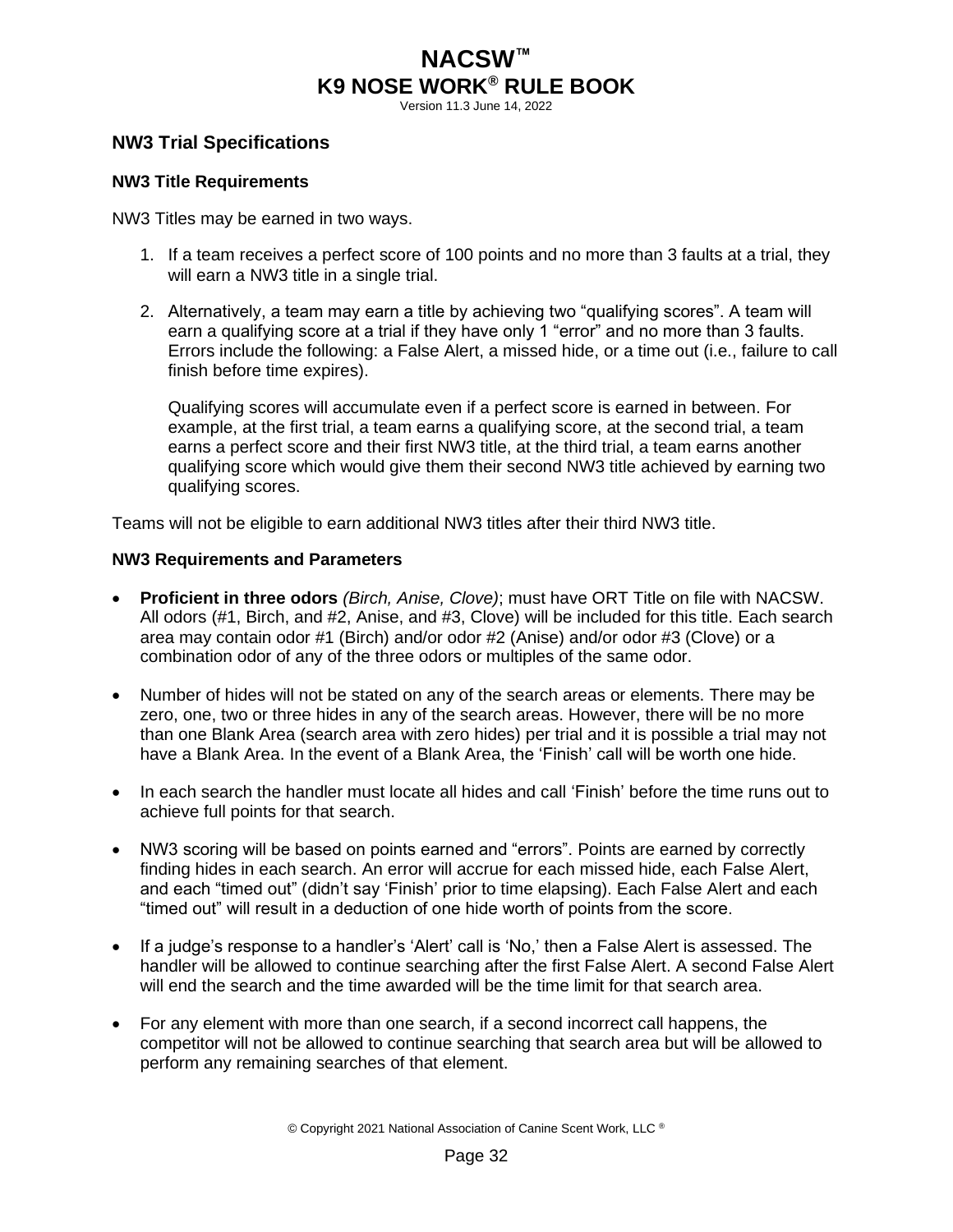Version 11.3 June 14, 2022

- If a handler times out (i.e., does not call 'Finish' prior to time expiring), the team will accrue an "error" and a deduction of one hide worth of points. The time awarded will be the time limit for that search area.
- Individual search scores may be negative to ensure that all teams that find the same number of hides and have the same number of false alerts across the whole trial end up with the same overall score. Overall scores will not be negative.
- **Height and Accessibility of hides** Should be no more than approximately six (6) feet high. The odor will be accessible to the dog, but the source may not be. For example, the hide may be located in a file cabinet drawer.

*A note about height: The height parameter is a general guideline provided for training purposes. No trial location will ever be the same. If a kitchen counter were 3 inches taller than the specified guideline, it could still be used for a hide location.*

### **NW3 Element Specifications**

- There will be 6 searches at each NW3 trial. There will be at least one search of each element (Container, Exterior, Interior and Vehicle). The remaining two searches may be of any of the elements. For example, there may be 2 Container searches, 1 Exterior search, 1 Interior search, and 2 Vehicle searches.
- Any one of the 6 searches may be a Blank Area with no hides. Handlers must, in this case, call 'Finish' without calling any alerts.

### • **Container Search**

- **•** Typically on leash.
- **·** There may be multiple distractors (i.e., food, toy). Distractors will be within the containers used for the container search.
- Containers may be any combination of boxes or alternate containers that are not fabric such as paint cans, plastic bins, shoeboxes, cookie tins, or any similar type of container which may collect the scent set in any arrangement.
- **•** The handler is required to identify the container containing the hide, they are not required to identify the specific location of the hide in the container.
- Please see "Trial Elements" for more detail on container search areas.
- **Exterior Area Search** (on leash; may be off leash option)
	- **.** If an off leash option is available, it is up to the competitor to determine if the area is secure and the situation is appropriate for their particular dog to be off leash.
	- Please see "Trial Elements" for more detail on exterior search areas.
- **Interior Building Search**
	- May be on or off leash as designated by the Certifying Official.
	- Please see "Trial Elements" for more detail on interior search areas.
- **Vehicle Search**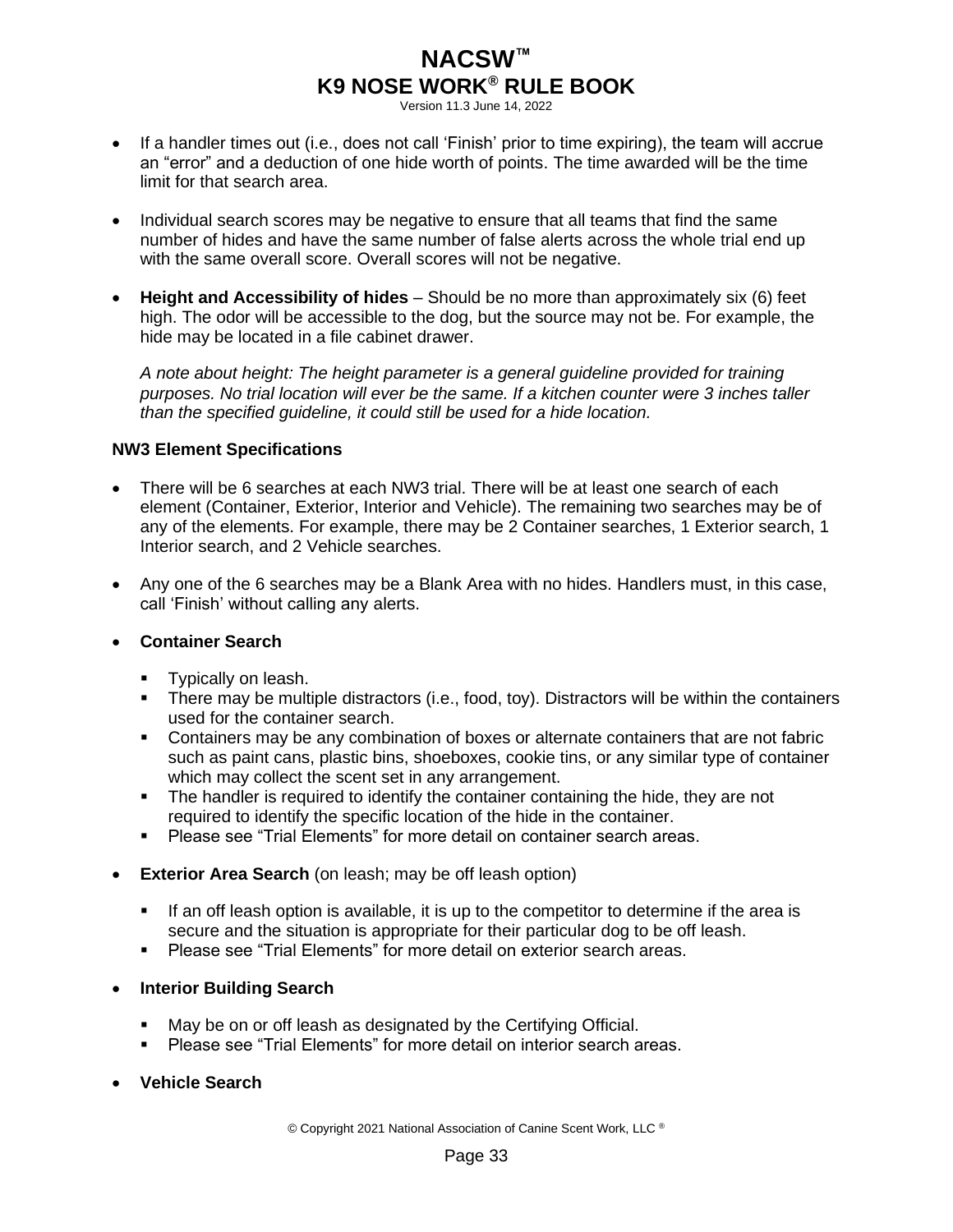Version 11.3 June 14, 2022

- **•** Typically On leash.
- **■** Up to five vehicles.
- **•** There may be multiple odors on vehicles and a variety of vehicles may be included.
- Please see "Trial Elements" for more detail on vehicle search areas.

### <span id="page-37-0"></span>**NW3 Element Title Requirements**

*Requires three passes of the same qualifying NW3 element.* The NW3 Element titles are awarded to competitors who have successfully passed the same NW3 Element three times. A pass is defined as full score and no more than 3 faults. If there are multiple searches of an element at a trial, the competitor must successfully pass all searches of that element to earn a pass for that NW3 element title. For example, if there is 1 interior search at a trial, the competitor must successfully pass that search to earn a pass towards their NW3 Interior Element Title. If there are 3 exterior searches at a trial, the competitor must successfully pass all 3 exterior searches to earn a pass towards their NW3 Exterior Element Title.

The titles are as follows:

**NW3-C** NW3 Container Search Title **NW3-E** NW3 Exterior Search Title **NW3-I** NW3 Interior Search Title **NW3-V** NW3 Vehicle Search Title

### <span id="page-37-1"></span>**NW3 Elite**

The NW3 Elite title is awarded to competitors who have successfully passed the NW3 title level three times and have demonstrated competency in all four elements. Competency is defined as earning either the NW3 Element title or the Level 3 Element Specialty title for each element. For example, a team may demonstrate competency in all elements by earning the NW3-V, L3E, NW3-I, and L3C titles.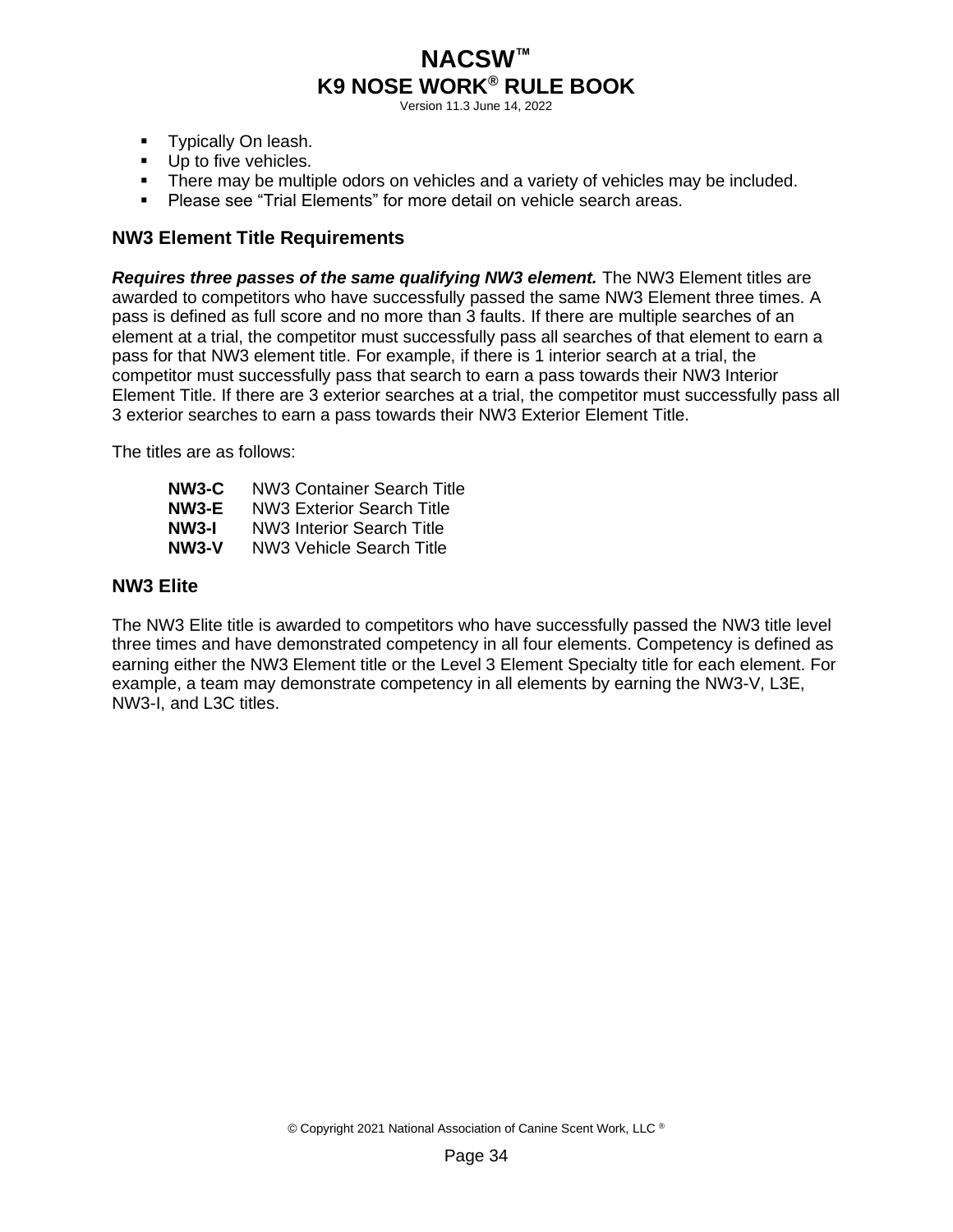Version 11.3 June 14, 2022

# **Element Specialty Trial Guidelines**

## <span id="page-38-1"></span><span id="page-38-0"></span>**Trial Elements for Element Specialty Trials**

Element Specialty Trials may be held for each of the individual elements. The elements include **Container, Exterior, Interior and Vehicle**. These trials and titles are separate from the NW1, NW2, and NW3 titling and trial options. Element Specialty Trials will include Level 1, Level 2 and Level 3 titling options that will correspond to NW1, NW2 and NW3 as far as training skills required to be successful. However, titles are earned separately and are distinct from the NW1, NW2 and NW3 titles.

At an Element Specialty Trial, there will be 4 searches for each trial. Difficulty will be adjusted by the Certifying Official through selection of areas, hide placement, etc. Search areas will tend to be varied in environment for each trial. For example, for a Level 1 Container search you might have container searches in large spaces, small spaces, inside, outside, with elevation, etc. At each trial, there will be a maximum time limit set for each search. That time limit cannot be exceeded if points are to be awarded. The searches may be presented in any order. The location of all hides will remain in the same spot for all competitors.

Note: for Element Specialty Trials you may see more time pressure, and time limits will typically be between 1 minute and 3 minutes. This may vary based on the location and areas available.

### **Container Element Specialty Trials**

Container Element Specialty Trials require dogs to search a group of containers in a specified area. Container Trials will have 4 searches of groups of containers set in any pattern. For Level 1, containers will be boxes (which shall be either cardboard OR rectangular) of any size. Containers at Level 2 or Level 3 may be boxes of any shape or size, paint cans, plastic bins, shoeboxes, or any similar type of non-fabric container which may collect the scent. There are no minimum spacing distances at any level. Additionally, the container searches for Level 2 and Level 3 may also include distractors, such as food and toys. Only one box (or container) will contain odor in each Level 1 Container Search. Level 2 and Level 3 Container Searches may include multiple or combination odors. The odor used will correspond to the title level requirement. The searches may be conducted **on or off leash** as specified by the Certifying Official at the trial, but any length leash may be used. Handlers are not permitted to touch the containers. Dogs may walk on the containers; however, the judge may assess a fault if they feel the dog is damaging or disturbing the search environment. The container search may be conducted indoors or outdoors. Level 3 Container Trials may include a Blank Area (area with no odor).

### **Exterior Element Specialty Trials**

Exterior Element Specialty Trials require dogs to search a variety of exterior areas. Exterior Specialty Trials will have 4 Exterior Searches of varying environments. Examples of areas previously used include the exterior of a building, a parking lot, grassy field, courtyard, etc. Dogs may have to search while coming across doggie odors, other animal smells (cats, gophers, rodents and other critters), litter, food trash, and simply the smells of the great outdoors. Additionally, the dogs will have to search under all weather and wind conditions on trial day. The searches may be conducted on or off leash and are set by the Certifying Official based on safety. The off leash option is rarely offered and would only occur if the search took place in a secured area (Like a fenced in tennis court for example). The exterior search area will be clearly identified by flags, cones,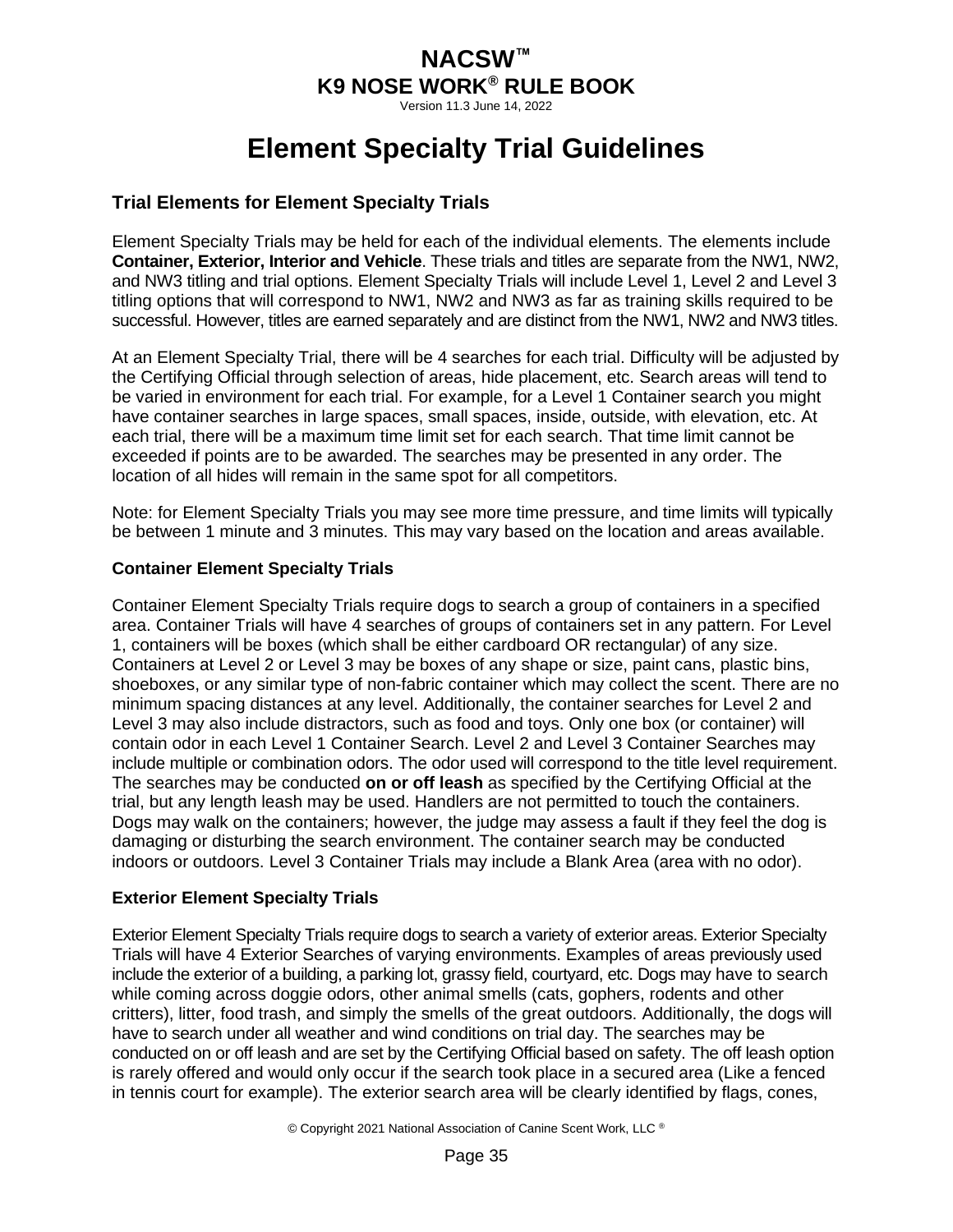Version 11.3 June 14, 2022

tape or other identifiers marking the perimeter of the search area. The hides will only be within the designated search area. However, dogs and handlers may move outside of those areas as part of their search pattern. Handlers may choose to enter the search area from any angle after the dog has crossed the designated start line, but the clock will begin once they cross the designated start line. The search area and search time limit will be determined on a number of factors including, size, weather conditions, complexity, distractors and title level and will change with each trial location. Level 3 Exterior Trials may include a Blank Area (area with no odor).

#### **Interior Element Specialty Trials**

Interior Element Specialty Trials require dogs to search a variety of interior areas. Interior Specialty Trials will have 4 Interior Searches of varying environments. These are of varying environments and sizes and have included environments such as kitchens, bathrooms, conference rooms, offices, classrooms, hallways, and warehouse spaces. A single search area may include contiguous 'rooms' (For example: a master bedroom with adjoining bathroom). Often this portion of the competition is not open to spectators because the search areas may be small such as bathrooms and kitchens. The building could be any type of building such as a warehouse, school, church, restaurant, house, etc. The search may have on and off leash areas, depending on the particular trial environments. Level 3 Interior Trials may include a Blank Area (area with no odor).

#### **Vehicle Element Specialty Trials**

Vehicle Element Specialty Trials require dogs to complete a variety of vehicle searches. Vehicle Specialty Trials will have 4 Vehicle Searches that may offer differing environments. A search may be of a single vehicle or multiple vehicles. Any type of vehicle may be used (car, motorcycle, truck, trailer, semi, etc.). The search is of the exterior of the vehicles only. The handler will never need to open a vehicle door for their dog to locate the hide. The search is typically conducted **on leash**, but any length leash may be used. Handlers may be assessed a fault if their dog excessively paws or damages the vehicle at the judge's discretion or if the safety of the dog is compromised, for example if the dog disappears from view under the car. For Level 2 and Level 3 Vehicle Trials more than one hide may be placed on any vehicle. Level 3 Vehicle Trials may include a Blank Area (area with no odor).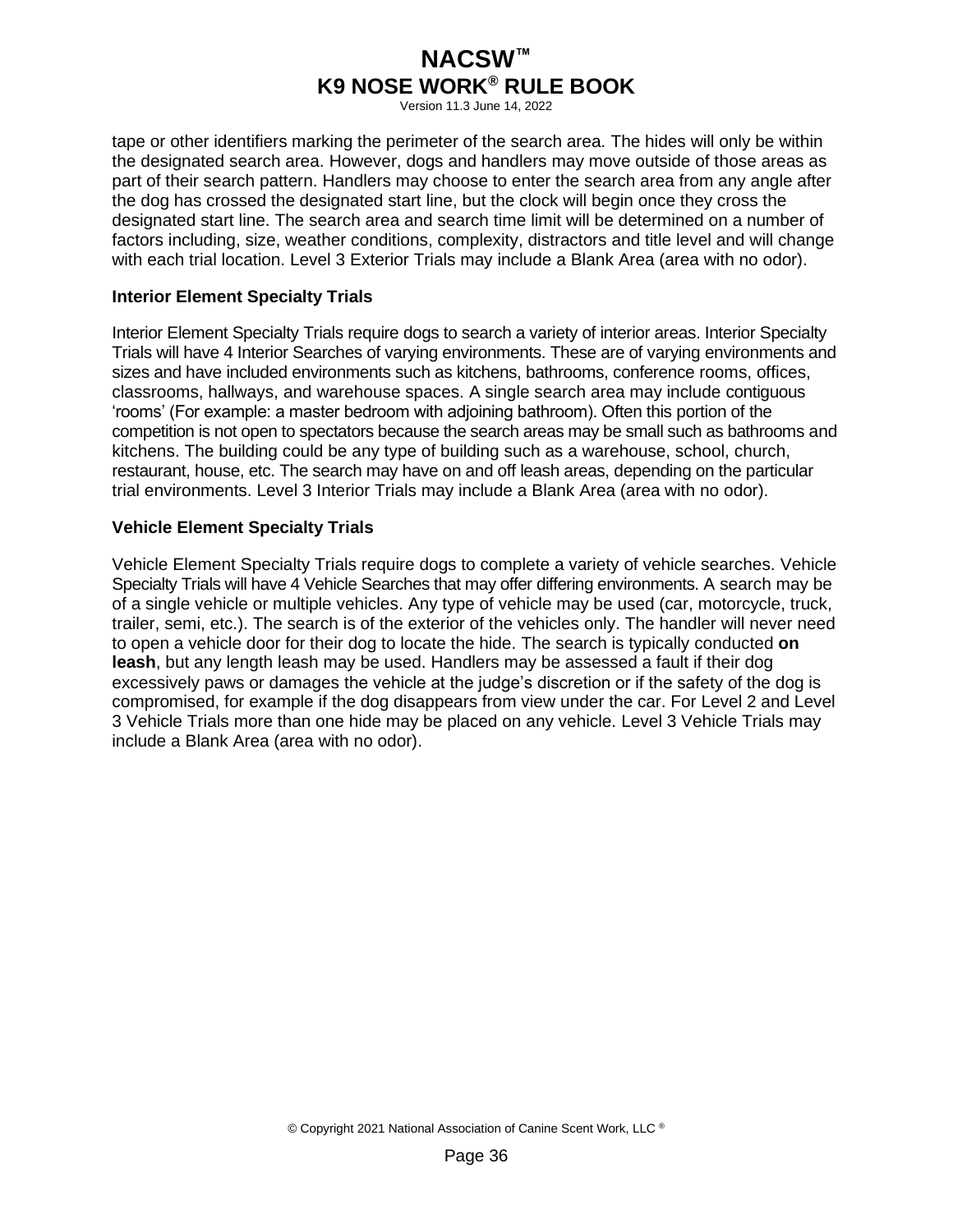Version 11.3 June 14, 2022

## <span id="page-40-0"></span>**Level 1 Element Specialty Trial Specifications**

#### **Level 1 Element Specialty Title Requirements**

Level 1 Element Specialty Titles may be earned in two ways.

- 1. If a team receives a perfect score of 100 points and no more than 3 faults at a trial, they will earn their title in a single trial.
- 2. Alternatively, a team may earn a title by achieving two "qualifying scores". A team will earn a qualifying score at a trial if they have a score of 75 and no more than 3 faults.

The maximum time for each search, as determined by the specific competition, must not be exceeded. Times for each Level 1 Element Specialty search are typically around one to three minutes.

The titles are as follows:

- **L1C** Level 1 Containers Title L1E Level 1 Exteriors Title **L1I** Level 1 Interiors Title
- **L1V** Level 1 Vehicles Title

#### **Level 1 Element Specialty Trial Requirements and Parameters**

- **Proficient in all three odors** *(Birch, Anise, Clove)*; must have ORT Title on file with NACSW.
- One hide per search area at this level. Any of the 3 odors (or a combination) may be used in each search.
- No Blank Areas. (Search areas without odor that must be searched and deemed clear of odor).
- **Height and accessibility of hides** Should be no more than approximately four (4) feet high. The location of source will be identifiable by the dog.

*A note about height: The height parameter is a general guideline provided for training purposes. No trial location will ever be the same. If a kitchen counter were 3 inches taller than the specified guideline, it could still be used for a hide location as long as the dog would be able to gain access to it with the handler's help.*

#### **Level 1 Element Specifications**

- **Container Searches**
	- On leash or off leash as specified by the Certifying Official for each search.
	- No intentional distractors.
	- Container searches will be boxes set in any arrangement with no distance specifications.
	- **Please see "Trial Elements for Element Specialty Trials" for more detail.**
- **Exterior Area Searches**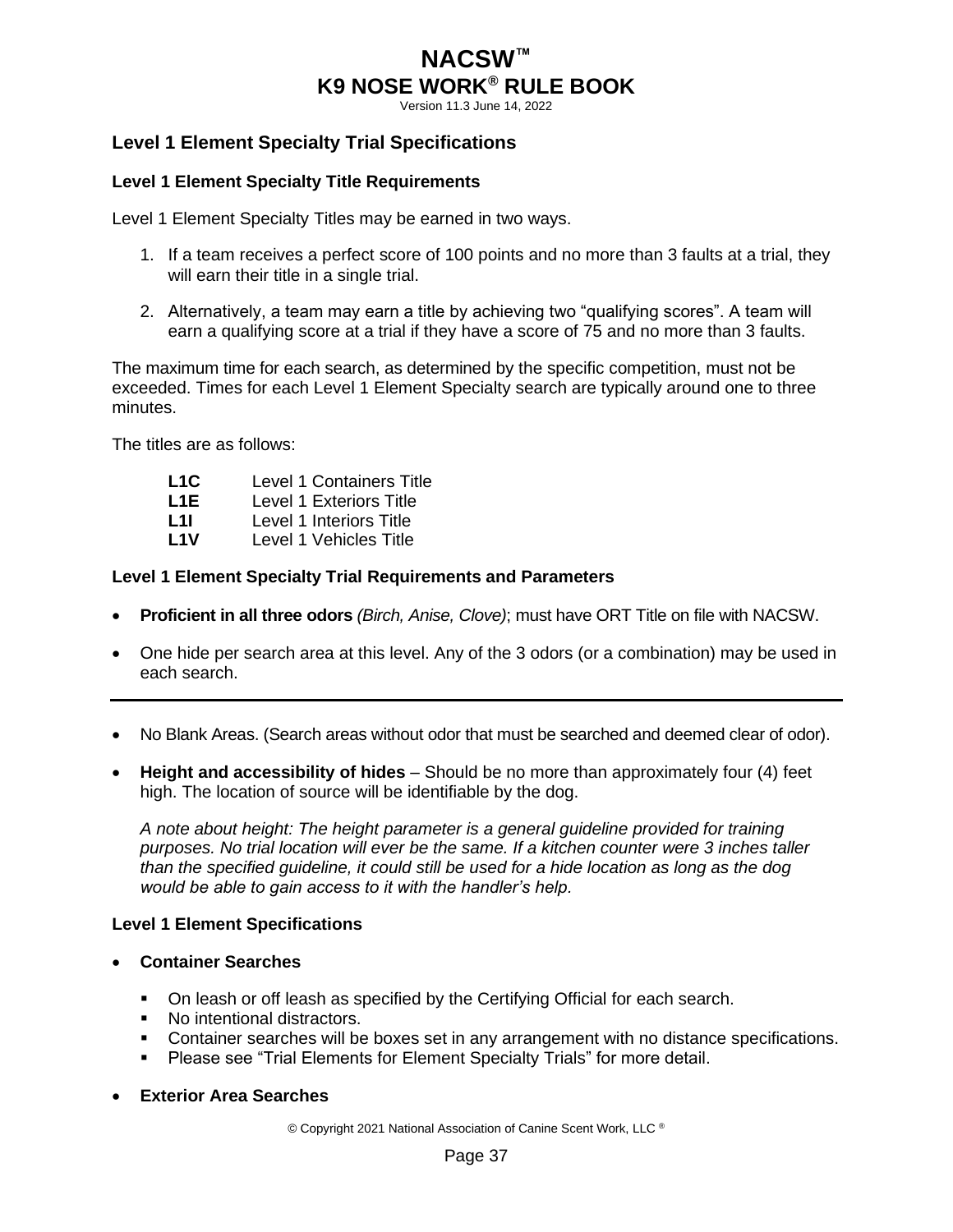Version 11.3 June 14, 2022

- On leash; may be off leash option if specified by the Certifying Official, but only if area is secure.
- **Please see "Trial Elements for Element Specialty Trials" for more detail.**

### • **Interior Building Searches**

- **■** May be on or off leash as designated by the Certifying Official.
- Please see "Trial Elements for Element Specialty Trials" for more detail.

#### • **Vehicle Searches**

- On leash or Off Leash as specified by the Certifying Official.
- May include single vehicles or multiple vehicles.
- Please see "Trial Elements for Element Specialty Trials"" for more detail.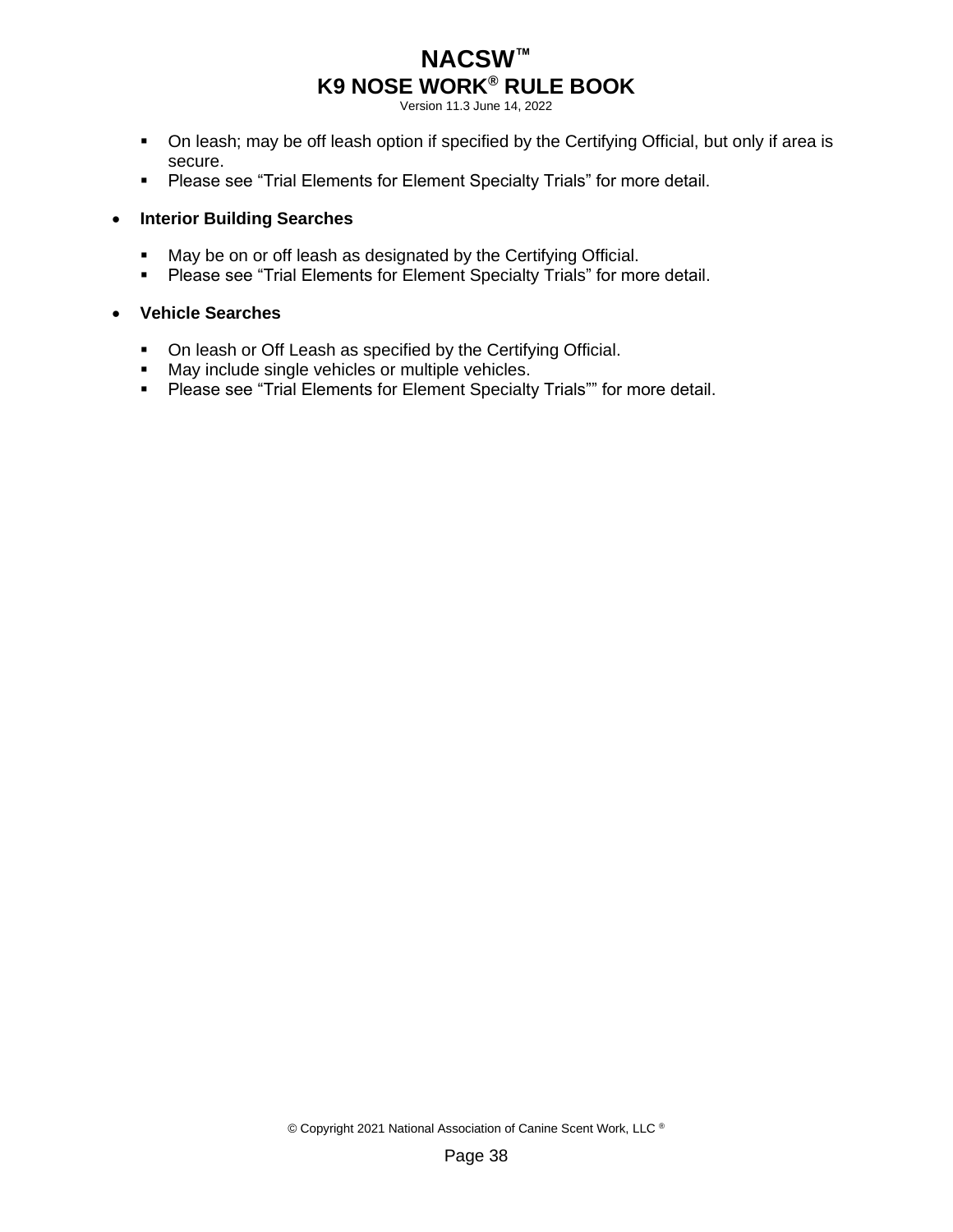Version 11.3 June 14, 2022

## <span id="page-42-0"></span>**Level 2 Element Specialty Trial Specifications**

#### **Level 2 Element Specialty Title Requirements**

Level 2 Element Specialty Titles may be earned in two ways.

- 1. If a team receives a perfect score of 100 points and no more than 3 faults at a trial, they will earn their title in a single trial.
- 2. Alternatively, a team may earn a title by achieving two "qualifying scores." A team will earn a qualifying score at a trial if they have only one "error" and no more than 3 faults. Errors include the following: a False Alert or a missed hide,

The maximum time for each search, as determined by the specific competition, must not be exceeded. Times for each Level 2 Element Specialty search typically do not exceed 3 minutes.

The titles are as follows:

- **L2C** Level 2 Containers Title
- **Level 2 Exteriors Title**
- **L2I** Level 2 Interiors Title<br>
L2V Level 2 Vehicles Title
- Level 2 Vehicles Title

#### **Level 2 Element Specialty Trial Requirements and Parameters**

- **Proficient in all three odors** *(Birch, Anise, Clove)*; must have ORT Title on file with NACSW. Each search area may contain odor #1 (Birch) and/or odor #2 (Anise) and/or odor #3 (Clove) or a combination odor of any of the three odors or multiples of the same odor.
- No Blank Areas. (Areas without odor that must be searched and deemed clear of odor).
- Number of hides will be stated on all elements. This information will be communicated to the handlers at the briefing or upon approach to the search area. There may be multiple hides in a search area.
- In each area the time will stop, and the search will end when the handler calls 'Finish'. The handler should not say 'Finish' until all the hides in an area have been located and called ('Alert'). In the event the handler has correctly located all the hides and has not said 'Finish', the handler will still pass the search, but will be given the full time allotted to the search.
- Level 2 Element Specialty Trial scoring will be based on points earned and "errors". Points are earned by correctly finding hides in each search. An error will accrue for each missed hide and each False Alert. Each False Alert will result in a deduction of one hide worth of points from the score.
- If a judge's response to a handler's 'Alert' call is 'No,' then a False Alert is assessed. The handler will be allowed to continue searching after the first False Alert. A second False Alert will end the search and the team will be given the full time allotted for the search.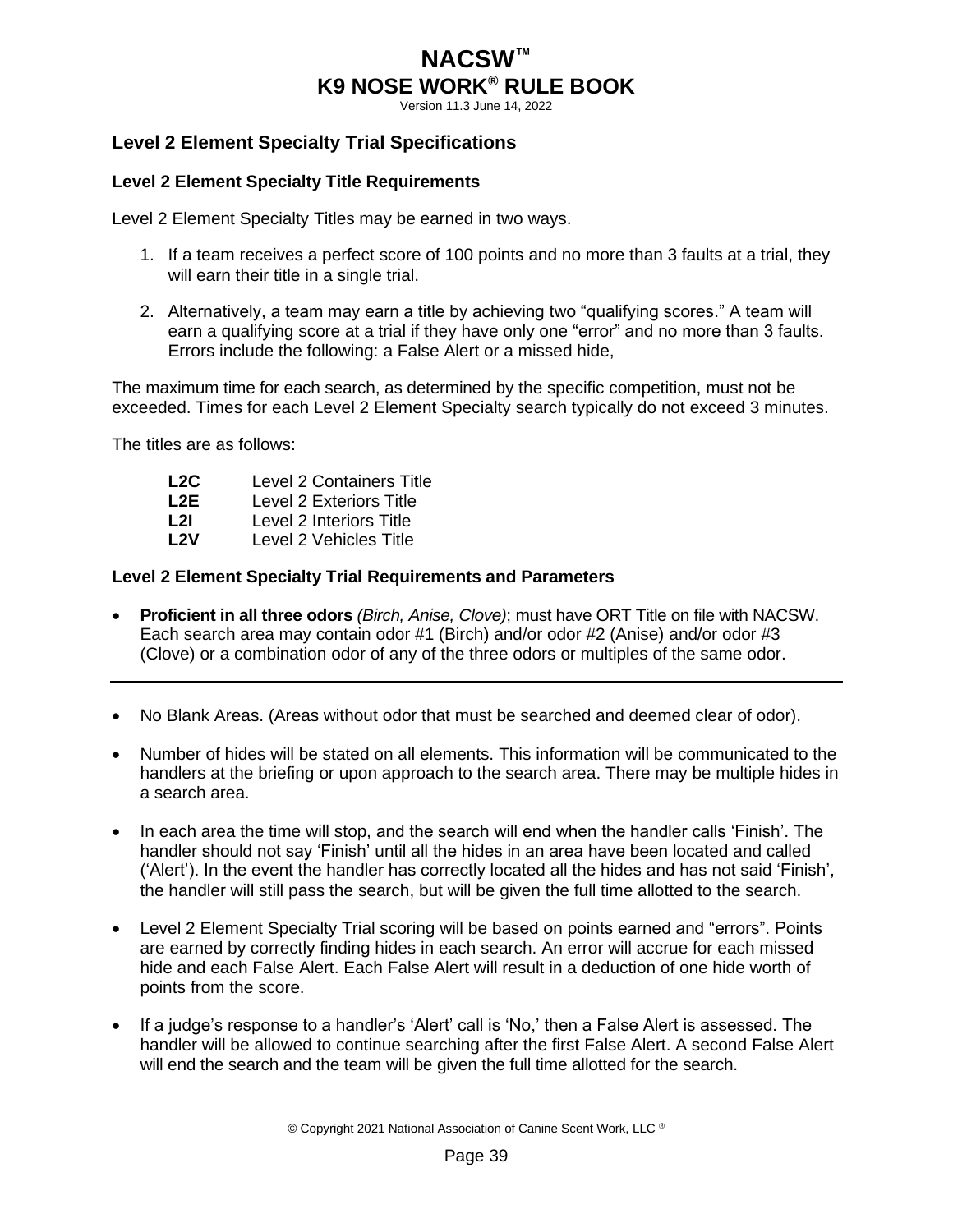Version 11.3 June 14, 2022

- Individual search scores may be negative to ensure that all teams that find the same number of hides and have the same number of false alerts across the whole trial end up with the same overall score. Overall scores will not be negative.
- **Height & Accessibility of hides** Should be no more than approximately four (4) feet high. The odor will be accessible to the dog, but the source may not be. For example, the hide may be located in a file cabinet drawer.

*A note about height: The height parameter is a general guideline provided for training purposes. No trial location will ever be the same. If a kitchen counter were 3 inches taller than the specified guideline, it could still be used for a hide location.*

### **Level 2 Element Specifications**

- **Container Searches**
	- On or Off Leash as specified by the Certifying Official.
	- Distractors may be included (i.e., food, toys). Distractors will be within the containers used for the container search.
	- **•** Containers may be any combination of boxes or alternate non-fabric containers set in any arrangement.
	- **•** The handler is required to identify the container containing the hide, they are not required to identify the specific location of the hide in the container.
	- **Please see "Trial Elements for Element Specialty Trials" for more detail on container** search areas.

### • **Exterior Area Searches**

- On leash; may be off leash option if specified by the Certifying Official, but only if area is secure.
- **Please see "Trial Elements for Element Specialty Trials" for more detail on exterior** search areas.

### • **Interior Building Searches**

- May be on or off leash as designated by the Certifying Official.
- Please see "Trial Elements for Element Specialty Trials" for more detail on interior search areas.
- **Vehicle Searches**
	- On leash or Off leash as specified by the Certifying Official.
	- **•** There may be single or multiple vehicles in a search.
	- **•** There may be multiple odors on vehicles.
	- Please see "Trial Elements for Element Specialty Trials" for more detail on vehicle search areas.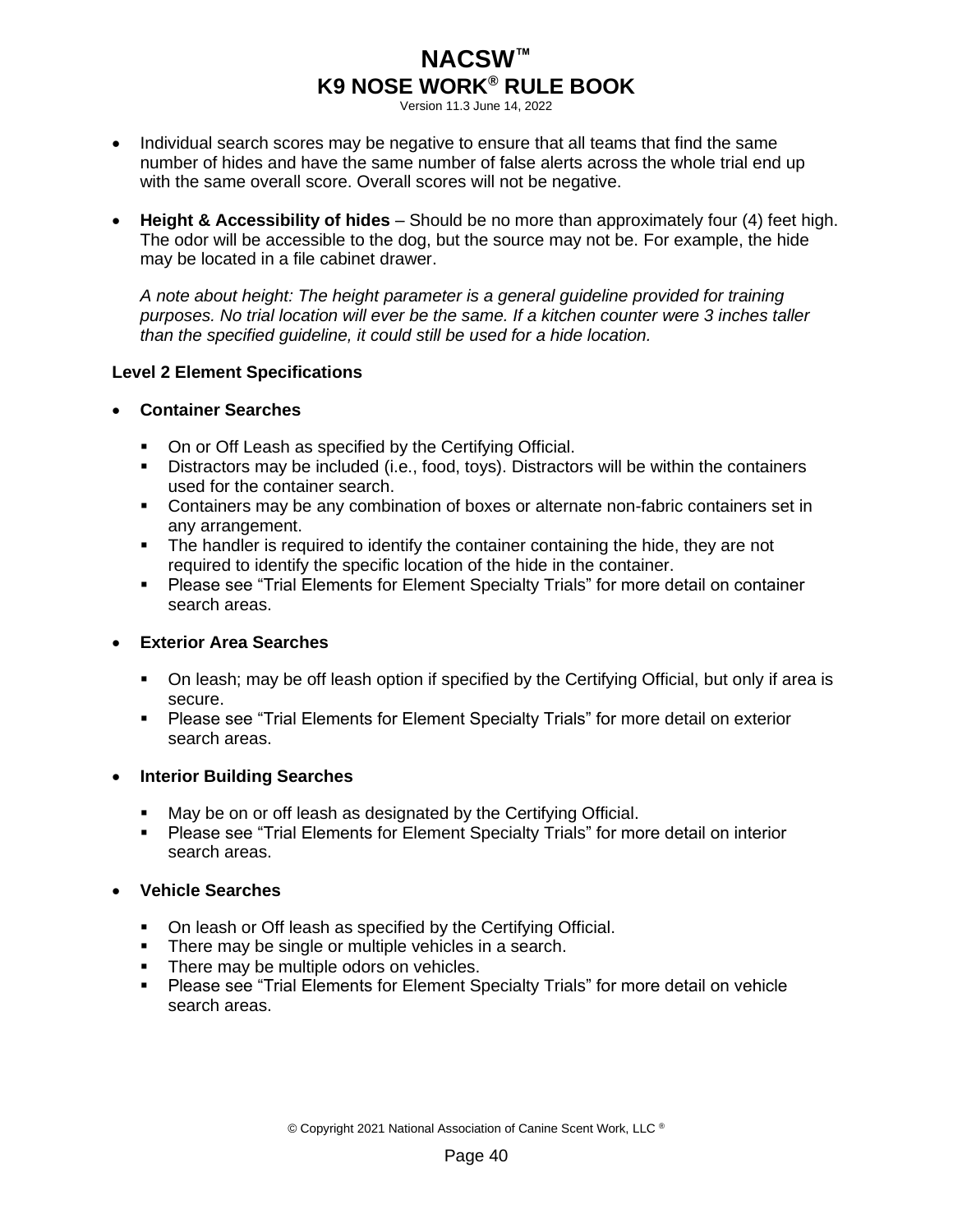Version 11.3 June 14, 2022

## <span id="page-44-0"></span>**Level 3 Element Specialty Trial Specifications**

#### **Level 3 Element Specialty Title Requirements**

Level 3 Element Specialty Titles may be earned in two ways.

- 1. If a team receives a perfect score of 100 points and no more than 3 faults at a trial, they will earn their title in a single trial.
- 2. Alternatively, a team may earn a title by achieving two "qualifying scores." A team will earn a qualifying score at a trial if they have only 1 "error" and no more than 3 faults. Errors include the following: a False Alert, a missed hide, or a time out (i.e., failure to call finish before time expires).

The maximum time for each search, as determined by the specific competition, must not be exceeded. Times for each Level 3 Element Specialty search typically do not exceed 4 minutes.

The titles are as follows:

| Level 3 Containers Title |
|--------------------------|
| Level 3 Exteriors Title  |
| Level 3 Interiors Title  |
|                          |

**L3V** Level 3 Vehicles Title

#### **Level 3 Element Specialty Trial Requirements and Parameters**

- **Proficient in three odors** *(Birch, Anise, Clove)*; must have ORT Title on file with NACSW. All odors #1, Birch, and #2, Anise, and #3, Clove will be included for this title. Each search area may contain odor #1 (Birch) and/or odor #2 (Anise) and/or odor #3 (Clove) or a combination odor of any of the three odors or multiples of the same odor.
- Each search will have an unknown number of hides, you will be given a range (for example: 1 to 5 hides, or 0 to 3 hides). Any one of the searches may be a Blank Area with no hides. In the event of a Blank Area, the 'Finish' call will be worth one hide.
- In each search the handler must locate all hides and call 'Finish' before the time runs out to achieve full points for that search.
- Level 3 Element Specialty Trial scoring will be based on points earned and "errors". Points are earned by correctly finding hides in each search. An error will accrue for each missed hide, each False Alert, and each "timed out" (didn't say 'Finish' prior to time elapsing). Each False Alert and each "timed out" will result in a deduction of one hide worth of points from the score.
- If a judge's response to a handler's 'Alert' call is 'No,' then a False Alert is assessed. The handler will be allowed to continue searching after the first False Alert. A second False Alert in the same search will end the search and the time awarded will be the time limit for that search area.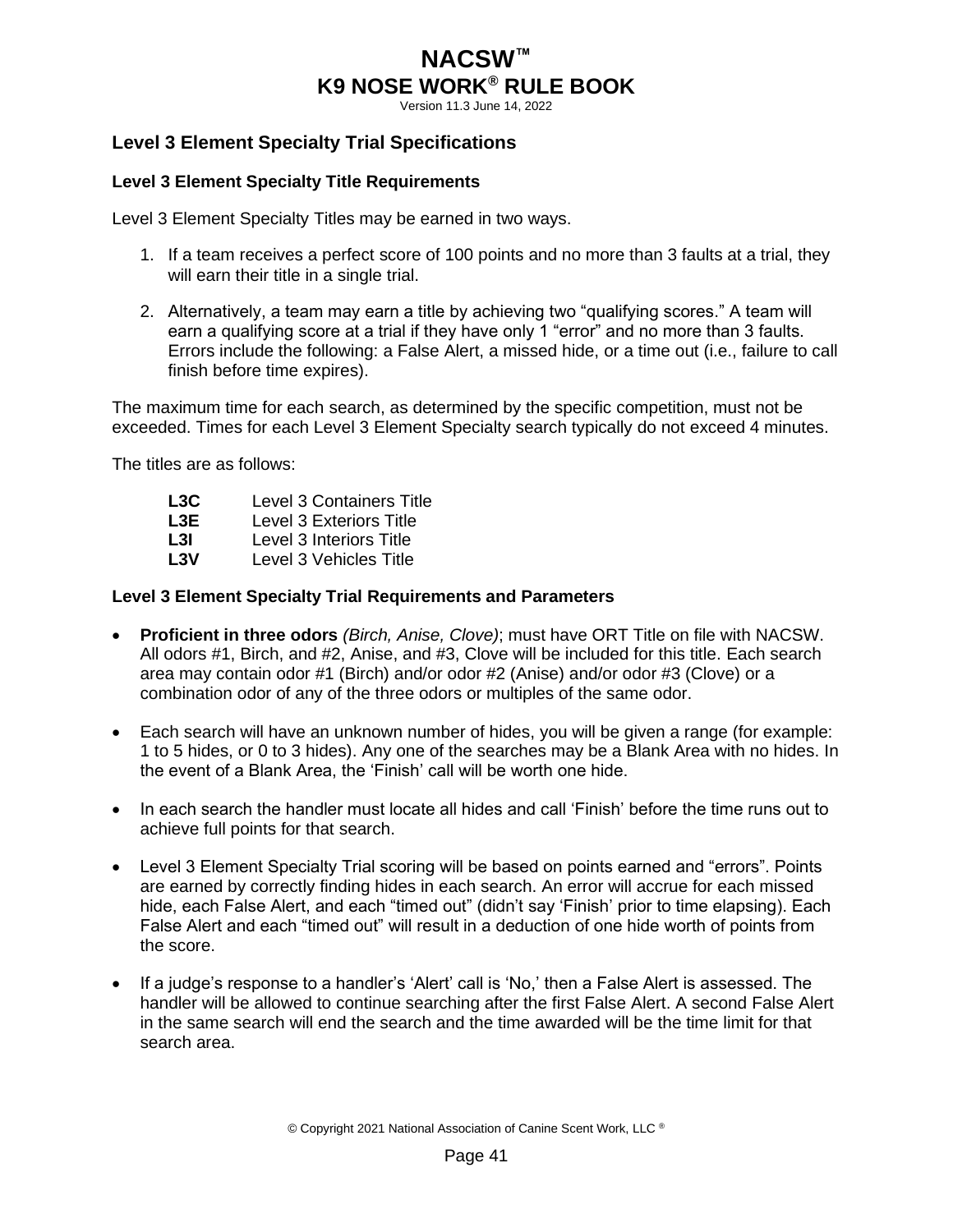Version 11.3 June 14, 2022

- If a handler times out (i.e., does not call 'Finish' prior to time expiring), the team will accrue an "error" and a deduction of one hide worth of points. The time awarded will be the time limit for that search area.
- Individual search scores may be negative to ensure that all teams that find the same number of hides and have the same number of false alerts across the whole trial end up with the same overall score. Overall scores will not be negative.
- **Height & Accessibility of hides** Should be no more than approximately six (6) feet high. The odor will be accessible to the dog, but the source may not be. For example, the hide may be located in a file cabinet drawer.

*A note about height: The height parameter is a general guideline provided for training purposes. No trial location will ever be the same. If a kitchen counter were 3 inches taller than the specified guideline, it could still be used for a hide location.*

### **Level 3 Element Specifications**

### • **Container Searches**

- On or off leash as specified by the Certifying Official for each search.
- **•** There may be multiple distractors (i.e., food, toy). Distractors will be within the containers used for the container search.
- Any combination of type of containers may be used (different types of boxes, or alternate non fabric containers, etc.). The spacing or height of the containers may vary.
- **•** The handler is required to identify the container containing the hide, they are not required to identify the specific location of the hide in the container.
- **Please see "Trial Elements for Element Specialty Trials" for more detail on container** search areas.
- **Exterior Area Searches** (on leash; may be off leash option as determined by the Certifying Official)
	- **.** If an off leash option is available, it is up to the competitor to determine if the area is secure and the situation is appropriate for their particular dog to be off leash.
	- Please see "Trial Elements for Element Specialty Trials" for more detail on exterior search areas.

### **Interior Building Searches**

- May be on or off leash as designated by the Certifying Official.
- Please see "Trial Elements for Element Specialty Trials" for more detail on interior search areas.

### • **Vehicle Searches**

- On leash or Off leash as specified by the Certifying Official.
- Searches may include a single vehicle or multiple vehicles.
- **•** There may be multiple odors on vehicles and a variety of vehicles may be included.
- Please see "Trial Elements for Element Specialty Trials" for more detail on vehicle search areas.

© Copyright 2021 National Association of Canine Scent Work, LLC ®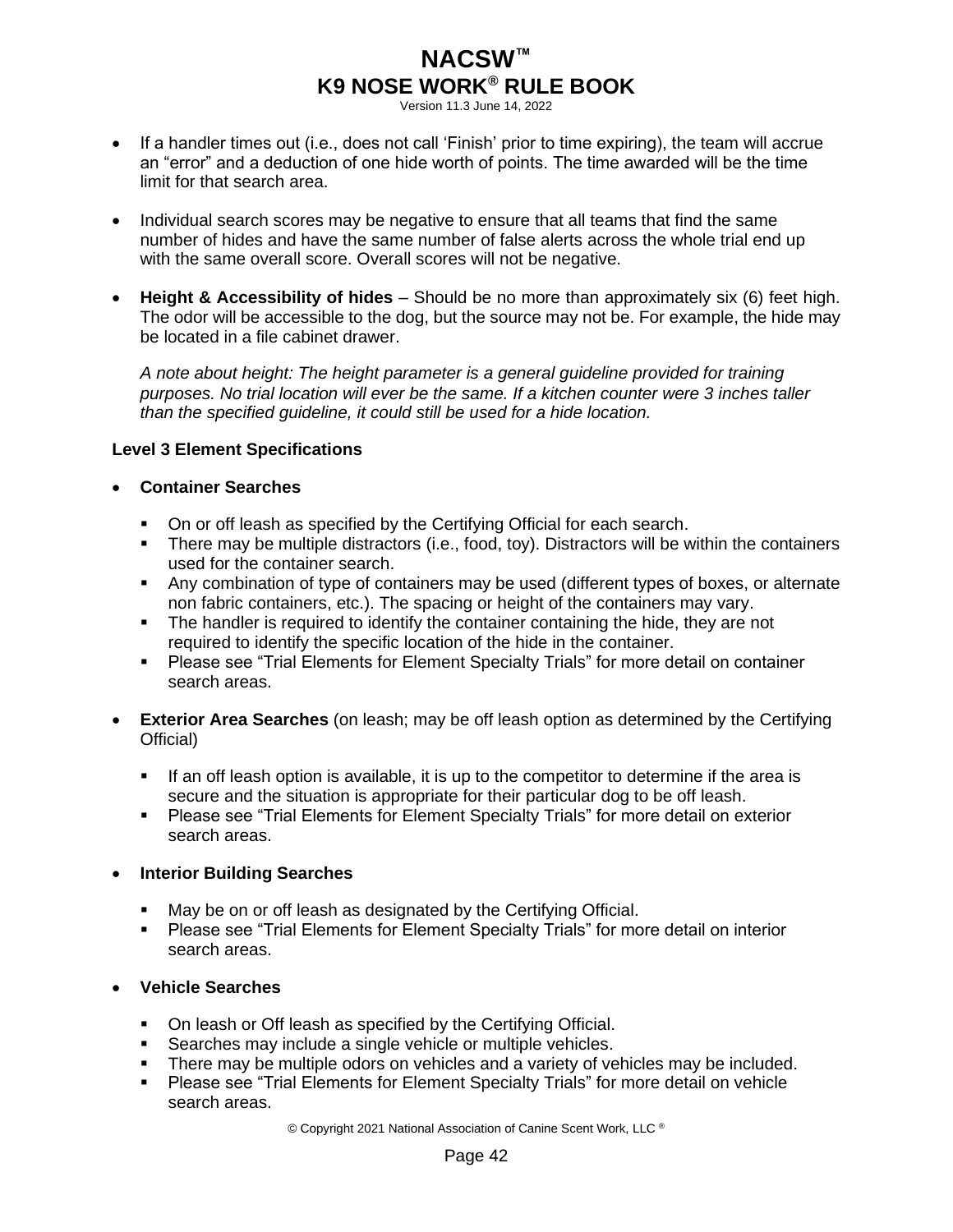Version 11.3 June 14, 2022

# **Elite Division Trial Guidelines**

#### <span id="page-46-0"></span>**Trial Searches for Elite Division**

Elite Division Trials will not be broken out by element. Trials may contain any combination of interior, exterior, vehicle, and/or container searches. For example, a trial may have an exterior search area that also includes vehicles, or it might consist of all interior searches.

At an Elite Division Trial, there will typically be 3-5 searches for each trial. This number may vary however to allow for more locations to be obtained for trials. Difficulty will be adjusted by the Certifying Official through selection of areas, hide placement, etc. Search areas will tend to be varied in environment for each trial. At each trial, there will be a maximum time limit set for each search. The location of all hides will remain in the same spot for all competitors.

#### **Elite Division Title Requirements**

Each title is based on earning the total required points for the given title level at Elite Division Trials. The points earned at a trial are the total score earned for the trial. Note: Effective October 1, 2017, Teams must score a minimum of 43 points at an Elite Division Trial to accumulate points for that trial.

See the scoring section for details on how the score is calculated. The ELT1 title will be earned when a dog has earned 150 points at Elite Division Trials. The ELT2 title will be earned when a dog has earned 400 points at Elite Division Trials. The ELT3 title is earned by accumulating 650 total points at Elite Division Trials. The ELT-CH title is earned by accumulating 1000 total points at Elite Division Trials. For example, if a dog competes at one Elite Division Trial and earns a score of 80 points and then competes at a second Elite Division Trial and earns a score of 70 points, then the dog will have earned the ELT1 title.

### **Elite Division Requirements and Parameters**

- Each search area may contain odor #1 (Birch) and/or odor #2 (Anise) and/or odor #3 (Clove) or a combination odor of any of the three odors or multiples of the same odor.
- Teams must have earned their NW3 Elite title to be eligible to compete in an Elite Division Trial.
- Each search area will be clearly defined, and a time limit will be given for the area. **Timers will make their best effort to give a 30 second warning** unless otherwise defined prior to the search.
- **Searches may have unknown or known number of hides for the area.** This will be information given to the handler prior to starting the search. For an unknown number, you may be given a range – for example: 0 to 5 hides. If no range is given and it is an unknown number, then there may be any number of hides (or zero hides) in the area.
- The team will accrue points for each hide found (or call made in the case of an area with no hides). The total possible points will be 100. The points for each hide/call will be equal to 100 divided by the total number of hides/calls. For example, if there are 10 total hides/calls then each hide will be worth 10 points. If there are 14 total hides/calls, then each hide will be

© Copyright 2021 National Association of Canine Scent Work, LLC ®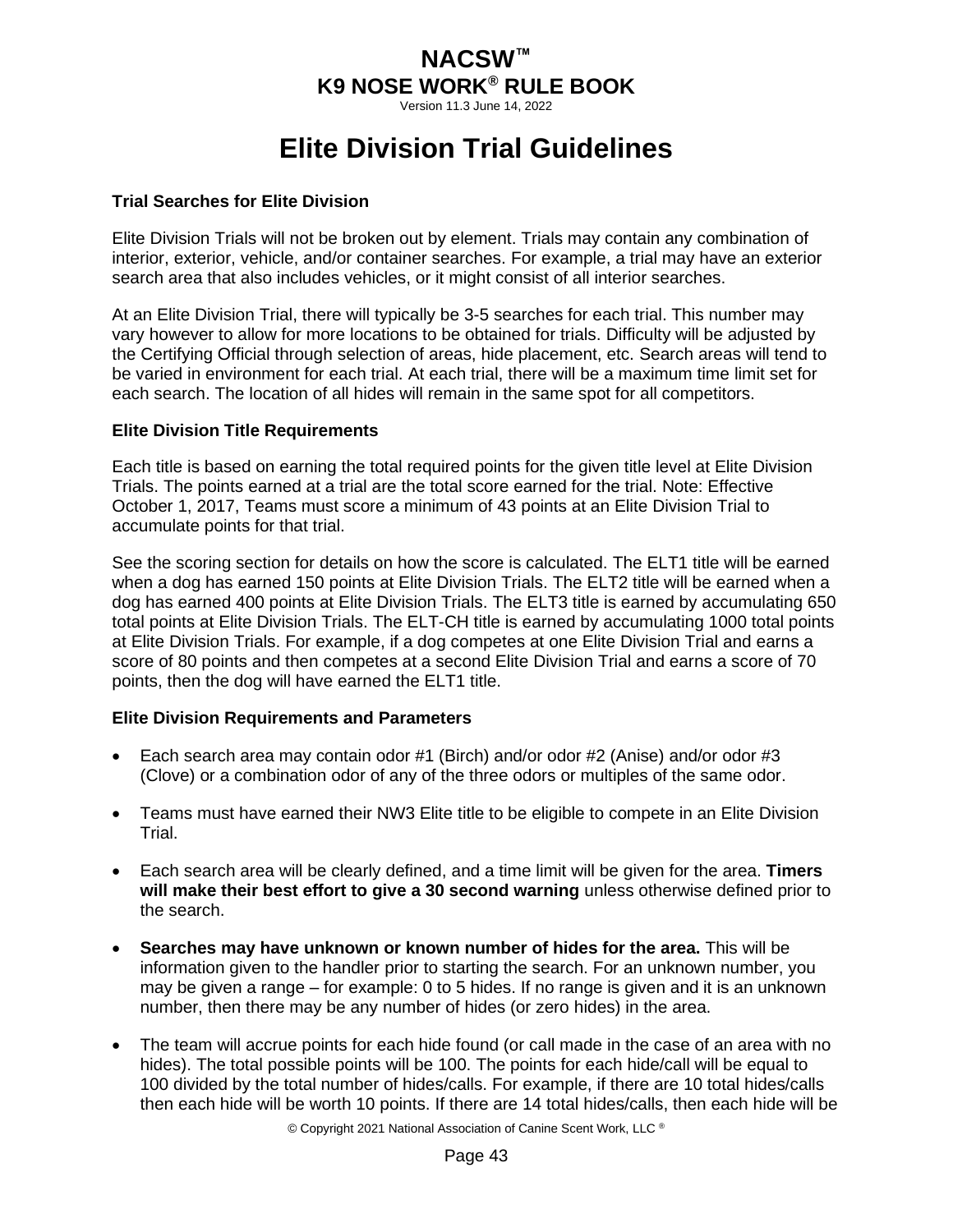Version 11.3 June 14, 2022

worth 7.14 points. In the case of a search with no hides, a correct 'Finish' call is worth 2 hides. Points will be deducted for each False Alert call and also for each timed out (failure to call 'Finish' prior to time elapsing). There will also be a 1-point deduction for each fault.

- A Blank Area at Elite trials will be scored as 2 hides worth of points. Scoring will be as follows:
	- $\blacksquare$  Finish correctly called = 2 hides.
	- No points are earned if there is a False Alert prior to the Finish call.
	- **Each false alert will result in a**  $\frac{1}{2}$  **hide deduction. For example, calling two false alerts** and then calling 'Finish' will result in a score of -1 hide worth of points.
	- **•** Timing out (i.e., failure to call 'Finish' prior to time expiring) will result in a  $\frac{1}{2}$  hide penalty.
- The score for an individual search may be negative. However, the minimum overall score for the trial will be zero and will not be negative.
- Time will stop when the handler says 'Finish'. This is the case even if there are a known number of hides in the search area. If the handler does not say 'Finish' prior to the time limit for the search, the team will be given the full time limit for the search area and be given a deduction of half of a hide.
- If the handler calls a False Alert during the search, the team will be allowed to continue searching however there will be a point deduction of ½ hide for each False Alert. For example, if there are a total of 10 hides and no Blank Areas at that trial, each hide is worth 10 points. The team would lose 5 points from its score for each False Alert call. See below in the scoring section for details. There will be a limit of 3 False Alert calls in each search area. If you call a  $3<sup>rd</sup>$  False Alert in a single search, the search will end at that time and you will receive full time for that search.
- For each fault that is assessed, there will be a 1-point deduction from the score for that search.
- **NW1, NW2, and NW3 hide parameters do not apply.** Anywhere in the search area is fair game for hide locations. Hides will not be in the search boundary markers (i.e., boundary cones, flags or tape) and hides will not be outside of search boundaries.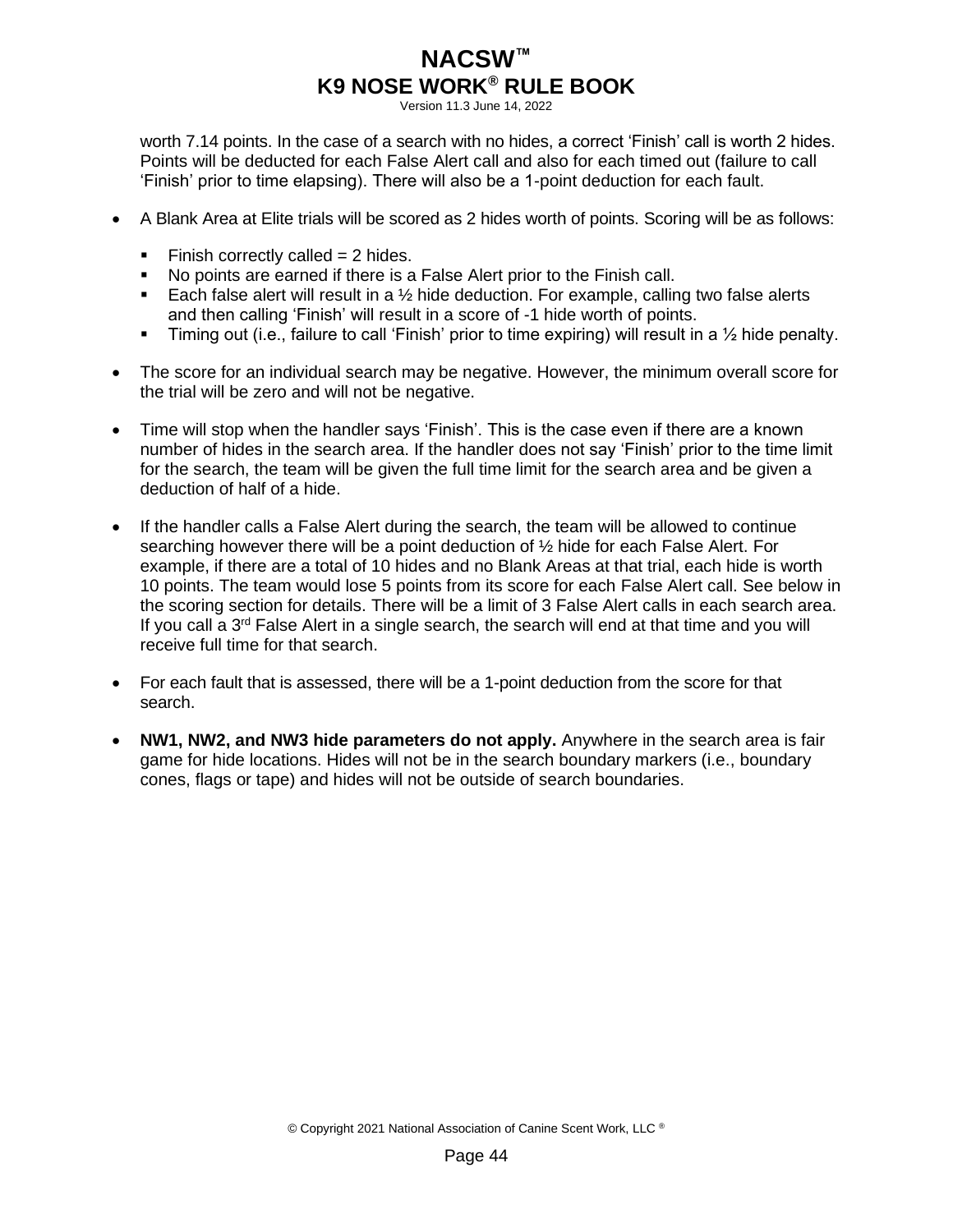Version 11.3 June 14, 2022

# **Summit League Trial Guidelines**

#### <span id="page-48-0"></span>**Trial Searches for Summit League**

Summit League Trials will not be broken out by element. Trials may contain any combination of interior, exterior, vehicle, and/or container searches. For example, a trial may have an exterior search area that also includes vehicles, or it might consist of all interior searches.

Summit League Trials will be a two day event. The number of searches will typically be 3-5 searches per day for each trial for a total of 6-10 searches over the complete trial. This number may vary however to allow for more locations to be obtained for trials. Difficulty will be adjusted by the Certifying Official through selection of areas, hide placement, etc. Search areas will tend to be varied in environment for each trial. At each trial, there will be a maximum time limit set for each search. The location of all hides will remain in the same spot for all competitors. Searches may be run across multiple days (i.e., half the teams run the search on day 1 of the trial and the other half run the search on day 2). Additional search parameters that may involve strategy decisions by the handler may be included.

#### **Summit League Title Requirements**

A title will be earned by placing in the top 20% of teams overall at a Summit League Trial. A team may achieve the SMT Title multiple times. They may opt to add the number of times the title has been achieved after the SMT designation, i.e., SMTx2, SMTx3, etc.

#### **Summit League Requirements and Parameters**

- Each search area may contain odor #1 (Birch) and/or odor #2 (Anise) and/or odor #3 (Clove) or a combination odor of any of the three odors or multiples of the same odor.
- Teams must have earned their ELT3 or ELT-CH title to be eligible to compete in a Summit League Trial. Teams that have received their ELT-CH titles will receive places in the trial before teams that have received their ELT3 title as per the trial premium. Please refer to the trial premium for other entry limitations.
- Each search area will be clearly defined, and a time limit will be given for the area. **Timers will make their best effort to give a 30 second warning when designated by the Certifying Official.**
- **Searches may have unknown or known number of hides for the area.** This will be information given to the handler prior to starting the search. For unknown number, you may be given a range – for example: 0 to 5 hides. If no range is given and it is an unknown number, then there may be any number of hides (or zero hides) in the area.
- The team will accrue 5 points for each hide found. The total possible points will vary from trial to trial. Points will be deducted for each False Alert call and also for each timed out (failure to call 'Finish' prior to time elapsing). There will also be a 1-point deduction for each fault.
- A Blank Area at Summit trials will be worth 10 points. Scoring will be as follows: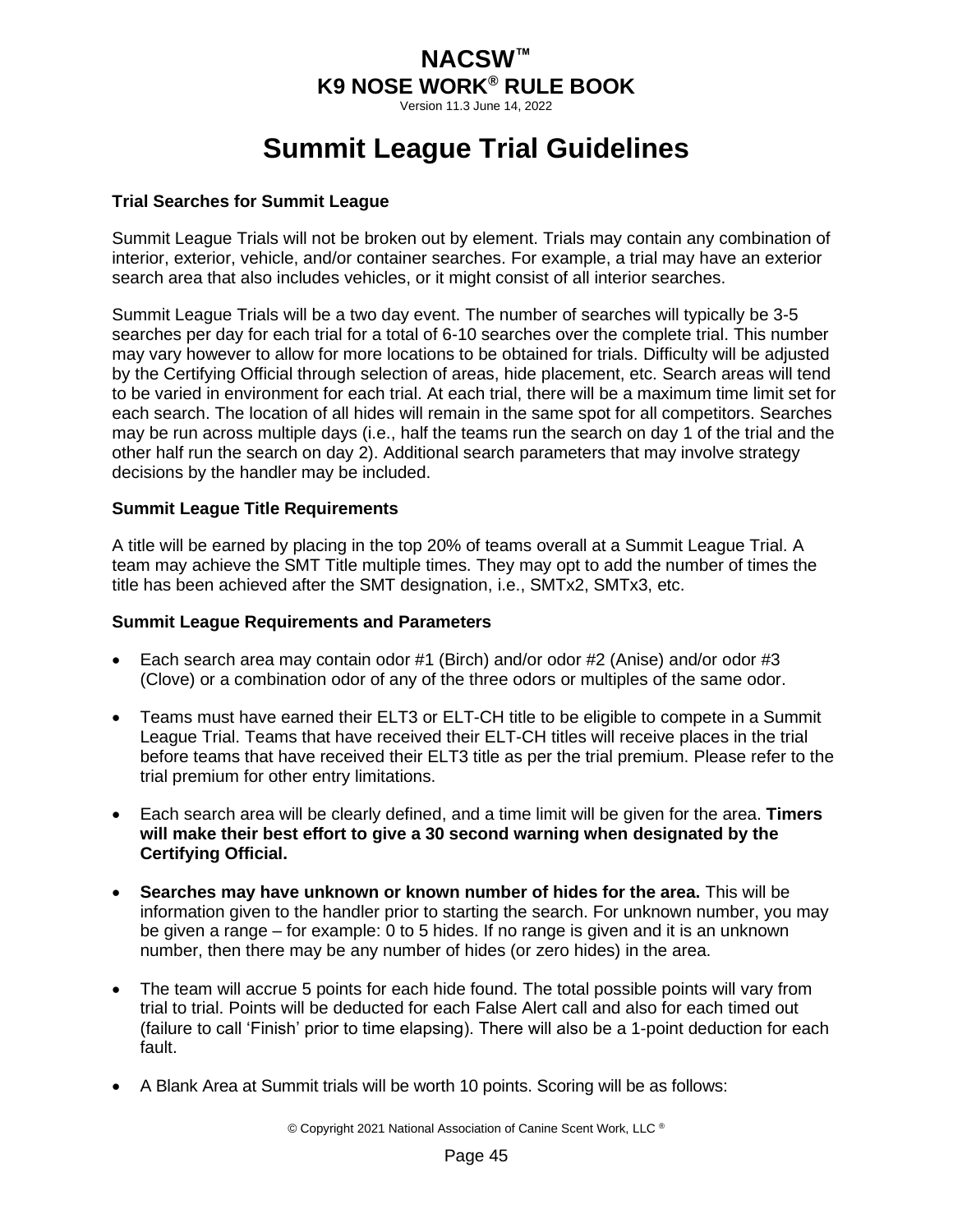Version 11.3 June 14, 2022

- $\blacksquare$  Finish correctly called = 10 points
- No points are earned if there is a False Alert prior to the Finish call.
- Each false alert will result in a 2.5 points deduction. For example, calling two false alerts and then calling 'Finish' will result in a score of -5 points.
- Timing out (i.e., failure to call 'Finish' prior to time expiring) will result in a 2.5 points deduction.
- The score for an individual search may be negative. However, the minimum overall score for the trial will be zero and will not be negative.
- Time will stop when the handler says 'Finish'. This is the case even if there are a known number of hides in the search area. If the handler does not say 'Finish' prior to the time limit for the search, the team will be given the full time limit for the search area and be given a deduction of 2.5 points (half of a hide).
- If the handler calls a False Alert during the search, the team will be allowed to continue searching however there will be a point deduction of 2.5 points (½ hide) for each False Alert. There will be a limit of 3 False Alert calls in each search area. If the handler calls a 3<sup>rd</sup> False Alert in a single search, the search will end at that time and full time will be assessed.
- For each fault that is assessed, there will be a 1-point deduction from the score for that search.
- **NW1, NW2, and NW3 hide parameters do not apply.** Anywhere in the search area is fair game for hide locations. Hides will not be in the search boundary markers (i.e., boundary cones, flags or tape) and hides won't be outside of search boundaries.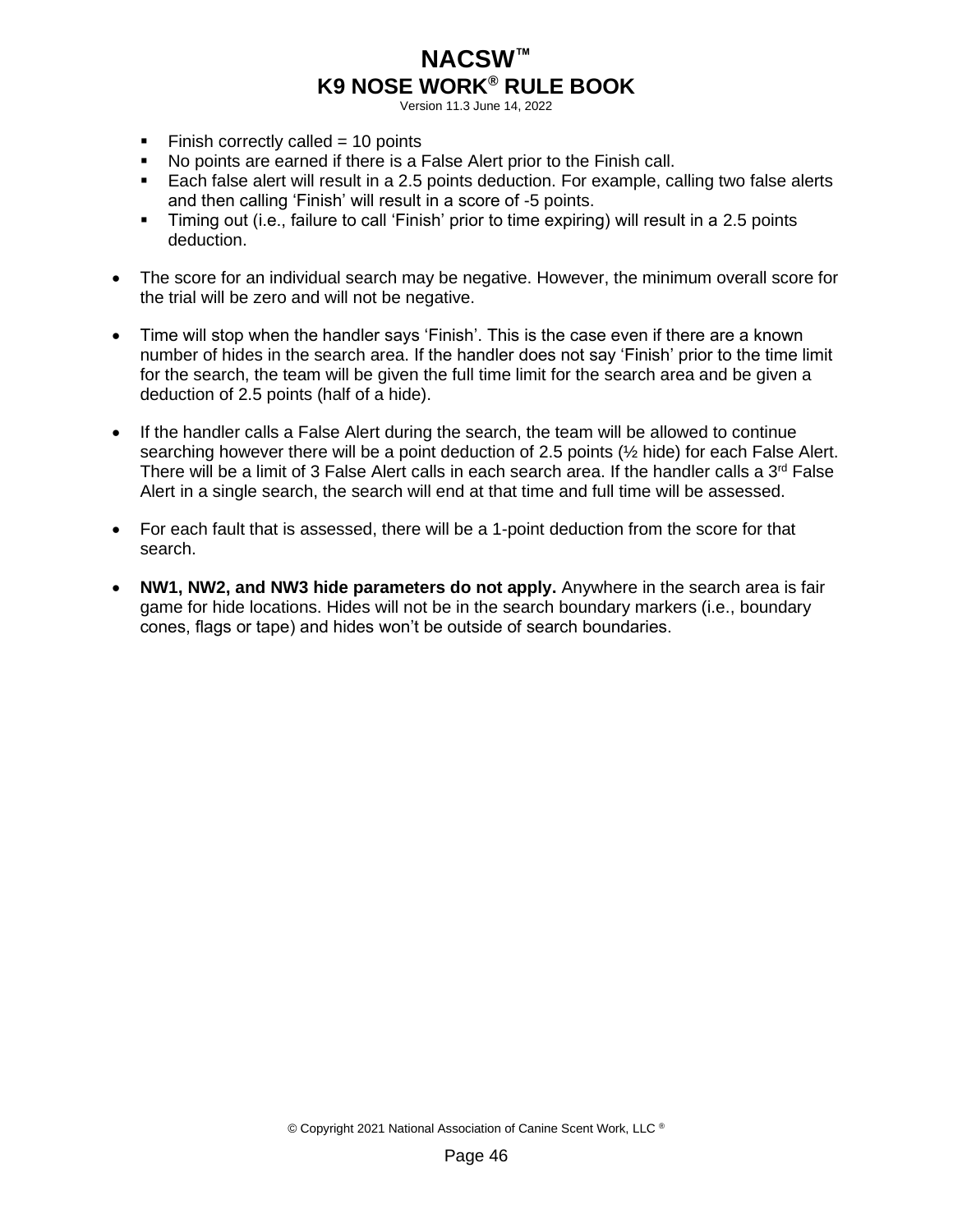Version 11.3 June 14, 2022

# **Skills Achievement Challenge Guidelines**

<span id="page-50-0"></span>We anticipate that the first Skills Achievement Challenge will be available in the first quarter of 2022. The Skills Achievement Challenges will be available via the NACSW website [\(https://nacsw.net\)](https://nacsw.net/) and will be announced on the NACSW membership google group.

The Skills Achievement Challenges are focused on demonstrating the dog's competency and understanding of each specific skill. The handler will know the location of the hide(s). We will not judge the handler's ability to read the dog's behavior. We understand that in many situations, the handler would be able to read the dog's changes of behavior and successfully navigate a challenge at a trial, but in the Skills Achievement Challenges we are looking for a dog who fully understands the skill without the handler's interpretation of the behavior. We understand that occasionally a dog will have the odor information from the start line and may go directly to a hide. However we are evaluating the dog's competency of the skill which should generally show the dog actively searching/seeking and also include behavior changes as they locate the hide.

There is no requirement for a team to have passed an ORT or have earned any titles to participate in a Skills Achievement Challenge. The dog must be registered with NACSW and the handler needs to be a current NACSW member.

The searches for a Skills Achievement Challenge will be performed at location(s) of your choosing, videotaped, and submitted online for judging.

There will be two Skills Achievement Challenges posted each calendar year. Each Skills Achievement Challenge will be open for entries for 1 year.

Each Skills Achievement Challenge will consist of 4 skills. Each skill has three level options. You will accumulate points towards an overall score based on your success at a given level for a skill. The team must complete all 4 skills at a minimum of Level 1 to be eligible for a title.

If you successfully submit a skill for Level 1 you will earn 10 points, a skill successfully submitted for Level 2 will earn 20 points, a skill successfully submitted for Level 3 will earn 30 points.

You may submit at varying levels for each of the 4 skills for the same challenge to accumulate points.

As an example, you may submit:

- Skill 1 at Level 3 for 30 points
- Skill 2 at Level 1 for 10 points
- Skill 3 at Level 3 for 30 points
- Skill 4 at Level 2 for 20 points

If your submissions were judged as a 'Pass' for each of the 4 skills, you would have earned a total of 90 points in this example.

Each submitted search will be judged as a 'Pass' for full points or a 'Miss' for zero points.

#### **Skills Achievement Challenge Requirements**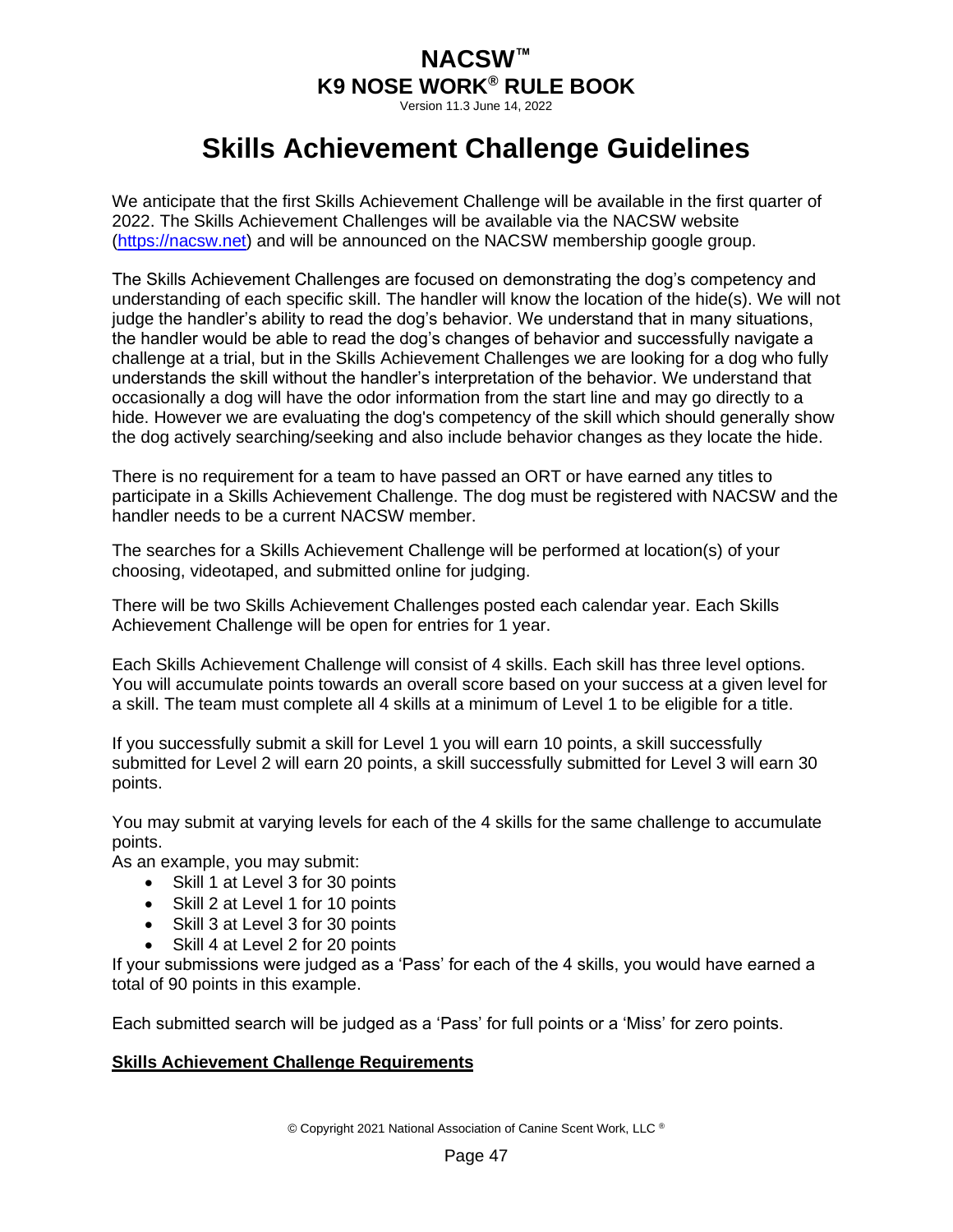Version 11.3 June 14, 2022

- Handlers must be current members in good standing with NACSW. Dogs must be registered with NACSW.
- The same handler must handle the same dog for all the searches in a single Skills Achievement Challenge.
- Double handling is not permissible, i.e., someone other than the designated handler giving the handler or the dog instructions or assistance during the searches.
- Since the Skills Achievement Challenges are looking at the dog's competency without handler involvement, handlers should limit interaction with the dog to reward/praise upon successfully finding hides or to direct the dog back to the vicinity of the search area.
- Handlers may carry the dog's reward with them (food, toys, etc.) and may reward during the search.
- These searches may take place at any location. At home, your training facility, etc. They may be inside or outside.
- Individuals and businesses may offer the opportunity to run Skills Achievement Challenge setups at their facilities. However, these opportunities are not sanctioned by NACSW and are not guaranteed to meet the Challenge requirements or NACSW standards for event protocols.
- It is the handler's responsibility to ensure the safety of their dogs working in the search areas and the safety of others in the vicinity.
- The challenges should be done using NACSW odors (Birch, Anise, and/or Clove) there is no requirement as to which of the 3 you should use for any given challenge, and you may opt to use combination of the odors. The hides should not be paired with food or toys.

If you live outside of the United States and Canada, you may submit a request to [trial@nacsw.net](mailto:trial@nacsw.net) for approval to use alternate essential oils or hydrolates as a target odor. Hide locations will be known to the handler.

- There will be a designated time limit for each search. There must be a visible start line designated in the area (cones, tape, doorway). Time will start when the dog's nose crosses the start line. The time will stop when the last hide in the search is located.
- The time does not stop between hides when there are multiple hides in a given search area.
- It is recommended that all searches are done off-leash. We are evaluating the dog's competency at a skill without handler involvement. Handlers should not be directing the search or leading the dog into productive areas. Handlers may step in to support a dog in their process.

Please ensure that the area you are using is appropriate for the location and for safety of the dog to be off-leash. If you opt to run a search on-leash, it must be very clear that the handler is not influencing the search. The leash should only be used to keep the dog in the search area.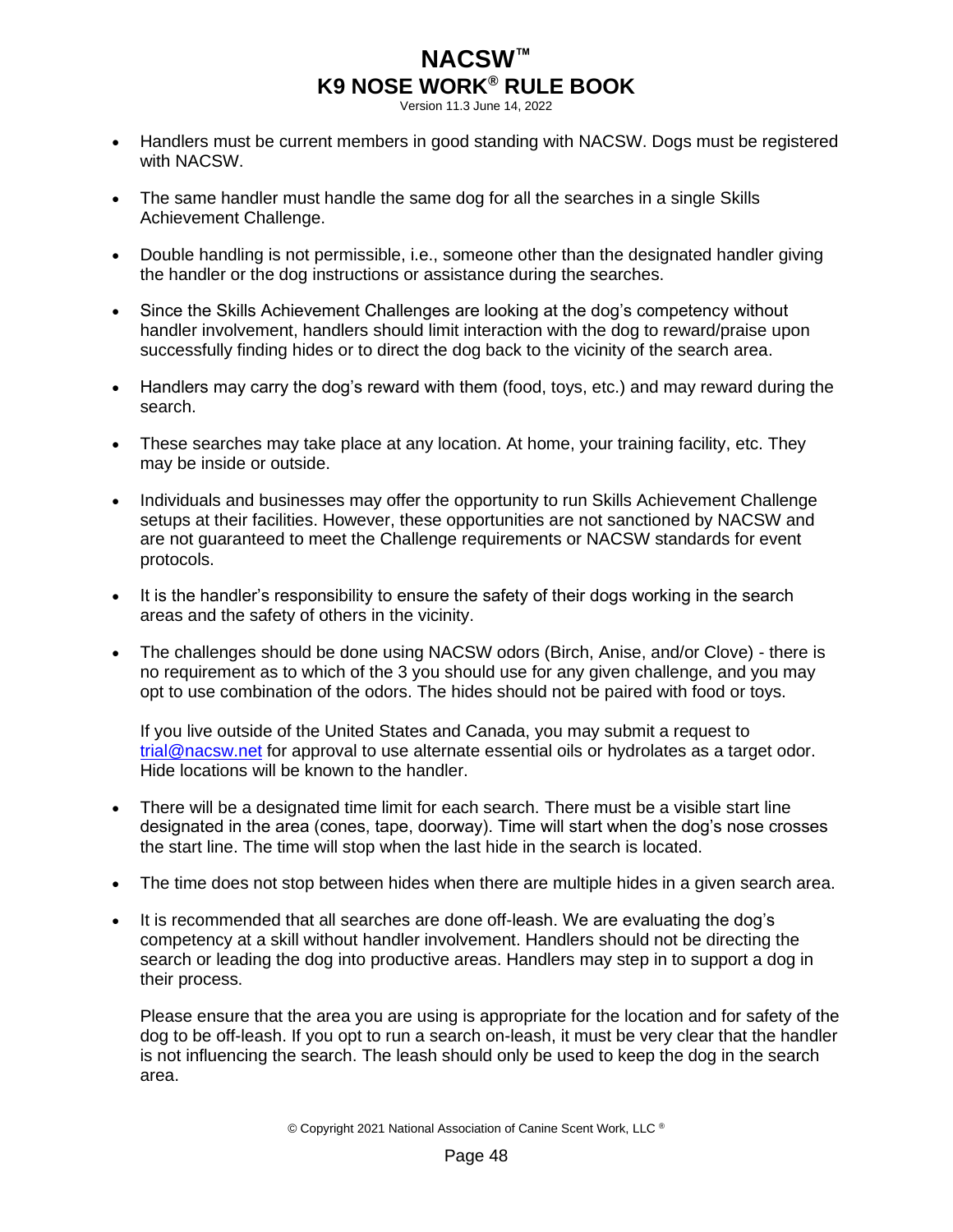Version 11.3 June 14, 2022

- **Alerts** Since the handler knows the hide location, there is no need for the handler to say 'Alert'.
- The dog needs to clearly demonstrate that they understand the location of the hide and/or show persistent attempts to access the hide prior to the handler marking/praising/rewarding the dog.
- You are encouraged to reward your dog after each find.
- The video you submit should be the first time the dog is running that particular search. If you need to rerun, you will need to reset to another location or use an alternate hide placement. For any searches involving containers where the hide placement is set, if an alternate location is not an option, please wait at least 4 hours before rerunning the search. You may want to practice with alternate hide locations prior to doing your search for submission in this case.
- The dog's understanding of the designated skill is being judged. We are not judging the handler's ability to read the dog. It is possible that a dog may demonstrate communication while not at the hide. We will allow for the dog to give one preliminary communication/false alert not at a hide location during a search as long as the dog resumes searching without cues from the handler. For example: a dog may look back at the handler, which may be perceived as an alert. Any additional communication from the dog that they have located a hide at an incorrect location will result in the search being scored as a 'Miss'.
- For multiple hide searches: Since we are evaluating the dog's competency at each skill, in the case of a multiple hide search, the dog should be able to locate all the hides with *minimal* return to already found hides.

For the purposes of judging, we will define what qualifies as a "Return to Hide" below. Dogs may "Return to Hide" once during the search and still pass. Additional "Return to Hides" will not be a pass.

A "Return to Hide" is counted if a dog returns to an already found hide in the following cases:

- If the handler rewards the dog upon return
- If the handler physically helps the dog move on
- If the handler uses repeated verbal assistance to move the dog on
- If the dog offers repeated communication behavior or communication behavior at more than one already found hide.

If a dog revisits a single already found hide while working the problem and moves on with minimal assistance from the handler this will NOT be considered a "Return to Hide" unless any of the conditions defined above apply.

- For any searches using containers, the containers should be closed and should be cardboard or plastic, square or rectangular containers, of any size. (Folding flaps on 4 flap cardboard boxes is OK). The containers may be of varying types in a single search.
- Any search where a dog is causing extreme disruption or destruction of the search area or containers will not be given a pass.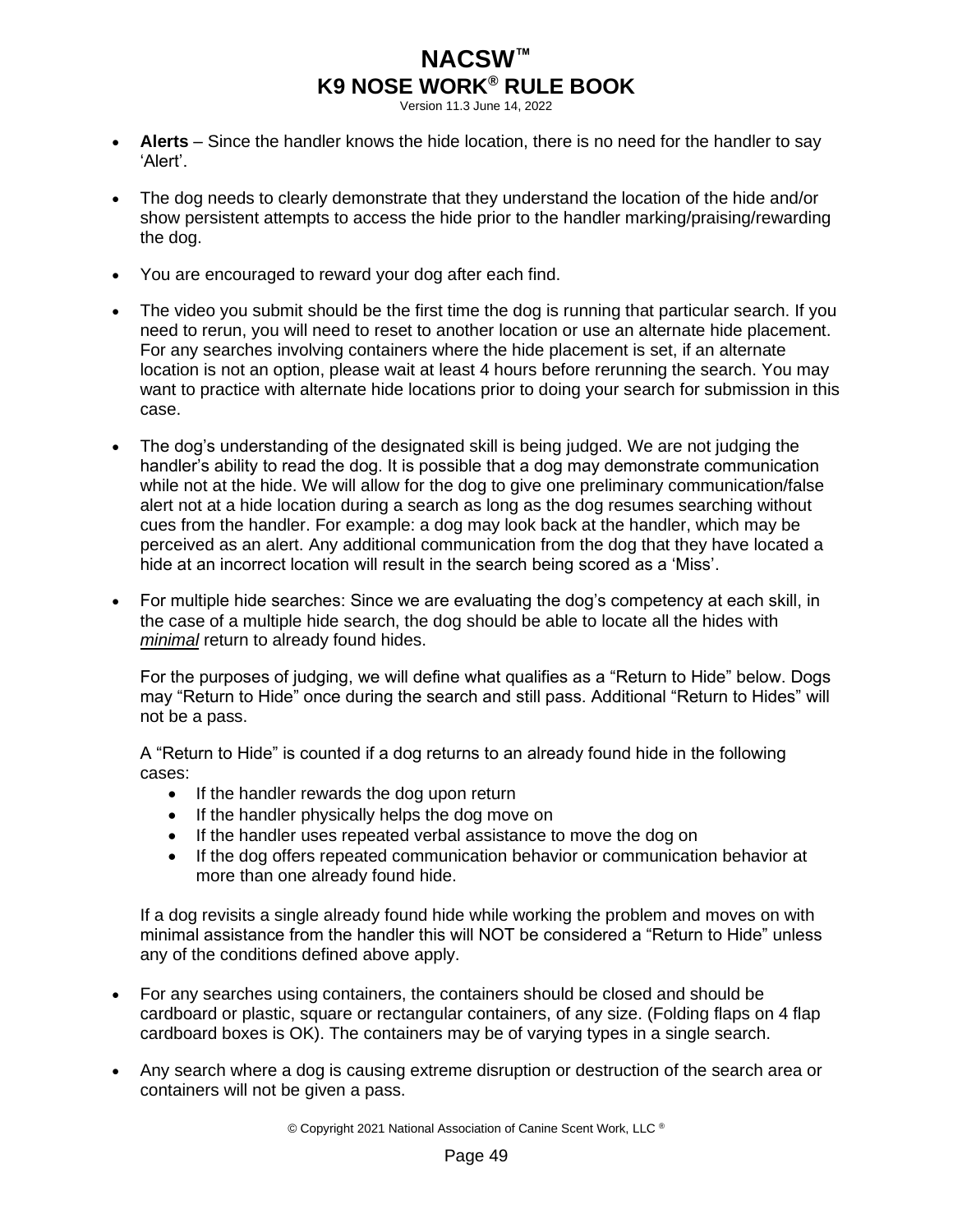Version 11.3 June 14, 2022

• Additional parameters may be specified for each specific skill.

#### **Skills Achievement Title Requirements**

The team must complete all 4 skills at a minimum of Level 1 to be eligible for a title.

Each skill at Level 1 will be worth 10 points, each skill at Level 2 will be worth 20 points, each skill at Level 3 will be worth 30 points.

To earn NSA1, you must earn a minimum of 40 points. To earn NSA2, you must earn a minimum of 70 points. To earn NSA3, you must earn a minimum of 100 points. To earn NSAM, you must earn 120 points.

The maximum time for each search, as specified in the Challenge details, must not be exceeded.

The titles are as follows:

**NSA1** Nose Work Skills Achievement 1 Title<br> **NSA2** Nose Work Skills Achievement 2 Title **Nose Work Skills Achievement 2 Title NSA3** Nose Work Skills Achievement 3 Title **NSAM** Nose Work Skills Achievement Master Title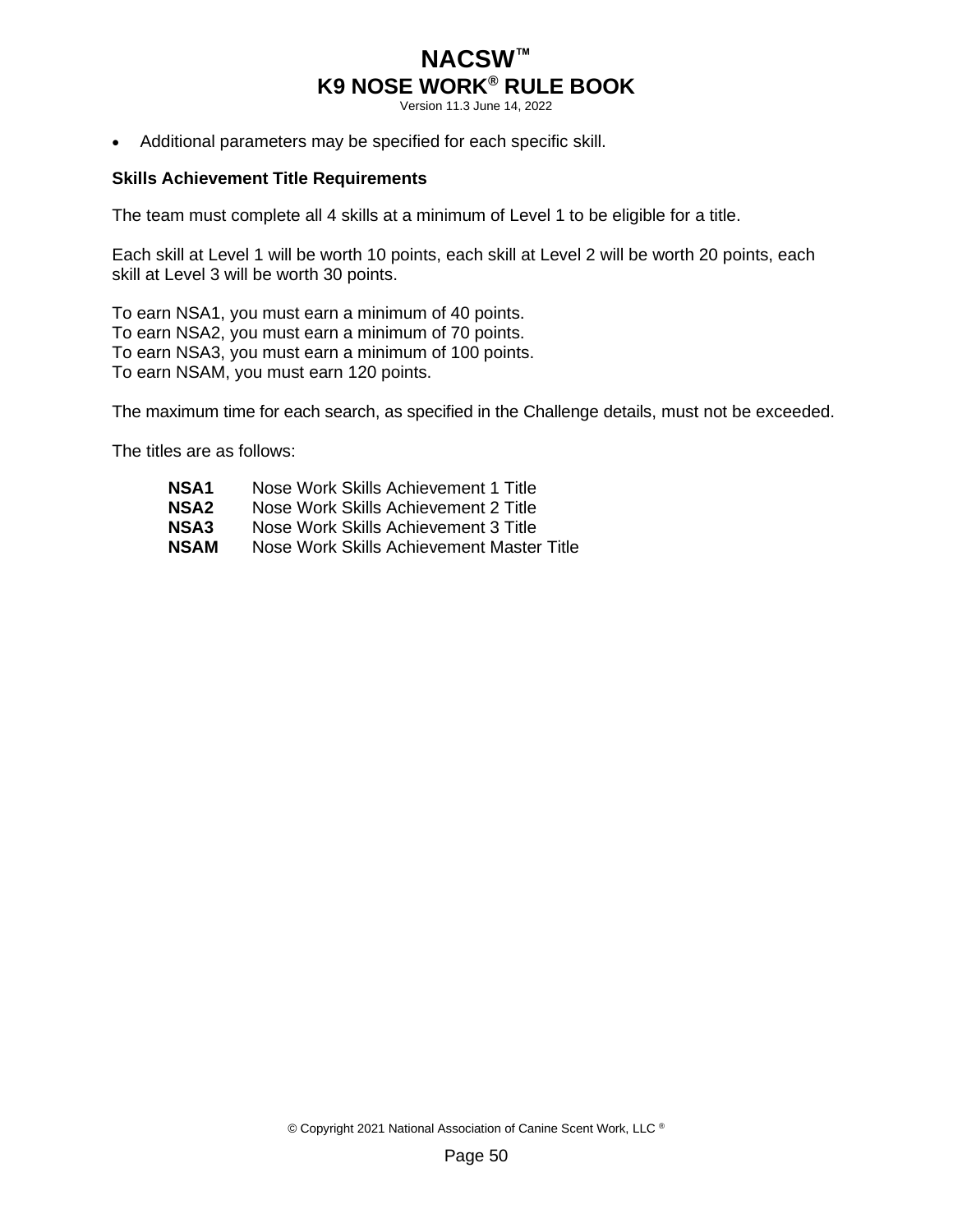Version 11.3 June 14, 2022

# **Trial Scoring**

#### <span id="page-54-1"></span><span id="page-54-0"></span>**NW1, NW2, NW3 Trials**

- NACSW trials will be based on several searches combined for a total of 100 points.
- Each hide will be worth an equal number of points. We take the 100 points and divide by the total number of hides from all the searches for that trial, with a Blank Area counting as one hide. to determine the points per hide at that trial. For example, if there are 10 hides total and no Blank Areas, each hide will be worth 10 points. If there are 8 hides total (or 7 hides and a Blank Area), each hide (and a correct finish call in the Blank Area) will be worth 12.5 points.
- Competitors will earn their title if they have a score of 100 points and no more than 3 faults. At NW3 a qualifying score may also be earned by having no more than one "error" and no more than 3 faults. Two qualifying scores result in a NW3 title.
- All titling events must include at least one search in each of the four elements: container search, interior building search, vehicle search, and exterior area search on the same trial day. All trials will complete all searches on a single day.
- Ribbons shall be awarded for titles achieved, for individual element placements of the trial (i.e., 1<sup>st</sup>, 2<sup>nd</sup> and 3<sup>rd</sup> place Container, Exterior, Interior and Vehicle) and for overall placements at each trial. Placements will be determined by sorting by score (high to low), then faults (low to high), then time (low to high). For elements with more than one search, placements will consider the combined score, faults, and time for all searches of that element.

### <span id="page-54-2"></span>**Element Specialty Trials**

- Element Specialty Trials will be based on four searches of the same element combined for a total of 100 points. All trials will complete all the searches for that trial on a single half day.
- Each hide will be worth an equal number of points. We will take the 100 points and divide by the total number of hides from all the searches for that trial to determine the points per hide at that trial. For example, if there are 5 hides total, each hide would be worth 20 points. If there are 8 hides total, each hide would be worth 12.5 points.
- Competitors will earn their title if they have a score of 100 points and no more than 3 faults. Competitors may earn a qualifying score if they have met the criteria for a qualifying score for that level and no more than 3 faults. Two qualifying scores at the same level and element will earn a title.
- At Level 1, a qualifying score is at least 75 points with no more than 3 faults. At Levels 2 and 3 a qualifying score is earned by having no more than one "error" and no more than 3 faults.
- Ribbons shall be awarded for titles achieved. Results will be posted on our website after the trial for those who wish to know where they placed for each search and overall.

© Copyright 2021 National Association of Canine Scent Work, LLC ®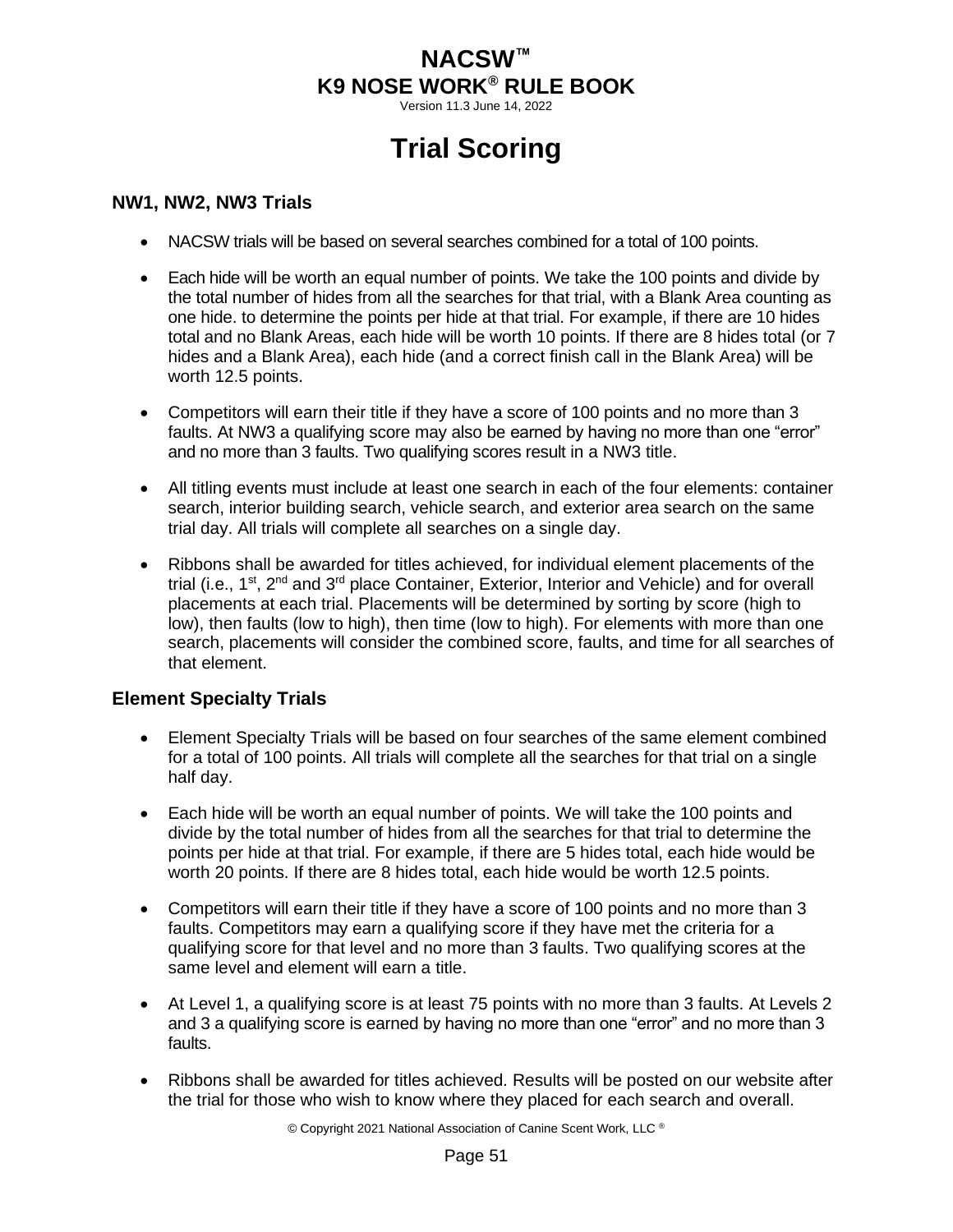Version 11.3 June 14, 2022

Placements will be determined by sorting by points (high to low), then faults (low to high), then time (low to high).

### <span id="page-55-0"></span>**Elite Division Trials**

- Elite Division Trials will be based on several searches combined for a total of 100 points.
- Each hide/call will be worth an equal number of points. We will take the 100 points and divide by the total number of hides (a Blank Area will be worth 2 hides) from all the searches for that trial to determine the points per hide at that trial. For example, if there are 5 hides total, each hide will be worth 20 points. If there are 8 hides total plus a Blank Area, each hide will be worth 10 points and the Blank Area will be worth 20.
- Competitors will earn titles by accumulating points based on their score at each Elite Division Trial. Note: Effective October 1, 2017, Teams must score a minimum of 43 points at an Elite Division Trial to accumulate points for that trial.
- Ribbons shall be awarded for titles achieved, for placements in each search, and for overall placements at each trial. Placements will be determined by sorting by points (high to low), then time (low to high).

### <span id="page-55-1"></span>**Summit League Trials**

- Summit League Trials will be based on several searches combined across multiple days for a varying number of points.
- Each hide will be worth 5 points and a Blank Area will be worth 10 points.
- Competitors will earn titles by placing in the top 20% of teams overall at the trial.
- Ribbons shall be awarded for titles achieved, for placements in each search, and for overall placements at each trial. Placements will be determined by sorting by points (high to low), then time (low to high).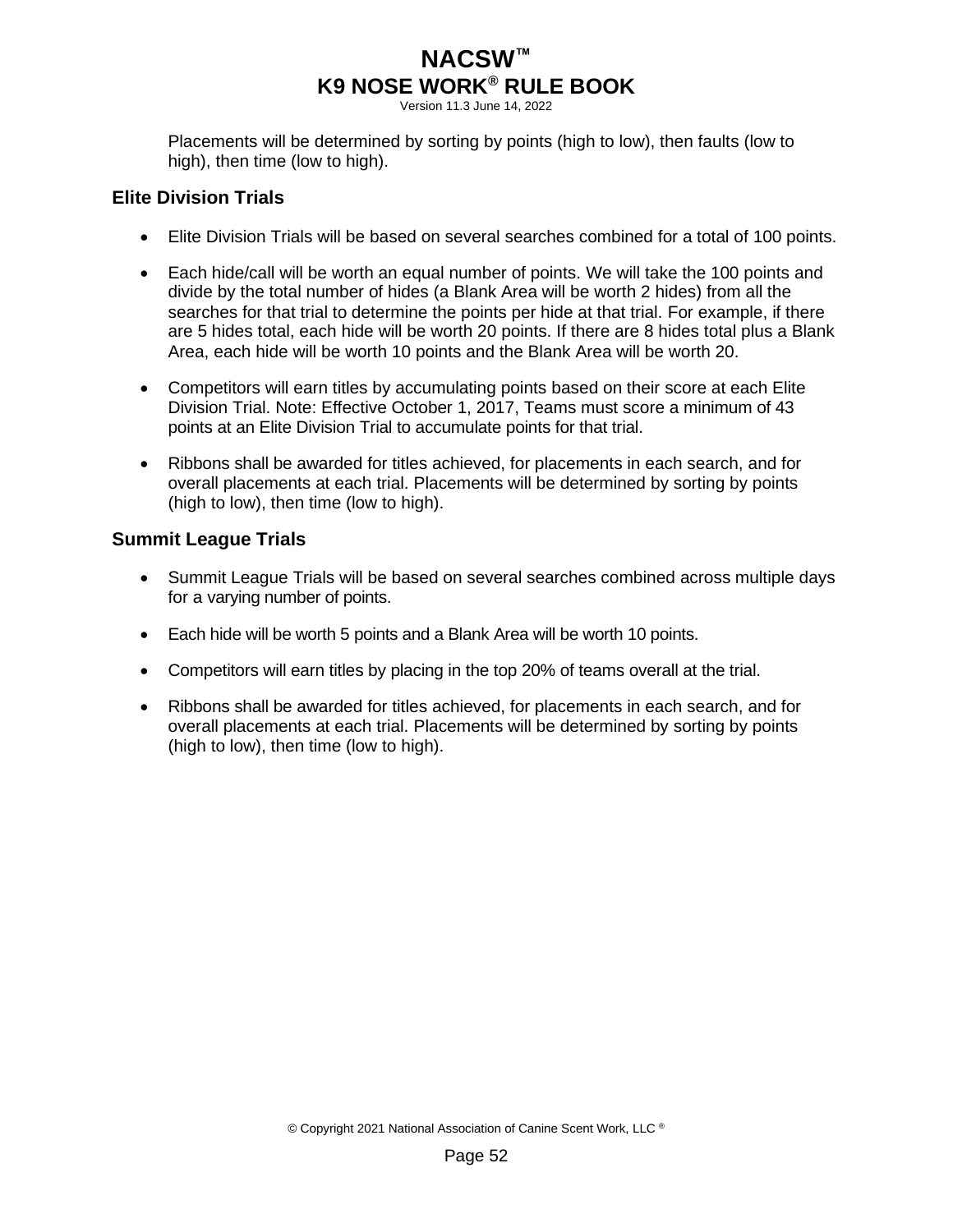Version 11.3 June 14, 2022

## <span id="page-56-0"></span>**Terminology**

• **Alert :** FULL POINTS AWARDED

The **dog has correctly indicated the source of the odor,** the handler has called the alert and without question the judge can easily confirm both are correct.

In the event the judge asks "WHERE?" the handler should identify the location of the source by pointing to the location without touching the location. If **correctly** identified the team will receive credit for the hide. This scenario is most likely with a dog that has a subtle final response that is not as easily identifiable or if the judge wants confirmation that the handler knows the location based on the dogs change of behavior. NOTE: Once you say "Alert", if the judge asks "Where", you must respond promptly. This is not an opportunity to re-cue your dog to continue searching to clarify the hide location.

- **Blank Area**: In NW3 trials, Level 3 Element Specialty Trials, the Elite Division, and Summit League Trials, handlers may encounter a search area that is blank (not containing any odor). Handlers must, in this case, call 'Finish' without calling any alerts in the area. At these levels, any search area may be blank. Level 3 Element Specialty Trials, Elite Division and Summit League may also include multi-part searches where there may be a portion or segment that has no hides. For example, there may be a container search that has 3 segments where 2 of the segments have hides and 1 of the segments is a Blank Area. In a multi-part search, there will only be one 'Finish' call after completing all segments.
- **False Alert:** A false alert may be one of the following two situations:
	- 1. The dog offers an indication but does not correctly identify the location of the source and the handler calls the alert. The dog may be offering a false response, or the handler may have inadvertently cued the dog.

**Ex. #1:** Room A has no odor, but the dog offers an indication and the handler calls Alert.

**Ex. #2:** Room A has odor at the door, but the dog indicates at the window, six feet away from the source and the handler calls Alert.

**Note**: If the dog indicates but handler does not call it, it is not considered a false, and there is no deduction of points.

2. The dog does not offer an indication, but the handler misreads the dog and calls an alert.

In the case of a False Alert:

- NW1/Level 1 Element Specialty Trials: The search ends and the team is typically given the opportunity to reward the dog at the hide location. The team receives 0 points for this search and their time will be the full time for the search.
- NW2: The competitor will earn points for hides found and their time will be the full time for the search.
- NW3/Level 2 and 3 Element Specialty Trials: The competitor will earn points for hides found. Each False Alert results in one "error" and a deduction of one hide worth of points. A second False Alert in the same search will end the search and result in full time for the search.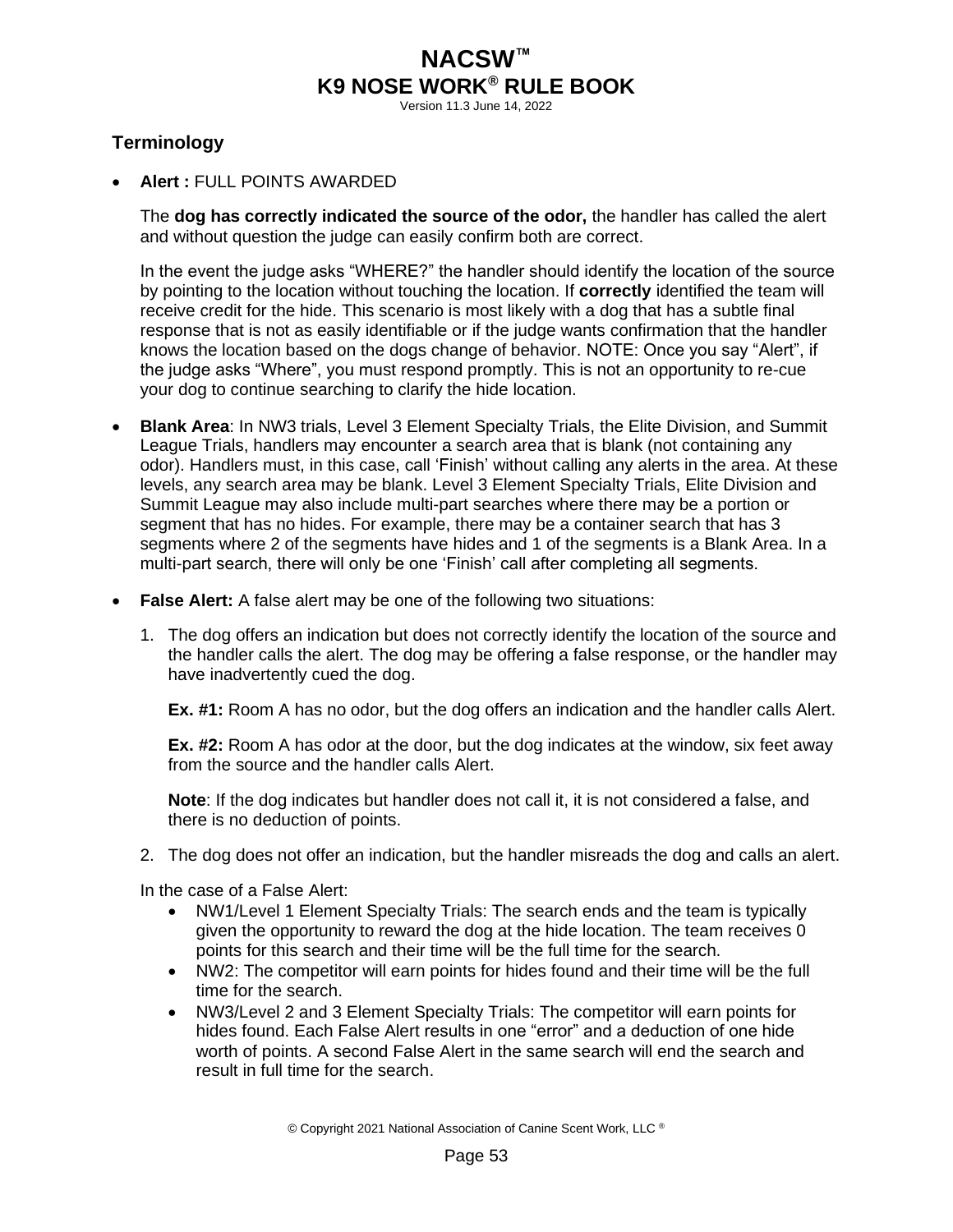Version 11.3 June 14, 2022

- Elite Division: Each False Alert will have a point deduction equivalent to one half of a hide. For example, if you are at a trial where each hide is worth 10 points, 5 points will be deducted from that team's score for each False Alert. Three False Alerts in the same search will end the search.
- Summit League: Each False Alert will have a point deduction of 2.5 points (equivalent to one half of a hide). Three False Alerts in the same search will end the search.
- **Faults:** Faults are given for various infractions. At NW1, NW2, NW3, and Element Specialty Trials, a handler/dog team may accrue up to 3 faults and still earn their title **if they have a score of 100**. They may also earn a qualifying score at Level 1 Element Specialty Trials if they have earned 75 points and have no more than 3 faults. At NW3, Level 2 and Level 3 Element Specialty Trials, they may earn a qualifying score if they have no more than one "error" and no more than 3 faults. Faults will affect placements in the competition. In the Elite Division and Summit League, each fault will result in a 1-point deduction from the score for that search.

### **Faults may be given for the following reasons:**

- **Lack of respect for the property –** such as pawing or digging that may be perceived as damaging to the property or disrespectful of the property.
- **Compromising the search area –** A fault may be issued if the judge deems that your reward delivery may have jeopardized the integrity of the search area by damage or possible contamination.
- Safety issues, minor rule violations and other infractions at the judge's discretion. For example: taking your dog off leash in an on leash search, allowing your dog to go completely under a vehicle in the vehicle search, placing your dog in an unsafe situation, the dog not crossing the designated start line, using an alternate alert signal (such as a hand raise) in lieu of 'Alert' without prior approval or direction by the CO, etc.

Faults are also used in other situations to ensure that the overall scoring ranks competitors in the appropriate order. These include excusals, elimination, absences and dismissals. See the scoring section for more information.

### • **Finish**

- At NW2 and Level 2 Element Specialty Trials, the 'Finish' call will be used to stop the time. There will be no points associated with the 'Finish' call at NW2 and Level 2 Element Specialty Trials.
	- $\circ$  If the handler calls 'Finish' prior to locating all the hides, the search is over, and the team will receive the points for hides found to that point but will not have the opportunity to locate any remaining hides.
	- o At NW2 only, in the event that the team locates all the hides in the area, does not call 'Finish', and continues searching and then has a False Alert, the team will be given a one point penalty in their score.
	- $\circ$  In the event the handler has correctly located all the hides and does not say 'Finish', the handler will still pass the element, but will be given the full time allotted to the search.
- © Copyright 2021 National Association of Canine Scent Work, LLC ® ▪ At NW3 and Level 3 Element Specialty Trials, the 'Finish' call will be used to stop the time. There will be no points associated with the 'Finish' call at NW3 and Level 3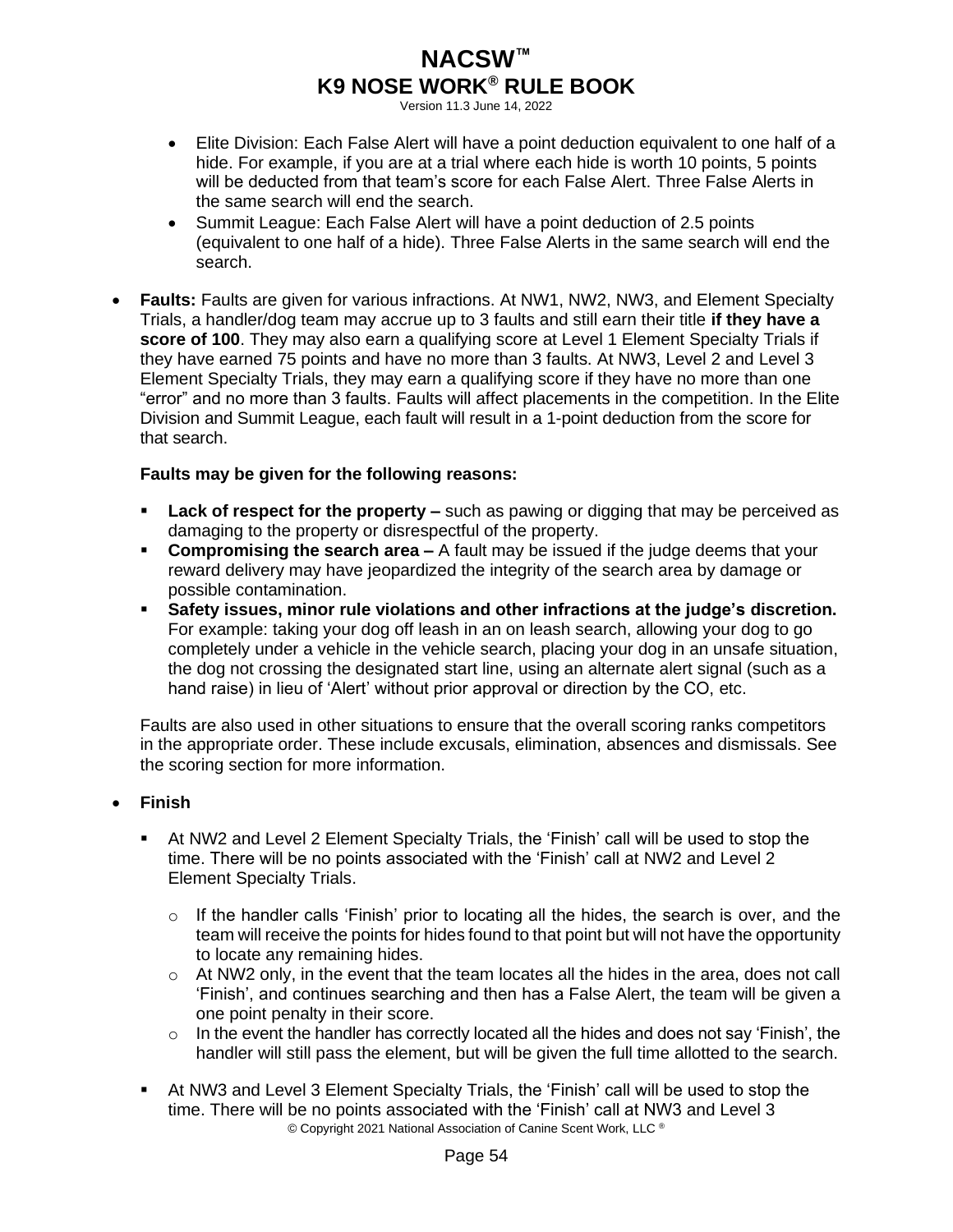Version 11.3 June 14, 2022

Element Specialty Trials, however failure to call 'Finish' prior to time expiring will be considered one "error". In this case the full time limit for the search area will be assessed and there will be a deduction of one hide worth of points for the score for that search. In the event of an area with no hides, the 'Finish' call will be worth one hide.

▪ At the Elite Division and Summit League levels, the 'Finish' call is used to stop the time. There will be no points associated with the 'Finish' call except in the case where there is a Blank Area. If you do not say 'Finish' prior to the time limit for the search, you will be given the full time limit for the search area and be given a deduction of half of a hide found. In the event of an area with no hides, a correct 'Finish' call will be worth 2 hides.

### • **Timed Out:**

The total time for the search has run out and not all hides have been located (or 'Finish' called at NW3, Level 3 Element Specialty Trials, Elite Division, and Summit League).

- **NW2/Level 2 Element Specialty Trials: The competitor will earn points for hides found,** and their time will be the full time for the search.
- **NW3/Level 3 Element Specialty Trials: The competitor will earn points for hides found.** Timing out results in one "error" and a deduction of one hide worth of points, as well as full time for the search.
- **E** Elite Division: If the competitor does not say 'Finish' prior to the time elapsing, the team will have a point deduction equivalent to one half of a hide. For example, if you are at a trial where each hide is worth 10 points, and the time elapses without the competitor saying 'Finish', 5 points will be deducted from that team's score.
- Summit League: If the competitor does not say 'Finish' prior to the time elapsing, the team will have a point deduction of 2.5 points (equivalent to one half of a hide).

### • **Elimination:**

This refers to urination or defecation at any time during the search (either inside or outside of the search boundaries) or in the search area boundaries after the search.

- **NW1/NW2/NW3/All Levels of Element Specialty Trials: Any dog that eliminates (urinates)** or defecates) during a search or in a search area will lose all points for that search and be given 4 faults. The time awarded will be the time limit for that search area.
- **Elite Division: Any dog that eliminates (urinates or defecates) during a search or in a** search area will lose all points for hides found in that search and be given a 1 hide penalty. The time awarded will be the time limit for that search area.
- Summit League: Any dog that eliminates (urinates or defecates) during a search or in a search area will lose all points for hides found in that search and be given a 2 hide penalty (10 points). The score for the search will be -10 points. The time awarded will be the time limit for that search area.

#### • **Excused from a search: all points towards that search are lost and 4 faults are given.**

- Dog is under undue stress during a search, subject to the official's discretion.
- Dog is in obvious pain during a search, subject to the official's discretion.
- **Extreme disruption of a search area.**
- Any dog is deemed to be out of control may be excused.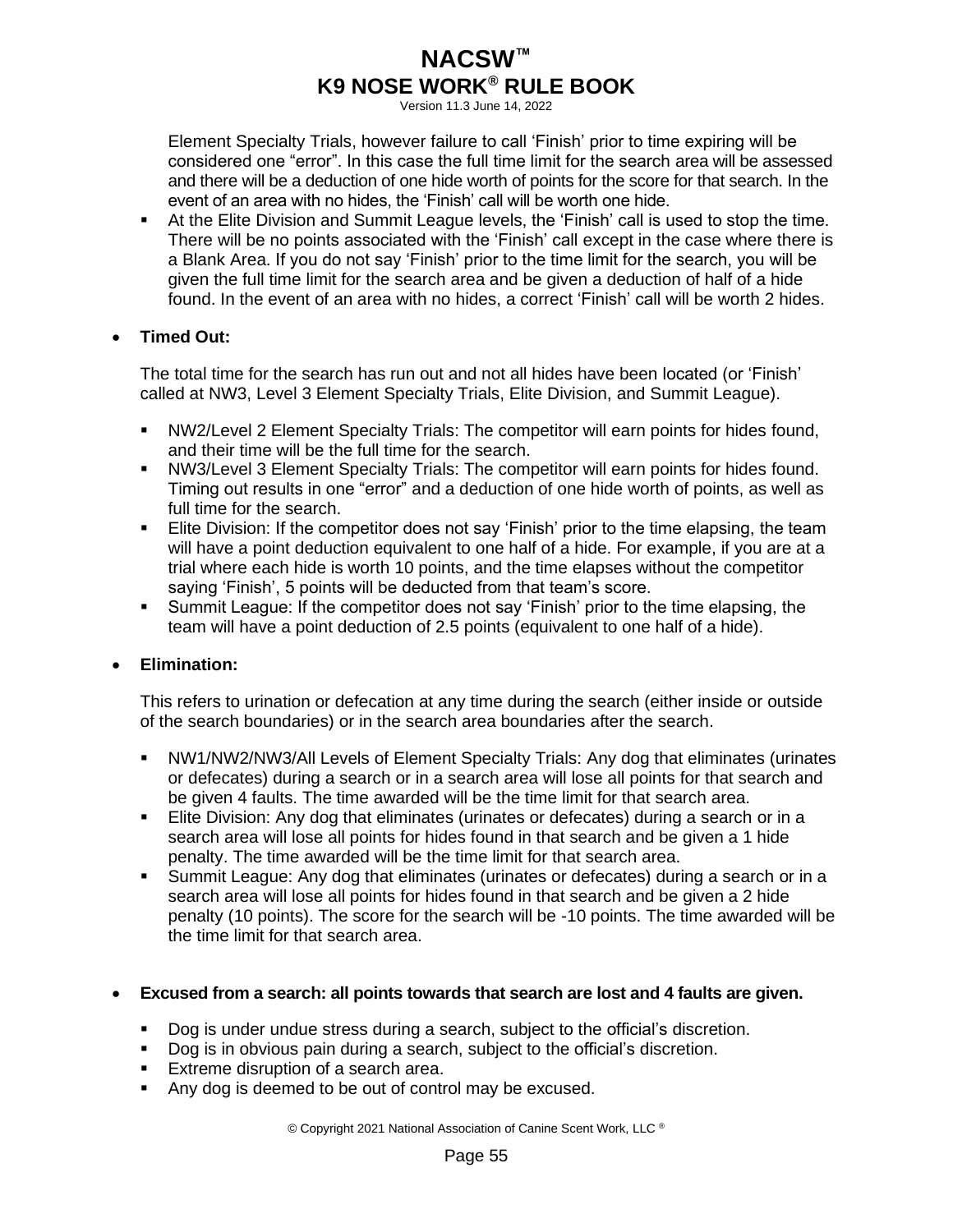Version 11.3 June 14, 2022

Note: If a handler opts to stop the search for their dog's wellbeing, the search will be scored as 'Timed Out'. If the judge stops the search, then it is scored as "Excused".

Note: The 4 faults only apply at NW1/NW2/NW3 and Element Specialty Trials. For Elite Division and Summit League Trials the team will receive a score of 0 with full time.

#### • **Dismissed (from the trial).**

Competitor will be asked to leave the trial grounds. No points awarded. The competitor will receive 0 points for all searches for that trial, 4 faults per search area, and is not eligible to participate in remaining trials during that event.

- Any unprofessional conduct towards officials, volunteers, host, other competitors, or any attendees.
- Any aggressive act by a dog towards a person or another dog.
- Dog is under extreme stress, appears to be in significant pain or experiencing significant discomfort, subject to the certifying official or judge's discretion.
- Any harsh corrections or undue pressure put upon the dog by the handler, subject to the official's discretion.
- Any handler confirmed to be cheating will be dismissed and suspended from NACSW events for one year.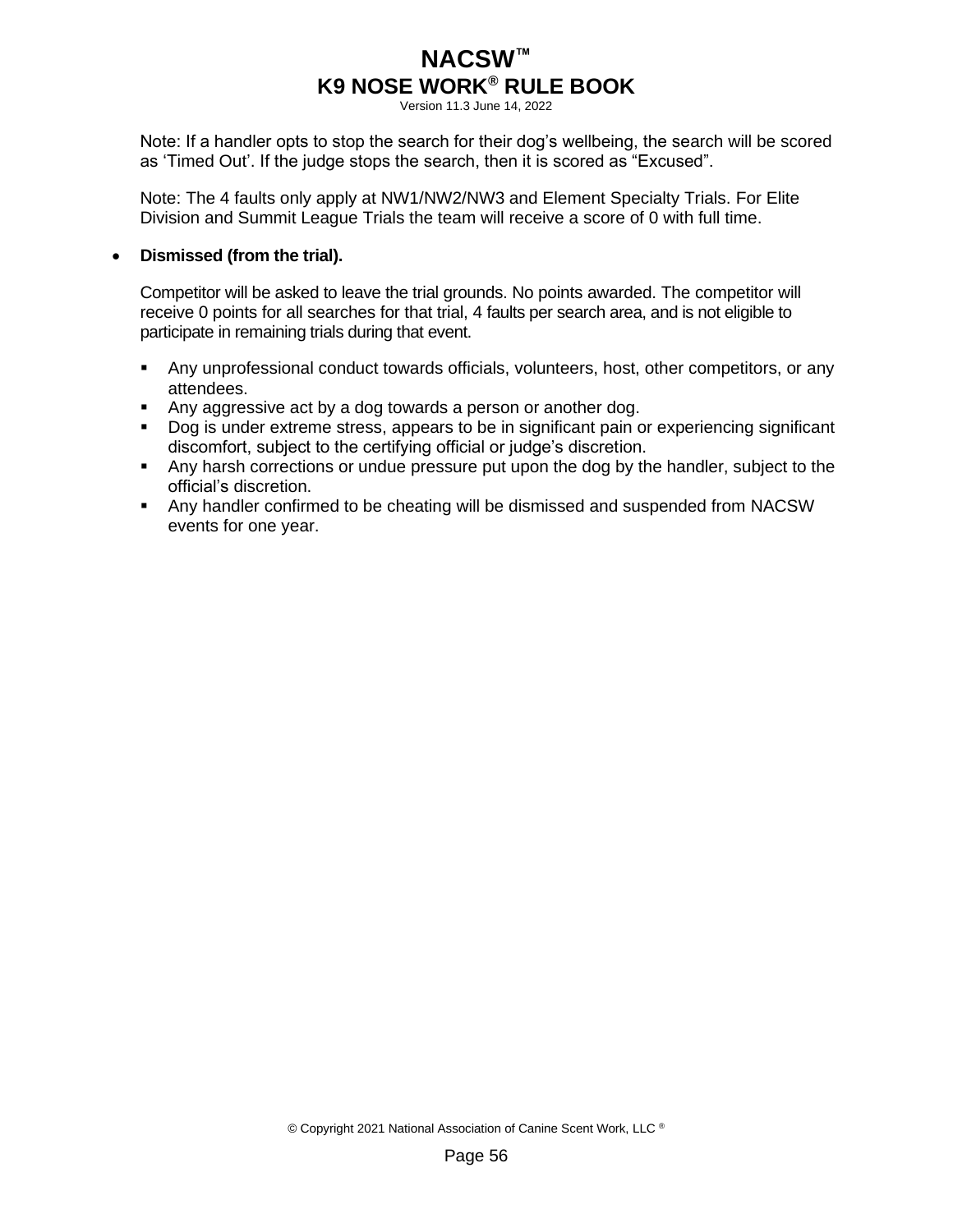Version 11.3 June 14, 2022

### <span id="page-60-0"></span>**Scoring Details**

#### **Points Accrual**

**Points:** Points are accrued by correctly calling alert when the dog finds the hides (and for blank areas at Level 3 Element Specialty Trials and for NW3/Elite/Summit Blank Areas).

For NW1/NW2/NW3, L1/L2, and Elite, points per hide are determined by taking 100 points and dividing by the total number of hides. For Summit League, each hide is worth 5 points.

- **NW1/L1:** Each hide will be worth 25 points. There are 4 search areas with one hide each for a total of 4 hides.
- **NW2/L2**: If there are 8 hides total at the NW2 trial, each hide will be worth 12.5 points.

Note: At NW2 in the event that the team locates all the hides in the area, does not call 'Finish', and continues searching and then has a False Alert, the team will be given a one point penalty in their score.

• **NW3/L3**: If there are 9 hides, plus a Blank Area at a NW3 trial, there are 10 hides worth of points to be accrued. Each "hide" (including the 'finish' call in the Blank Area) will be worth 10 points.

At the NW3/L3 level, competitors will not know how many points each hide is worth as they do not know the number of hides in advance. This information is provided to help them understand the score assigned to them after they complete the competition.

• **Elite**: If there are 23 hides, plus a Blank Area at an Elite trial, there are 25 hides worth of points to be accrued. Each "hide" (including the 2 hides worth of points for a correct 'finish' call in the Blank Area) will be worth 4 points.

At the Elite level, competitors will not know how many points each hide is worth as they do not know the number of hides in advance. This information is provided to help them understand the score assigned to them after they complete the competition.

• **Summit**: Each hide is worth 5 points. If there is a Blank Area, a correct 'Finish' call in the Blank Area is worth 10 points.

### **Scoring Deductions**

Please note that effective January 1, 2020, scores for an individual search may be negative at NW3, L2, L3, Elite and Summit. Overall scores will have a minimum score of 0 and will not be negative. This is to ensure that teams who find the same number of hides and have the same number of deductions end up with the same overall score and not have the scores dependent on which search the hides are found and deductions occurred.

**Faults: Faults are given for various infractions related to respect for the property, safety, and minor rule violations. Please see Terminology section for more details on faults.** 

• **NW1/NW2/NW3 and Element Specialty Trials:** A handler/dog team may accrue up to 3 faults and still earn their title if they have earned 100 points. For Level 1 Element Specialty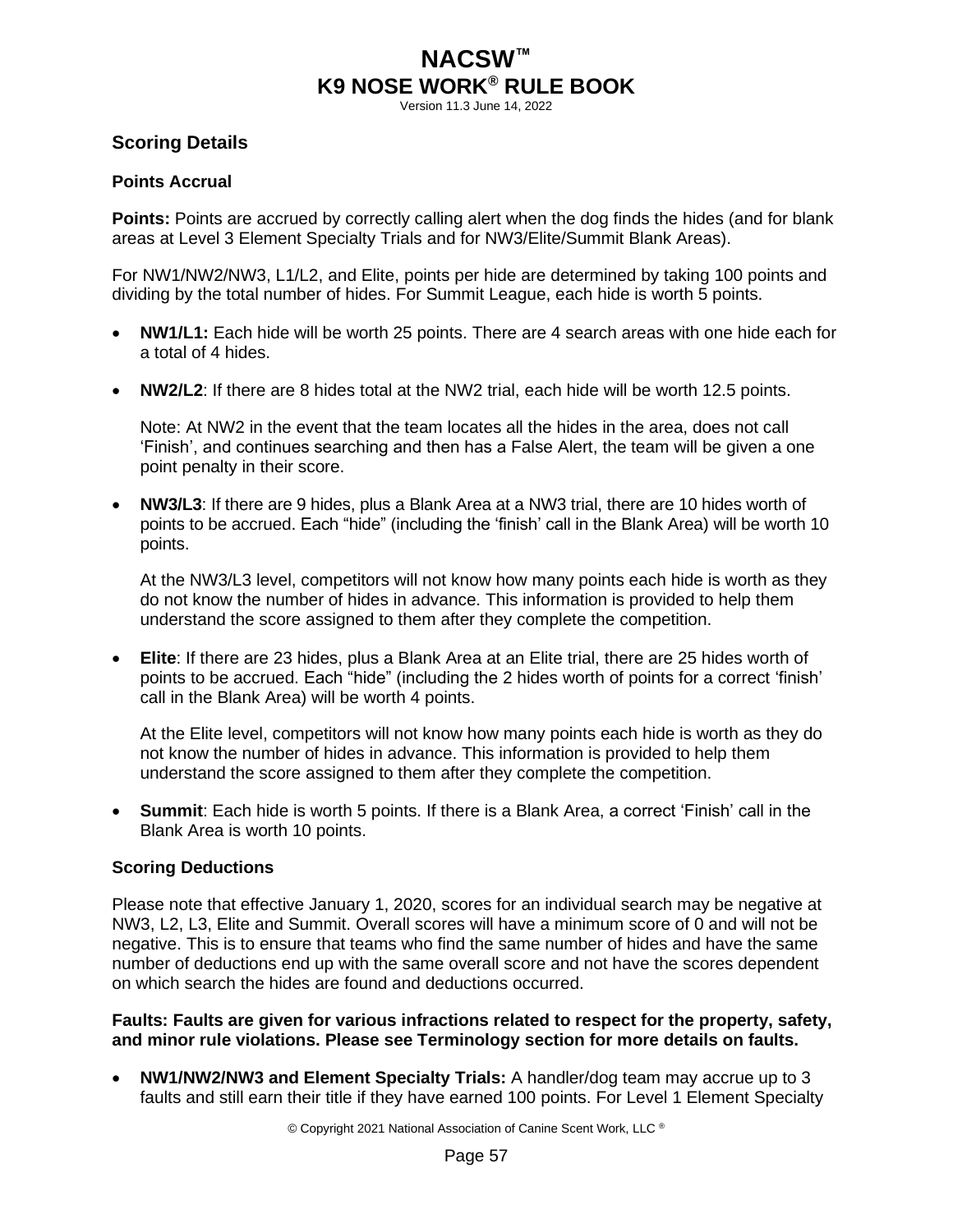Version 11.3 June 14, 2022

Trials they may earn a qualifying score if they have a score of at least 75 and no more than 3 faults. At NW3/L2/L3 Trials, they may earn a qualifying score if they have no more than one "error" and no more than 3 faults. Some faults are given in situations where it is not possible to earn 100 points (such as an elimination, absence, dismissal, or excused).

• **Elite and Summit Trials:** Faults result in a 1-point deduction from the score for that search for each fault earned.

### **False Alert:**

- **NW1/L1**: The competitor will lose the opportunity to continue searching for the hide in that search area. This means that full points for that search are not possible after a False Alert so a title cannot be earned in this situation. The judge will typically direct the team to the hide to allow the handler the opportunity to reinforce the dog. The time awarded will be the time limit for that search.
- **NW2**: The competitor will lose the opportunity to continue searching for additional hides in that search area. This means that full points for that search are not possible after a False Alert so a title cannot be earned in this situation. The judge will typically direct the team to a hide to allow the handler the opportunity to reinforce the dog. They will keep the points for hides correctly located in that search prior to their False Alert. The time awarded will be the time limit for that search area.
- **NW3/L2/L3**: The competitor will be allowed to continue searching for additional hides after the first False Alert in a search. Each False Alert is scored as an "error" and there will be a deduction of one hide worth of points. The search will end if there is a second False Alert in the same search area. In that case, they will keep the points for hides correctly located in the search prior to the second False Alert and the time awarded will be the time limit for that search area.
- **Elite**: If you have a False Alert during a search, you will be allowed to continue searching however there will be a point deduction of ½ hide for each False Alert. For example, if there are a total of 20 hides at that trial, each hide is worth 5 points. The team would lose 2.5 points from its score for each False Alert call. The search will end if there is a third False Alert in the same search area. In that case, they will keep the points for hides correctly located in the search prior to the third False Alert and the time awarded will be the time limit for that search area.

### **Timed Out**

- **NW1/L1:** The time awarded will be the time limit for that search area.
- **NW2/L2:** The competitor will keep the points earned for hides located. The time awarded will be the time limit for that search area.
- **NW3/L3:** The competitor will keep the points earned for hides located. The time awarded will be the time limit for that search area. Not saying 'Finish' prior to time expiring will result in one "error" and a deduction of one hide worth of points.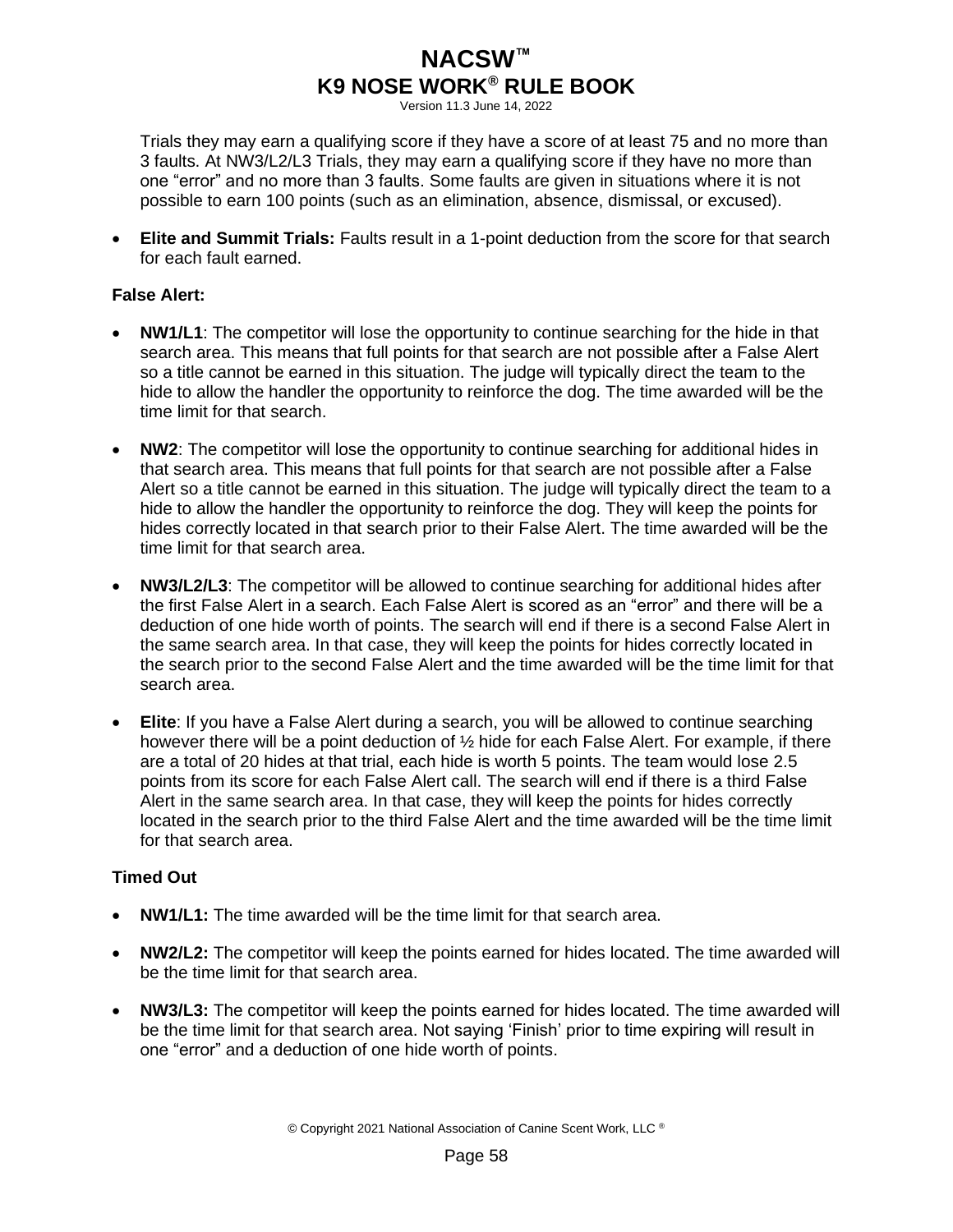Version 11.3 June 14, 2022

- **Elite:** The competitor will keep the points earned for hides located. The time awarded will be the time limit for that search area. The team will receive a point deduction of ½ hide for not saying 'Finish' prior to time expiring
- **Summit:** The competitor will keep the points earned for hides located. The time awarded will be the time limit for that search area. The team will receive a point deduction of 2.5 points (½ hide) for not saying 'Finish' prior to time expiring.

#### **Elimination (this refers to urination or defecation during the search or in the search area):**

- **NW1/L1/NW2/L2/NW3/L3:** 0 points for that search and 4 faults. The time awarded will be the time limit for that search area.
- **Elite:** The team will receive a score of -1 hide for the search. In the case where a hide is worth 5 points, the score for that search will be -5 points. The time awarded will be the time limit for that search area.
- **Summit:** The team will receive a score of -10 points (minus 2 hides) for the search. The time awarded will be the time limit for that search area.

#### **Absent:**

- **NW1/L1/NW2/L2/NW3/L3:** 0 points for that search and 4 faults. The time awarded will be the full time limit for that search area.
- **Elite/Summit:** 0 points for that search. The time awarded will be the full time limit for that search area.

#### **Excused:**

- **NW1/L1/NW2/L2/NW3/L3:** 0 points for that search and 4 faults. The time awarded will be the time limit for that search area.
- **Elite/Summit:** 0 points for that search. The time awarded will be the time limit for that search area.

#### **Dismissed:**

- **NW1/L1/NW2/L2/NW3/L3:** 0 points for the entire trial and 4 faults per search area.
- **Elite/Summit:** 0 points for the entire trial.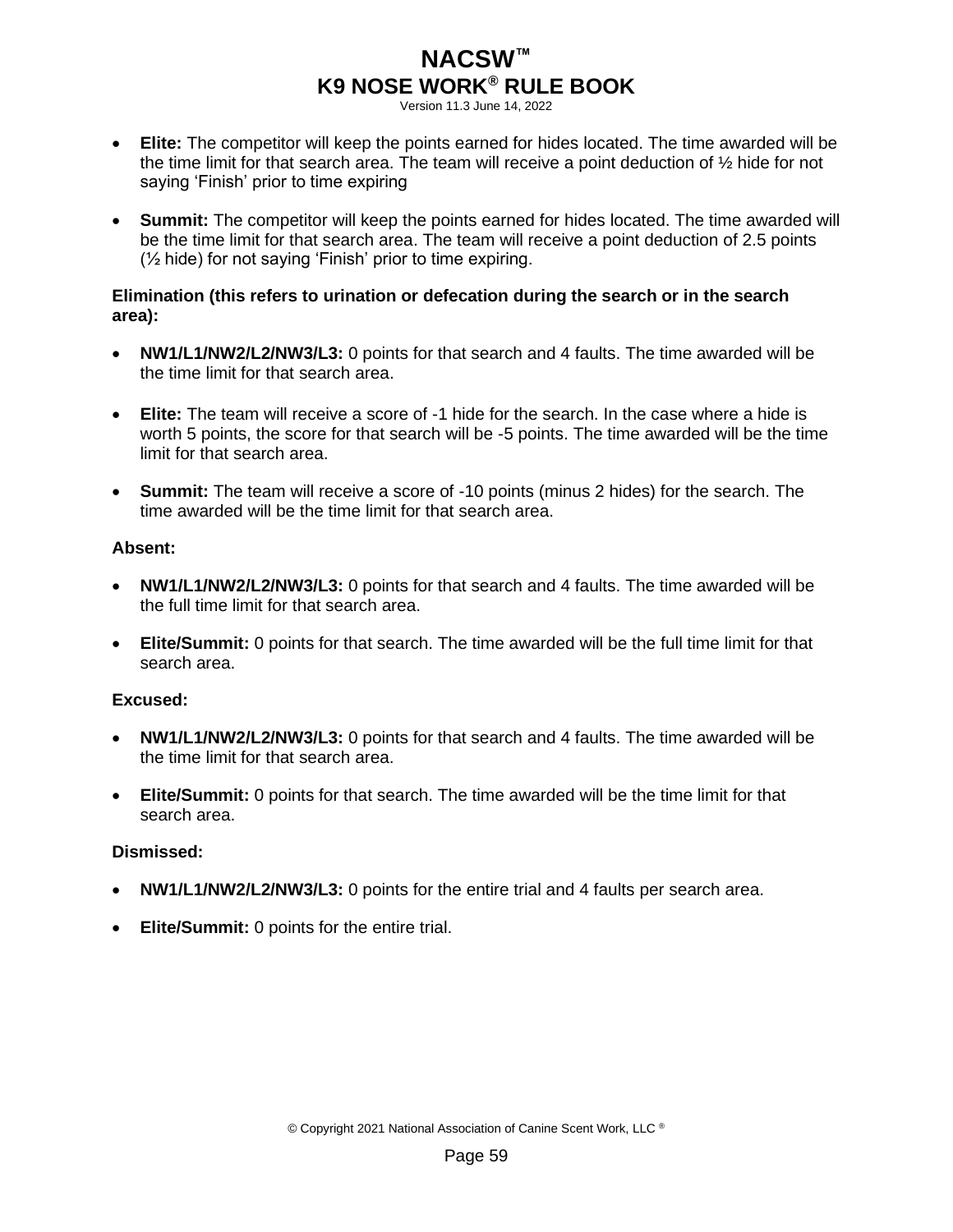Version 11.3 June 14, 2022

### <span id="page-63-0"></span>**NW1/NW2 and Level 1 Element Specialty Trial Scoring Matrix**

#### **This matrix is provided as a guide to show you how rankings are determined and how placements are affected by various conditions.**

| Ranking<br>Order | <b>Scoring Conditions</b>      | <b>Points</b>                             | Time                                     | <b>Faults applied</b>                                                   |
|------------------|--------------------------------|-------------------------------------------|------------------------------------------|-------------------------------------------------------------------------|
|                  | All hides with no faults       | Points earned*                            | Time earned                              | 0                                                                       |
| $\mathbf{2}$     | All hides with faults          | Points earned*                            | Time earned                              | Faults assessed (other<br>faults, i.e., pawing,<br>contamination, etc.) |
| 3                | <b>Timed Out</b>               | Points earned*                            | Total time limit for<br>search area      | 0 Faults $+$ any other<br>Faults assessed                               |
| 4                | <b>False Alert</b>             | Points earned*<br>prior to False<br>Alert | Total time limit for<br>search area      | 0 Faults $+$ any other<br>Faults assessed                               |
| 5                | Elimination/Excused/<br>Absent | 0 points                                  | Total time limit for<br>search area      | 4 + any other Faults<br>assessed                                        |
| 6                | <b>Dismissal</b>               | 0 points for all<br>searches              | Total time limit for<br>each search area | 4 faults per search<br>area                                             |

- Points earned:
	- At NW1 the points earned can only be 25 or 0 because there is only one hide.
	- NW2 Refer to the "Points" in "Scoring details" for more information.

At NW2 where there are multiple hides, points are earned for the hides found up to the point of a time out or False Alert.

- If more than 3 faults overall are earned, then the title is not earned.
- You will not earn more than one fault per search area for each type of fault including: disrespect of the search area, compromising the search area, each type of safety issue, each type of rule violation, and each type of other infraction at the judge's discretion. For example, if the dog excessively paws at 5 boxes in a container search, only one fault may be given. However, if the dog excessively paws at a box and the handler drops food, then two faults may be given.
- False Alert only one False Alert per search area will be allowed. Once a team False Alerts, they are not allowed to continue to search for additional hides in that search area.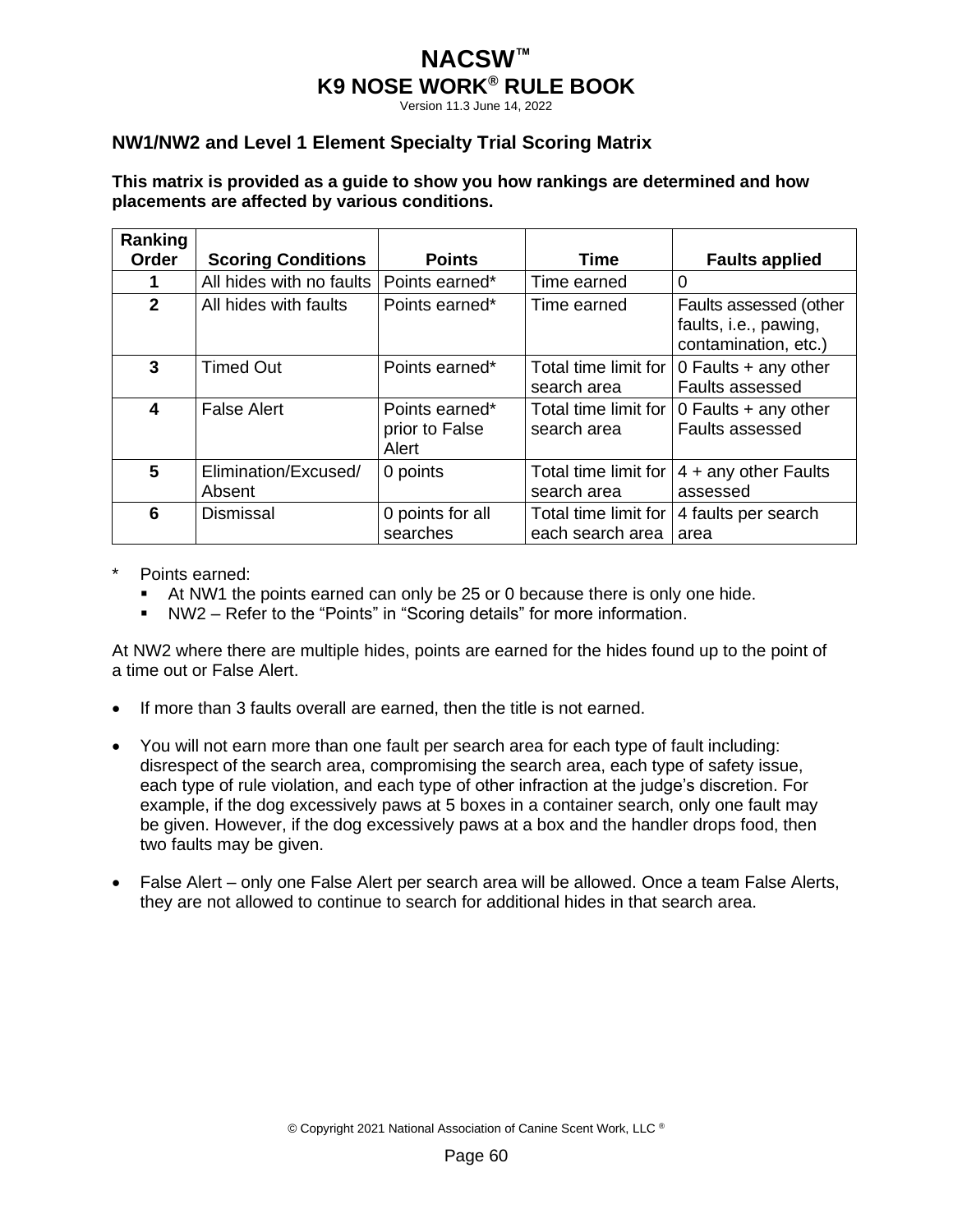Version 11.3 June 14, 2022

### <span id="page-64-0"></span>**NW3 and Level 2 and 3 Element Specialty Trial Scoring Information**

**Points Earned:** The competitor will be given points for each hide found in a search area. A Blank Area also counts as one hide. Points per hide are calculated by dividing 100 by the total number of hides for the trial.

#### **Errors:**

- **Missed Hide:** If a competitor does not find a hide in a search area, they will not earn the points for that hide and will accrue an "error" for each missed hide.
- **False Alert:** The competitor will be allowed to continue searching for additional hides after the first False Alert in a search. Each False Alert is scored as an "error" and there will be a deduction of one hide worth of points. The search will end if there is a second False Alert in the same search area. In that case, they will keep the points for hides correctly located in the search prior to the second False Alert and the time awarded will be the time limit for that search area.
- **NW3 and Level 3 Missed 'Finish' Call:** If the competitor does not say 'Finish' prior to the time elapsing, they will accrue an "error" and there will be a deduction of one hide worth of points.

**Level 2 missed 'Finish' call:** If the competitor does not say 'Finish' prior to the time elapsing, they will receive full time with no other deductions.

#### **Please note that points may be deducted beyond 0. A negative score may occur for one or more searches. However, a negative overall score will not occur.**

**Faults:** If more than 3 faults overall are assessed, then neither the title nor a qualifying score is earned. You will not earn more than one fault per search for each type of fault including: disrespect of the search area, compromising the search area, each type of safety issue, each type of rule violation, and each type of other infraction at the judge's discretion. For example, if the dog excessively paws at 5 boxes in a container search, only one fault may be given. However, if the dog excessively paws at a box and the handler drops food, then two faults may be given.

**Blank Searches:** The 'Finish' call will be worth one hide worth of points in a Blank Area at NW3 and Level 3. A team that has one False Alert and then calls 'Finish' will earn one hide worth of points for calling 'Finish' but will lose one hide worth of points and accrue an "error" for the False Alert.

**Elimination/Excused/Absent:** 0 points earned for that search area. Full time assessed. 4 faults.

**Dismissed:** 0 points for all search areas. Full time for each search area. 4 faults for each search area.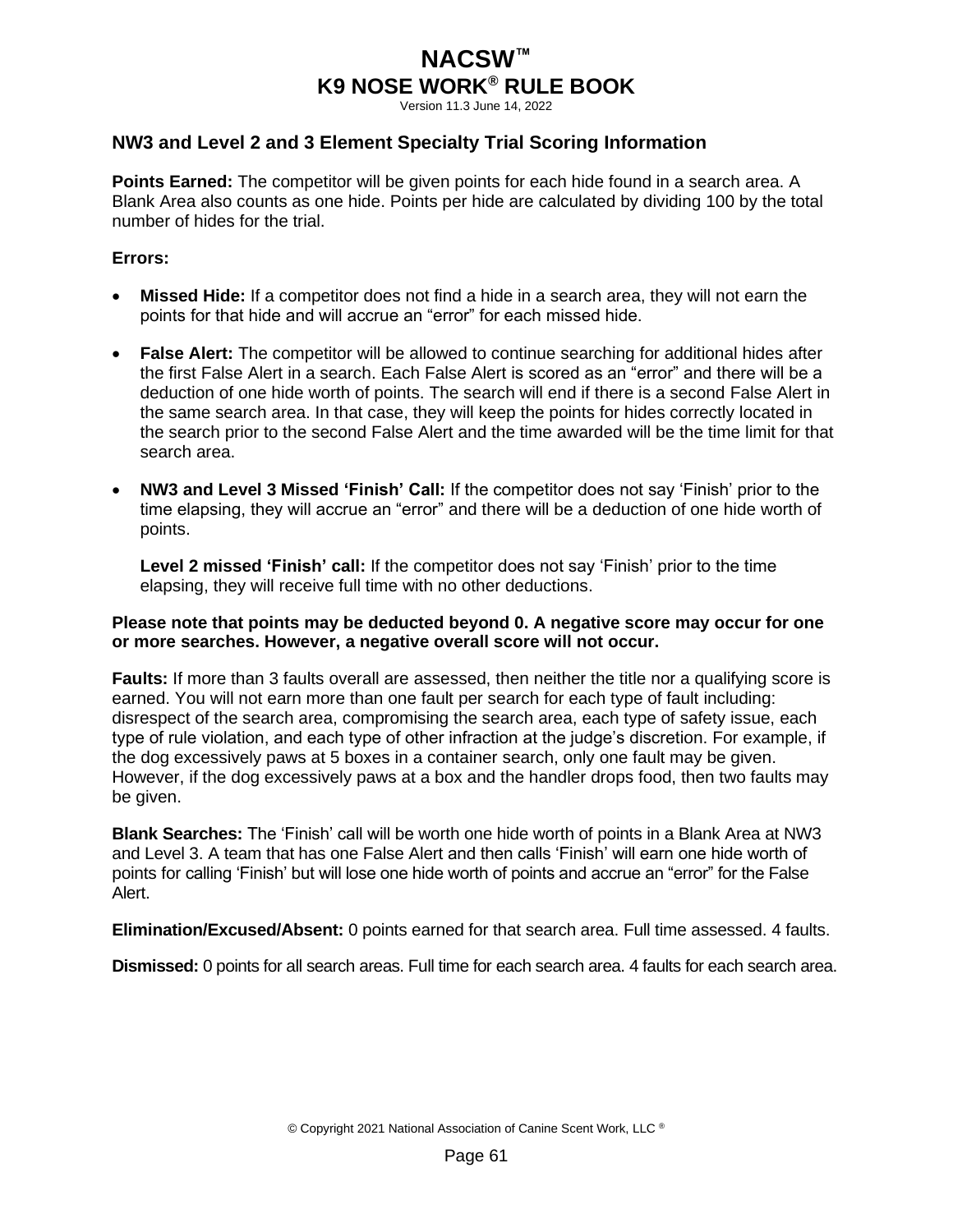Version 11.3 June 14, 2022

#### <span id="page-65-0"></span>**Elite Division Scoring Information**

**Points Earned:** The competitor will be given points for each hide found in a search. The points per hide are calculated by dividing 100 by the total number of hides for the trial plus 2 for any Blank Areas. Note: Effective October 1, 2017, Teams must score a minimum of 43 points at an Elite Division Trial to accumulate points for that trial.

#### **Point Deductions:**

- **Missed 'Finish' Call:** If the competitor does not say 'Finish' prior to the time elapsing, there will be a point deduction of  $\frac{1}{2}$  hide.
- **False Alert:** For each False Alert call, there will be a point deduction of ½ hide. A maximum of 3 False Alerts may be called in a search. The search ends at the  $3<sup>rd</sup>$  False Alert call and no more points may be accumulated. Note: If a competitor has 3 False Alert calls, they will be given full time for the search, but not the  $\frac{1}{2}$  hide penalty for not calling 'Finish.'

#### **Please note that points may be deducted beyond 0. A negative score may occur for one or more searches. However, a negative overall score will not occur.**

**Faults:** Faults result in a 1-point deduction from the score for that search for each fault assessed. Faults may be given for safety concerns, respect for property, minor rule violations, and contaminating the search area

#### **Blank Searches:**

A Blank Area at Elite trials will be scored as 2 hides worth of points. Scoring will be as follows:

- $\blacksquare$  Finish correctly called = 2 hides.
- No points are earned if there are any false alerts prior to the Finish call.
- **Each false alert will result in a**  $\frac{1}{2}$  **hide deduction. For example, calling two false alerts** and then calling 'Finish' will result in a score of -1 hide worth of points.
- **•** Timing out (i.e., failure to call 'Finish' prior to time expiring) will result in a  $\frac{1}{2}$  hide penalty.

**Elimination/Excused/Absent:** The team will receive a score of -1 hide for the search. In the case where a hide is worth 5 points, the score for that search will be -5 points. The time awarded will be the time limit for that search area.

**Dismissed:** 0 points for all search areas. Full time for each search area.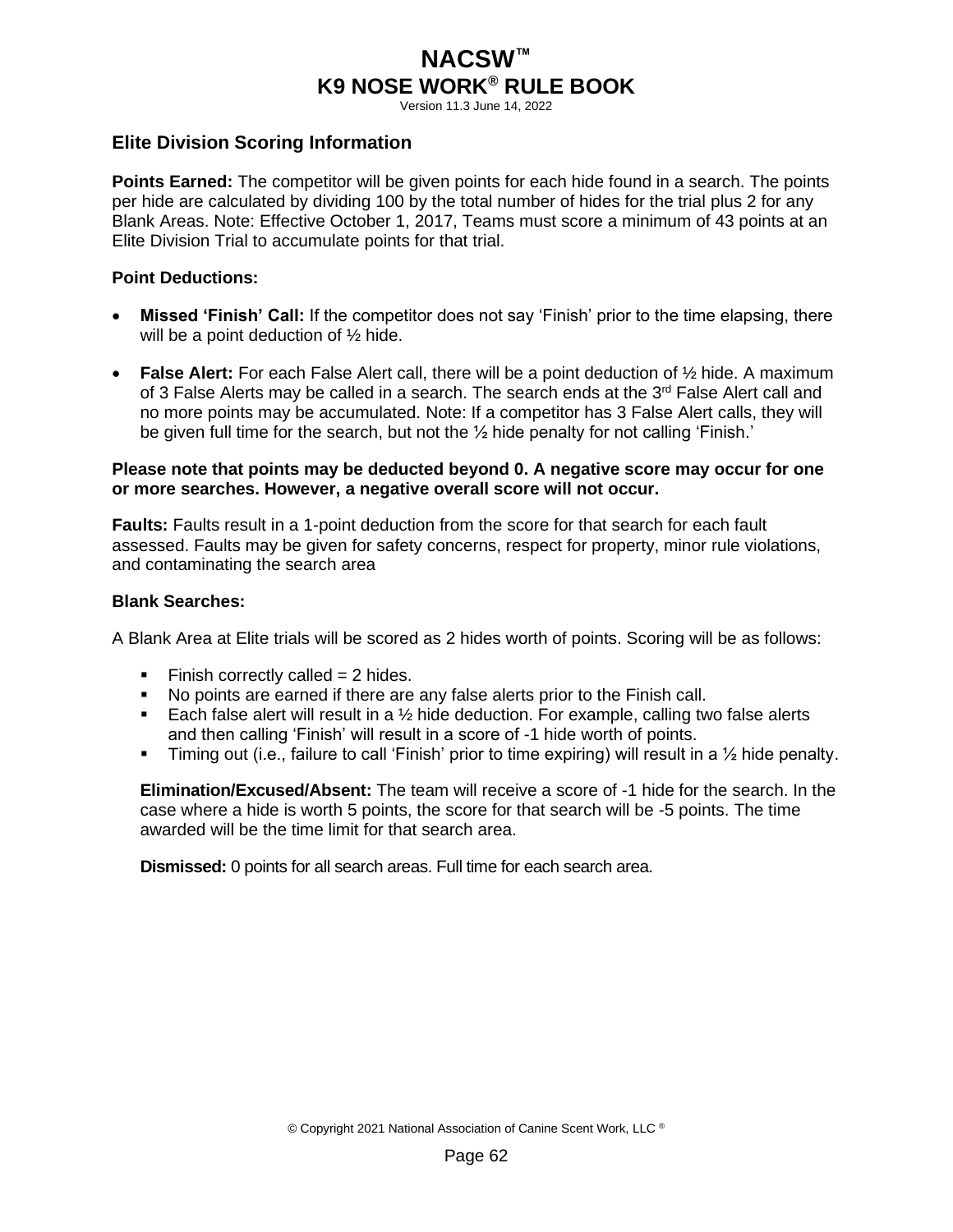Version 11.3 June 14, 2022

### <span id="page-66-0"></span>**Summit League Scoring Information**

**Points Earned:** The competitor will be given 5 points for each hide found in a search.

#### **Point Deductions:**

- **Missed 'Finish' Call:** If the competitor does not say 'Finish' prior to the time elapsing, there will be a point deduction of 2.5 points  $(\frac{1}{2})$  hide).
- **False Alert:** For each False Alert call, there will be a point deduction of 2.5 points (½ hide). There is a maximum of 3 False Alert calls in a search. The search ends at the  $3^{rd}$  False Alert call and no more points may be accumulated. Note: If a competitor has 3 False Alert calls, they will be given full time for the search, but not the  $\frac{1}{2}$  hide penalty for not calling 'Finish.'

#### **Please note that points may be deducted beyond 0. A negative score for a single search may occur. A negative overall score will not occur.**

**Faults:** Faults result in a 1-point deduction from the score for that search for each fault assessed. Faults may be given for safety concerns, respect for property, minor rule violations, and contaminating the search area

**Blank Searches:** A Blank Area at Summit trials will be worth 10 points. Scoring will be as follows:

- $\blacksquare$  Finish correctly called = 10 points.
- No points are earned if there is a false alert prior to the finish call.
- Each false alert will result in a 2.5 points deduction. For example, calling two false alerts and then calling 'Finish' will result in a score of -5 points.
- **•** Timing out (i.e., failure to call 'Finish' prior to time expiring) will result in a  $\frac{1}{2}$  hide penalty.

**Elimination/Excused/Absent:** The team will receive a score of -10 points (minus 2 hides) for the search. The time awarded will be the time limit for that search area.

**Dismissed:** 0 points for all search areas. Full time for each search area.